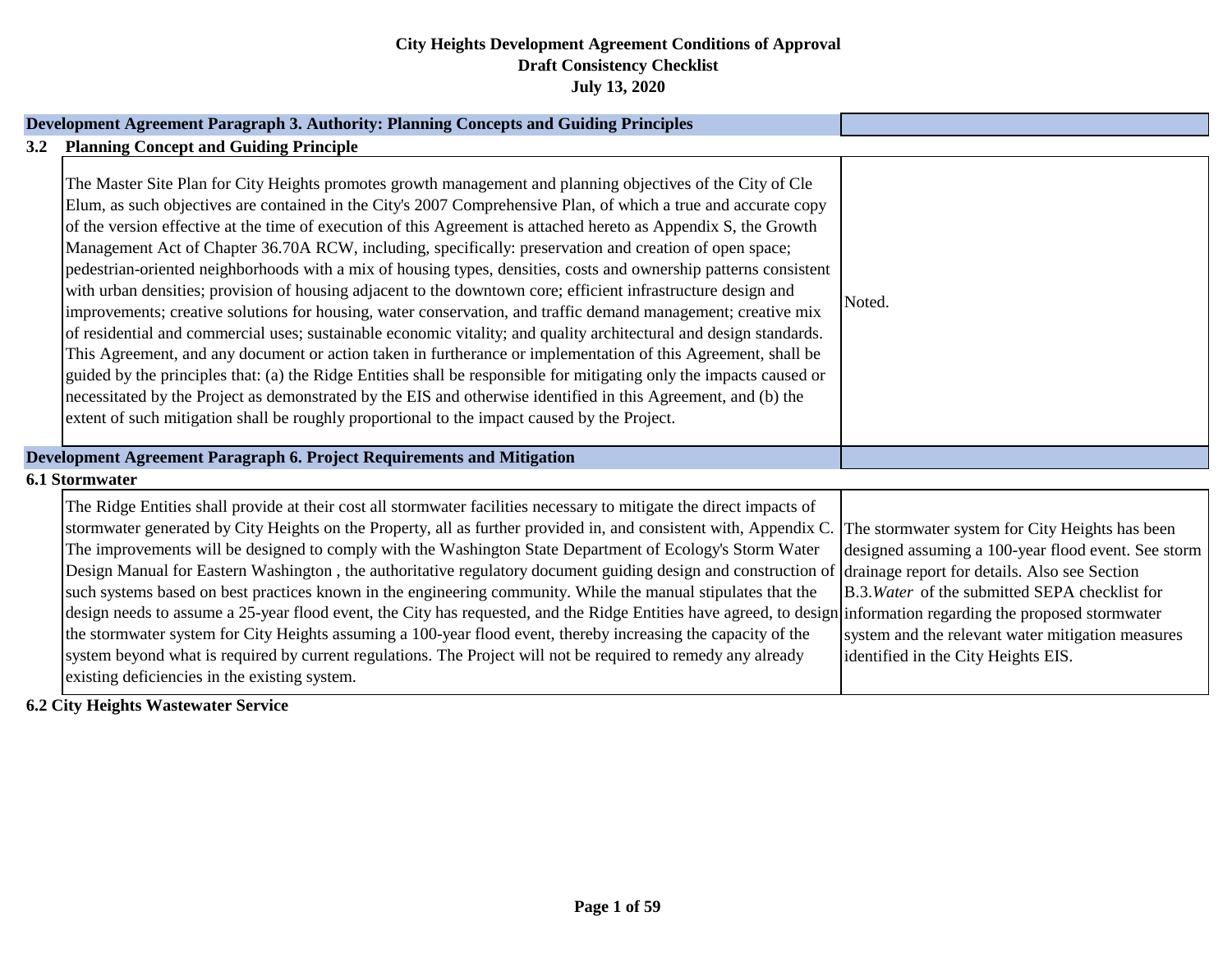| The Ridge Entities shall provide at their cost all additional wastewater collection, treatment and discharge<br>facilities and improvements necessary to mitigate the impacts of City Heights, all as further provided in, and<br>consistent with Appendix D. The City shall provide wastewater service to City Heights in accordance with the<br>provisions of Appendix D.                                                                 | Not applicable for the current proposal. Per the DA,<br>the city is to provide sewer and water service to the<br>first 140 ERUs. The current phase is only 68 ERUs<br>and below the threshold for additional analysis or<br>mitigation. These lots will be allowed to connect to<br>the existing sanitary sewer system per Appendix D<br>Wastewater Service #3. See also B.16 Utilities of the<br>submitted SEPA checklist for information regarding<br>relevant utility mitigation measures identified in the<br>City Heights EIS.                                                                                                         |
|---------------------------------------------------------------------------------------------------------------------------------------------------------------------------------------------------------------------------------------------------------------------------------------------------------------------------------------------------------------------------------------------------------------------------------------------|---------------------------------------------------------------------------------------------------------------------------------------------------------------------------------------------------------------------------------------------------------------------------------------------------------------------------------------------------------------------------------------------------------------------------------------------------------------------------------------------------------------------------------------------------------------------------------------------------------------------------------------------|
| <b>6.3 City Heights Water Service</b>                                                                                                                                                                                                                                                                                                                                                                                                       |                                                                                                                                                                                                                                                                                                                                                                                                                                                                                                                                                                                                                                             |
| The Ridge Entities shall provide at their cost all additional water diversion, treatment and delivery facilities<br>necessary to mitigate the impacts to the water system from City Heights. Additionally, the Ridge Entities, at their<br>sole cost, shall provide the water rights necessary to comply with the City's water ordinances related to the<br>annexations to the City, all as further defined and consistent with Appendix E. | Not applicable for the current proposal. Per the DA,<br>the city is to provide sewer and water service to the<br>first 140 ERUs. The current phase is only 68 ERUs<br>and below the threshold for additional analysis or<br>mitigation. These lots will be allowed to connect to<br>the applicable for the current proposal, as the<br>proposed 68 lots will be allowed to connect to the<br>existing water system per Appendix E Water Rights<br>and Water Service #2. See also B.16 Utilities of the<br>submitted SEPA checklist for information regarding<br>relevant utility mitigation measures identified in the<br>City Heights EIS. |
| 6.4 Coal Mine Hazard Areas (CMHAs)                                                                                                                                                                                                                                                                                                                                                                                                          |                                                                                                                                                                                                                                                                                                                                                                                                                                                                                                                                                                                                                                             |
| See Appendix F                                                                                                                                                                                                                                                                                                                                                                                                                              | Information relevant to the current proposal can be<br>found in B.1.h. of the submitted SEPA checklist                                                                                                                                                                                                                                                                                                                                                                                                                                                                                                                                      |
| 6.5 Earth, Soils, and Critical Area Standards                                                                                                                                                                                                                                                                                                                                                                                               |                                                                                                                                                                                                                                                                                                                                                                                                                                                                                                                                                                                                                                             |
| See Appendix G                                                                                                                                                                                                                                                                                                                                                                                                                              | addressed in DA compliance document                                                                                                                                                                                                                                                                                                                                                                                                                                                                                                                                                                                                         |
| <b>6.6 Wildlife and Habitat</b>                                                                                                                                                                                                                                                                                                                                                                                                             |                                                                                                                                                                                                                                                                                                                                                                                                                                                                                                                                                                                                                                             |
| See Appendix H                                                                                                                                                                                                                                                                                                                                                                                                                              | addressed in DA compliance document                                                                                                                                                                                                                                                                                                                                                                                                                                                                                                                                                                                                         |
| <b>6.7 Transportation and Road Design</b>                                                                                                                                                                                                                                                                                                                                                                                                   |                                                                                                                                                                                                                                                                                                                                                                                                                                                                                                                                                                                                                                             |
| See Appendix I                                                                                                                                                                                                                                                                                                                                                                                                                              |                                                                                                                                                                                                                                                                                                                                                                                                                                                                                                                                                                                                                                             |
| <b>6.8 Affordable Housing</b>                                                                                                                                                                                                                                                                                                                                                                                                               |                                                                                                                                                                                                                                                                                                                                                                                                                                                                                                                                                                                                                                             |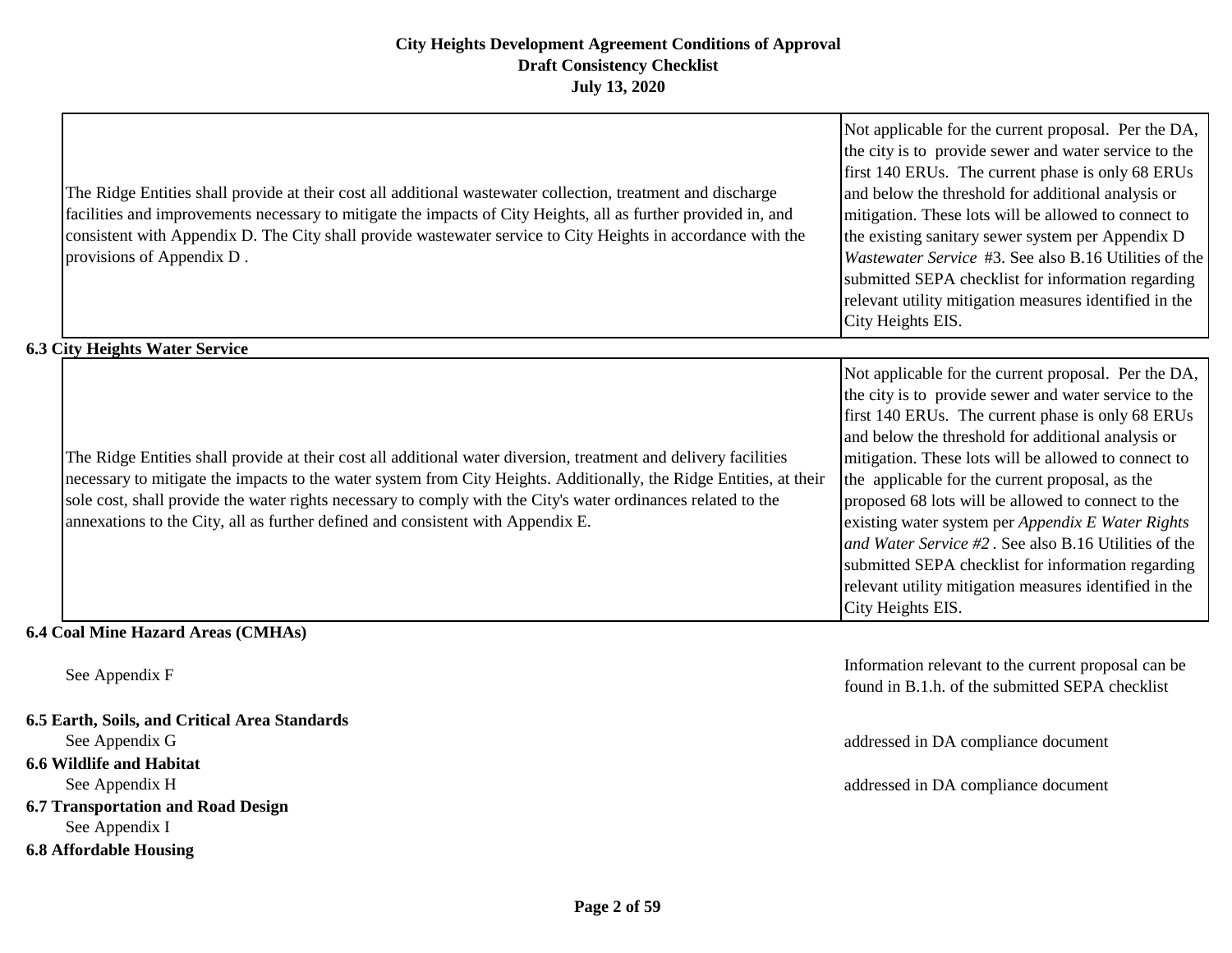| For purposes of the affordable housing requirements set forth herein, median home prices shall be based on the<br>calculations published by the Washington Center for Real Estate Research<br>(http://www.wcrer.wsu.edu/WSHM/WSHM.html). {See Development Agreement for more details}.                                                                                          |                                                                                                        |
|---------------------------------------------------------------------------------------------------------------------------------------------------------------------------------------------------------------------------------------------------------------------------------------------------------------------------------------------------------------------------------|--------------------------------------------------------------------------------------------------------|
| Low Income The Developer shall identify at least twelve (12) residential units in the Project, which units<br>6.8.1 shall be distributed among at least two different Development Areas, the initial sale or rental of which shall has not been decided at this time, as this is the first<br>be as low income housing. {See Development Agreement for more details.}           | The location of the required moderate-income units<br>land use application submitted for City Heights. |
| Moderate Income The Developer shall identify at least twelve (12) residential units in the Project, which<br>6.8.2 units shall be distributed among at least two different Development Areas, the initial sale or rental of which has not been decided at this time, as this is the first<br>shall be as moderate income housing. {See Development Agreement for more details.} | The location of the required moderate-income units<br>land use application submitted for City Heights. |

**6.9 Police and Public Safety**

See Appendix J and paragraph 3.2.

### **6.10 Fire and Emergency Services**

See Appendix K and paragraph 3.2.

#### **6.11 Administrative Services**

See Appendix L and paragraph 3.2.

**6.12 Public Works**

The developer will comply with all impact fees at the time they are required outlined within the DA and addressed in the EIS Mitigating Measures. See B.15. *Public Services* of the submitted SEPA checklist for information regarding public service impacts.

The developer will comply with all impact fees at the time they are required outlined within the DA and addressed in the EIS Mitigating Measures. See B.15. *Public Services* of the submitted SEPA checklist for information regarding public service impacts.

The developer will comply with all impact fees at the time they are required outlined within the DA and addressed in the EIS Mitigating Measures. See B.15. *Public Services* of the submitted SEPA checklist for information regarding public service impacts.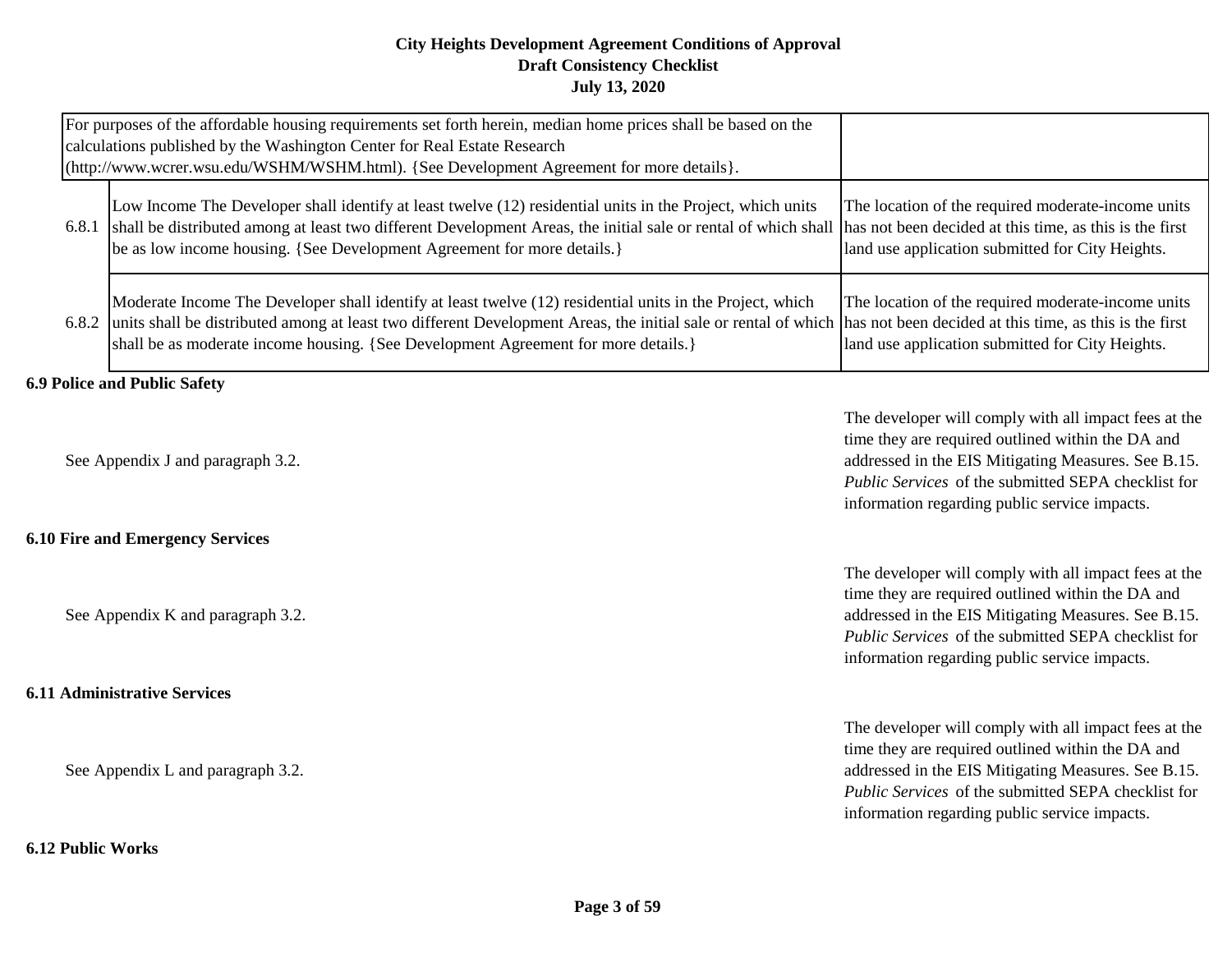| Addressed in submitted DA compliance document.<br>The developer will comply with all impact fees at the<br>time they are required outlined within the DA and<br>addressed in the EIS Mitigating Measures. See B.15.<br>Public Services of the submitted SEPA checklist for<br>information regarding public service impacts. |
|-----------------------------------------------------------------------------------------------------------------------------------------------------------------------------------------------------------------------------------------------------------------------------------------------------------------------------|
|                                                                                                                                                                                                                                                                                                                             |
| The developer will comply with all impact fees at the<br>time they are required outlined within the DA and<br>addressed in the EIS Mitigating Measures. See B.15.<br>Public Services of the submitted SEPA checklist for<br>information regarding public service impacts.                                                   |
|                                                                                                                                                                                                                                                                                                                             |
| The developer will comply with all impact fees at the<br>time they are required outlined within the DA and<br>addressed in the EIS Mitigating Measures. See B.15.<br>Public Services of the submitted SEPA checklist for<br>information regarding public service impacts.                                                   |
| {See Appendix for more details.}                                                                                                                                                                                                                                                                                            |
|                                                                                                                                                                                                                                                                                                                             |
|                                                                                                                                                                                                                                                                                                                             |
|                                                                                                                                                                                                                                                                                                                             |
|                                                                                                                                                                                                                                                                                                                             |
| addressed in DA compliance document<br>addressed in DA compliance document                                                                                                                                                                                                                                                  |
|                                                                                                                                                                                                                                                                                                                             |

**Development Agreement Appendix B Development Standards** *(See Appendix for more details.)*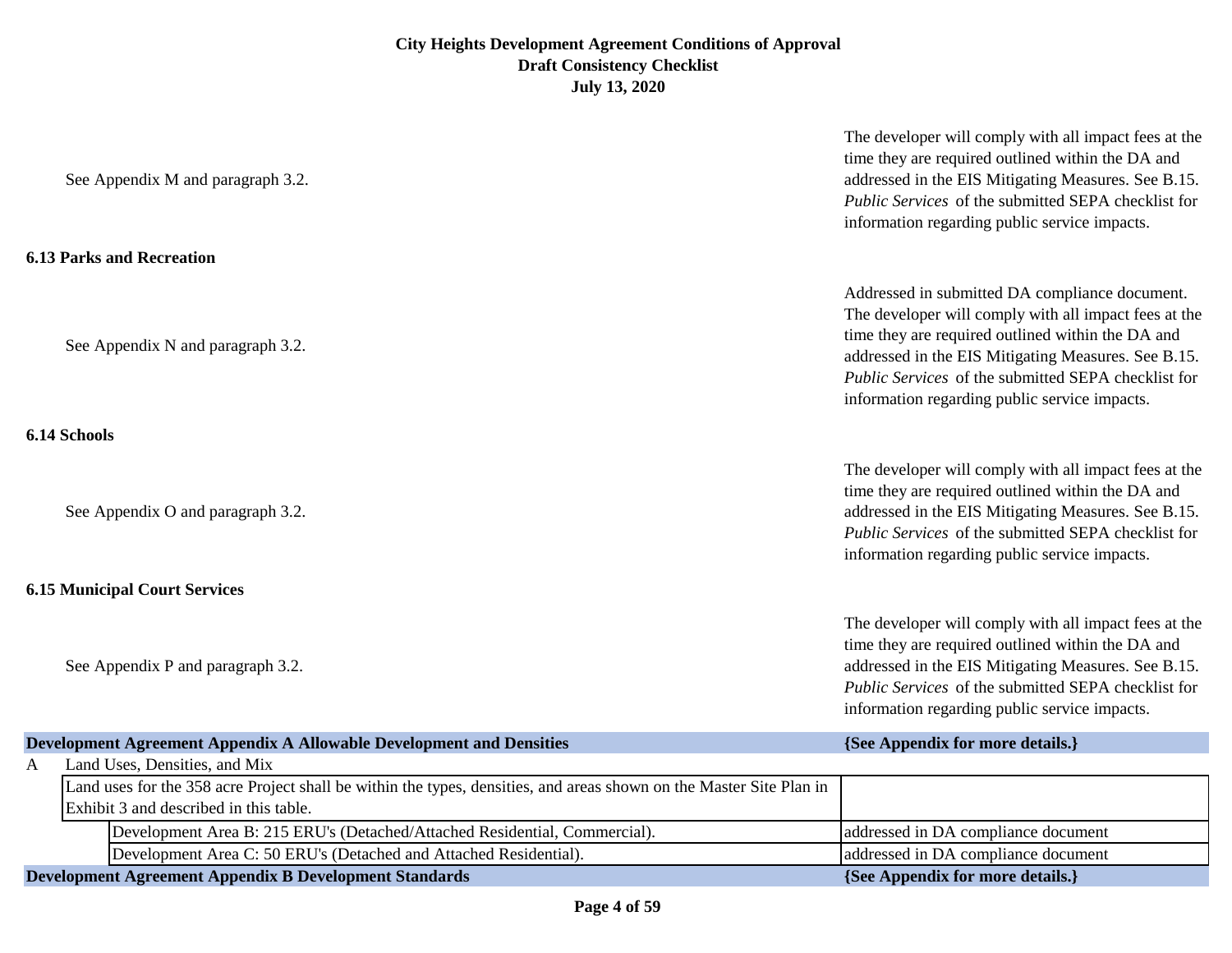#### **Sewer Regulations (CEMC Chapters 13.08 and 13.10)**

|                | Waste Water Service (Appendix D). The Development Regulations set forth in CEMC 13.08 and elsewhere in the<br>CEMC shall not apply to City Heights to the extent such regulations would be inconsistent with the provisions of<br>this Agreement governing Wastewater Service as such provisions are set forth in Appendix D of this Agreement.                                                                                                                                                                                                                                       | Not applicable for the current proposal. Per the DA,<br>the city is to provide sewer and water service to the<br>first 140 ERUs. The current phase is only 68 ERUs<br>and below the threshold for additional analysis or<br>mitigation. These lots will be allowed to connect to<br>the existing sanitary sewer system per Appendix D<br>Wastewater Service #3. See also B.16 Utilities of the<br>submitted SEPA checklist for information regarding<br>relevant utility mitigation measures identified in the<br>City Heights EIS.                                                                                                         |
|----------------|---------------------------------------------------------------------------------------------------------------------------------------------------------------------------------------------------------------------------------------------------------------------------------------------------------------------------------------------------------------------------------------------------------------------------------------------------------------------------------------------------------------------------------------------------------------------------------------|---------------------------------------------------------------------------------------------------------------------------------------------------------------------------------------------------------------------------------------------------------------------------------------------------------------------------------------------------------------------------------------------------------------------------------------------------------------------------------------------------------------------------------------------------------------------------------------------------------------------------------------------|
| $\overline{2}$ | Onsite Option. City Heights may be served by an Onsite Treatment Facility consistent with the Onsite Option set<br>forth in Appendix D of this Agreement, obviating any obligation of City Heights under the Onsite Option to<br>connect with public sanitary sewer as otherwise would be required under CEMC 13.08.040-.050, and .100. The<br>minimum lot size specified in CEMC 13.08.090 of 5,000 square feet shall not apply to onsite systems otherwise<br>allowed herein, provided such lots rely upon some form of community septic system that meets regulatory<br>standards. | Not applicable for the current proposal. Per the DA,<br>the city is to provide sewer and water service to the<br>first 140 ERUs. The current phase is only 68 ERUs<br>and below the threshold for additional analysis or<br>mitigation. These lots will be allowed to connect to<br>the applicable for the current proposal, as the<br>proposed 68 lots will be allowed to connect to the<br>existing water system per Appendix E Water Rights<br>and Water Service #2. See also B.16 Utilities of the<br>submitted SEPA checklist for information regarding<br>relevant utility mitigation measures identified in the<br>City Heights EIS. |
| $\overline{3}$ | Sales Center and Model Homes. In each Development Area, there may be constructed one<br>sales/marketing/information center not to exceed 5,000 square feet, which exists for the primary purpose of<br>marketing and selling lots or product within City Heights; up to 12 detached model homes; and up to 4 model<br>buildings for attached product, each of which are utilized for sales and marketing purposes (collectively,<br>Temporary Uses"). {See Development Agreement for more details.}                                                                                   | Noted. The sales center and model home locations<br>for the current phase will be determined at a later<br>date.                                                                                                                                                                                                                                                                                                                                                                                                                                                                                                                            |
|                | Water Regulations (CEMC Chapters 13.12, 13.14, 13.20)                                                                                                                                                                                                                                                                                                                                                                                                                                                                                                                                 |                                                                                                                                                                                                                                                                                                                                                                                                                                                                                                                                                                                                                                             |
|                | Water Rights and Water Service. The development regulations set forth in CEMC Chapters 13.12, 13.14, 13.20<br>and elsewhere in the CEMC shall not apply to City Heights to the extent such regulations would be inconsistent<br>with the provisions of this Agreement governing water service as such provisions are set forth in Appendix E of<br>this Agreement.                                                                                                                                                                                                                    | Noted.                                                                                                                                                                                                                                                                                                                                                                                                                                                                                                                                                                                                                                      |

**Signage (CEMC 16.20)**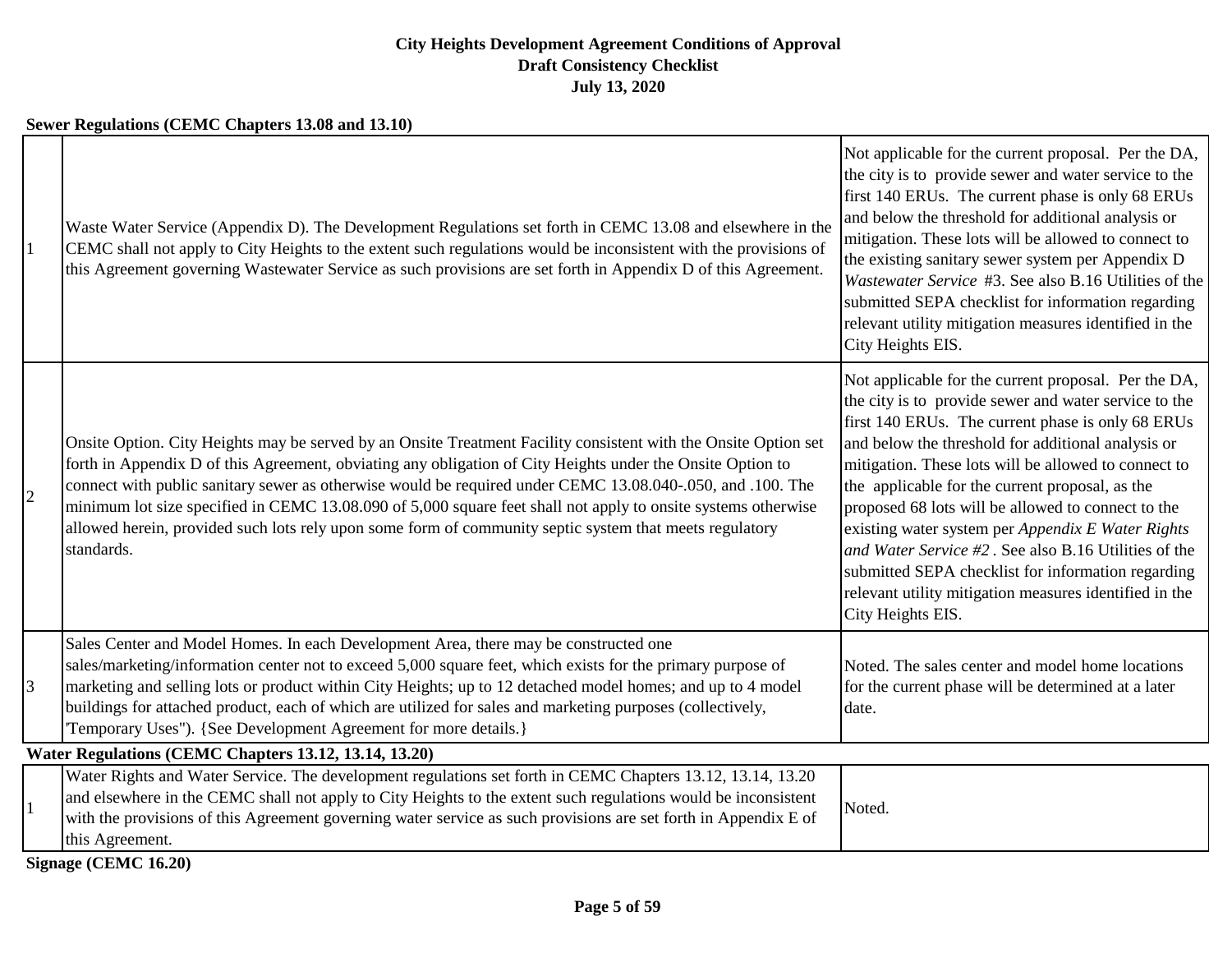|              | The Ridge Entities shall have the ability, consistent with State and local laws and procedures, and after<br>consultation with KITCOM to avoid duplication of street names, to name the streets and roads within City Heights<br>and to develop and implement signage design standards throughout City Heights, provided such standards are<br>consistent with Chapter 16.20.                                                                                                                                                                                                                                                                                                                                                                                                                                                                                                                                                                                                                                                                                                                                                                                                                                                                                                                                                                                                                                                                                                                                                                                                                                                                                                                                                                                                                                                                                                                                                   | Noted. City Heights street signage will comply with<br>standards outlines in Chapter 16.20 when design of<br>such signs begins.                                                                                                                                                                                                       |
|--------------|---------------------------------------------------------------------------------------------------------------------------------------------------------------------------------------------------------------------------------------------------------------------------------------------------------------------------------------------------------------------------------------------------------------------------------------------------------------------------------------------------------------------------------------------------------------------------------------------------------------------------------------------------------------------------------------------------------------------------------------------------------------------------------------------------------------------------------------------------------------------------------------------------------------------------------------------------------------------------------------------------------------------------------------------------------------------------------------------------------------------------------------------------------------------------------------------------------------------------------------------------------------------------------------------------------------------------------------------------------------------------------------------------------------------------------------------------------------------------------------------------------------------------------------------------------------------------------------------------------------------------------------------------------------------------------------------------------------------------------------------------------------------------------------------------------------------------------------------------------------------------------------------------------------------------------|---------------------------------------------------------------------------------------------------------------------------------------------------------------------------------------------------------------------------------------------------------------------------------------------------------------------------------------|
|              | <b>Subdivisions (Title 16)</b>                                                                                                                                                                                                                                                                                                                                                                                                                                                                                                                                                                                                                                                                                                                                                                                                                                                                                                                                                                                                                                                                                                                                                                                                                                                                                                                                                                                                                                                                                                                                                                                                                                                                                                                                                                                                                                                                                                  |                                                                                                                                                                                                                                                                                                                                       |
|              | Sales Center. Notwithstanding anything to the contrary in CEMC 16.04.040, one sales/marketing/information<br>center may be constructed on any existing tax parcel, as such tax parcels exist on the date hereof, without the need Noted.<br>for platting of such parcel.                                                                                                                                                                                                                                                                                                                                                                                                                                                                                                                                                                                                                                                                                                                                                                                                                                                                                                                                                                                                                                                                                                                                                                                                                                                                                                                                                                                                                                                                                                                                                                                                                                                        |                                                                                                                                                                                                                                                                                                                                       |
| $\mathbf{2}$ | Development Agreement Compliance. Provided that a preliminary plat is consistent with the terms set forth in this<br>Agreement and the Master Site Plan, and provided further that any such proposed preliminary plat will not cause<br>the level of service of public facilities to drop below the levels of service deemed applicable and acceptable on the<br>date of this Agreement, any such preliminary plat shall be deemed to meet the criteria for preliminary plat<br>approval set forth in CEMC 16.12.050.                                                                                                                                                                                                                                                                                                                                                                                                                                                                                                                                                                                                                                                                                                                                                                                                                                                                                                                                                                                                                                                                                                                                                                                                                                                                                                                                                                                                           | Noted. Addressed in submitted DA compliance<br>document. The developer will comply with all impact<br>fees at the time they are required outlined within the<br>DA and addressed in the EIS Mitigating Measures.<br>See B.15. Public Services of the submitted SEPA<br>checklist for information regarding public service<br>impacts. |
| 3            | Design. In furtherance of the objectives of PMU zoning, except as otherwise provided herein, City Heights shall<br>not be subject to the standards for lot size, block size, the shape and orientation of lots, and subdivision design set<br>forth in CEMC 16.12A.060(A) (I), (5), (8), and (12). In lieu thereof, the following standards shall apply to City<br>Heights. Lots may be accessed from Collector Roads and Internal Roads. Front property lines may abut Internal<br>Roads, and rear property lines may abut either or both Collector Roads or/and Internal Roads. Trees with a<br>diameter in excess of 30 inches, measured four feet above grade, in any open space or planned public area, shall<br>not be removed prior to creation of a vegetation management and revegetation and planting plan completed by a<br>certified arborist. Individual lot impervious area may vary, provided the total artificial and native impervious<br>surface within any given Development Pod does not exceed eighty five percent (85%). Lots within any given<br>Development Pod may be clustered, rely on zero lot lines, and contain any mix of townhomes, cottages,<br>condominiums, multifamily units and single family detached units, consistent with the Allowable Development.<br>Structures on lots shall be set back at least 5 feet from all property lines unless the plat is clustered or involves<br>zero lot lines. All lots shall abut an improved public road that is dedicated (or will be dedicated to the City in<br>accordance with Appendix I) for at least fifteen (15) feet or be served by an easement for ingress and egress not<br>less than twenty (20) feet in width that abuts a dedicated public road (or one that will be dedicated in accordance<br>with Appendix D. Ingress and egress for each Development Area and Development Pod shall be consistent with<br>the Master Site Plan. | All was addressed in DA compliance document.                                                                                                                                                                                                                                                                                          |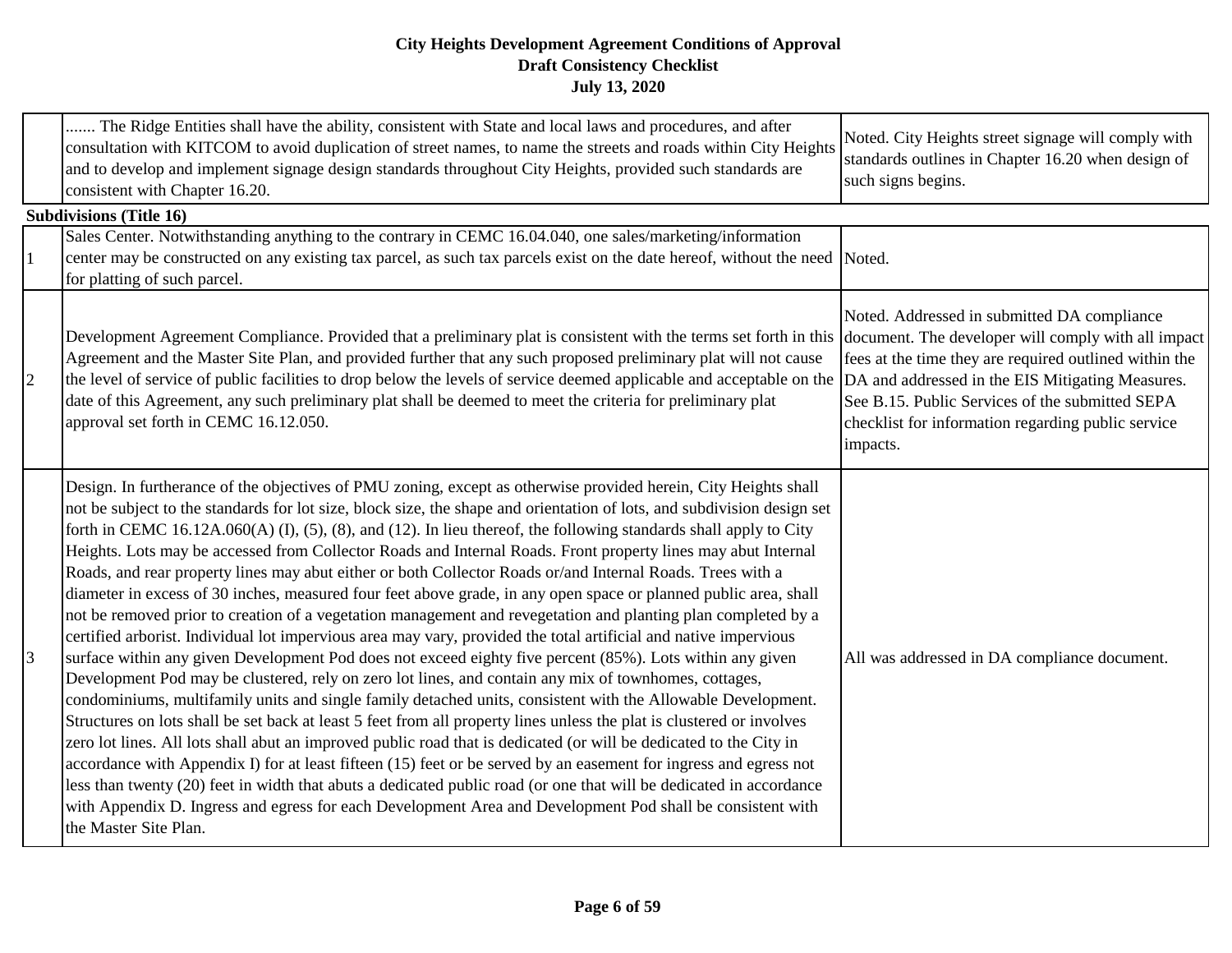| $\overline{4}$ | Stormwater. Stormwater detention facilities may be located off-site, in designated stormwater detention facilities<br>compliant with applicable law, or on-site. Stormwater drainage for each subdivision shall comply with CEMC<br>16.12A.060(B) and the 100-year floodplain design parameters of the Washington State Department of Ecology's<br>Storm Water Design Manual. All additional terms and conditions pertaining to stormwater management are set<br>forth in Appendix C.                                                                                                                                                                                | See storm drainage report for details. Also see<br>Section B.3. Water of the submitted SEPA checklist<br>for information regarding the proposed stormwater<br>system and the relevant water mitigation measures<br>identified in the City Heights EIS. |
|----------------|----------------------------------------------------------------------------------------------------------------------------------------------------------------------------------------------------------------------------------------------------------------------------------------------------------------------------------------------------------------------------------------------------------------------------------------------------------------------------------------------------------------------------------------------------------------------------------------------------------------------------------------------------------------------|--------------------------------------------------------------------------------------------------------------------------------------------------------------------------------------------------------------------------------------------------------|
| 5              | Streets. Road grades within City Heights may be up to 12% for segments less than 1,000 feet, where the Ridge<br>Entities provide certification from a professional engineer that such grade is reasonably necessary given terrain or<br>other site constraints. Due to terrain and other physical limitations of the Property, intersections of Collector<br>Roads and Internal Roads may be constructed at angles less than ninety degrees, provided such angle will not<br>result in a traffic hazard. Standards for roads within City Heights shall be as set forth in Appendix I, and curbs,<br>sidewalks and gutters shall not be required within City Heights. | addressed in DA compliance document                                                                                                                                                                                                                    |
| 6              | Public Improvements. Notwithstanding the provisions of CEMC 16.12A.060(D), the standards for public<br>improvements shall be those set forth in this Agreement, except to the extent mutually agreed otherwise.                                                                                                                                                                                                                                                                                                                                                                                                                                                      | Noted.                                                                                                                                                                                                                                                 |
|                | Zoning (Title 17)                                                                                                                                                                                                                                                                                                                                                                                                                                                                                                                                                                                                                                                    |                                                                                                                                                                                                                                                        |
| $\mathbf{1}$   | A community center may be located within any City Heights Development Area                                                                                                                                                                                                                                                                                                                                                                                                                                                                                                                                                                                           | Not applicable to this proposal.                                                                                                                                                                                                                       |
| $\overline{2}$ | 'Acreage," as utilized only in determining compliance with the average, minimum, and maximum unit densities<br>for single family and multiple family dwelling units under CEMC 17.45.060(8) only shall mean total acreage<br>within City Heights less all area attributable to Collector Road rights of way, utility rights-of-way, parks, open<br>space, and areas that are classified as critical areas under CEMC Title 18.                                                                                                                                                                                                                                       | Noted.                                                                                                                                                                                                                                                 |
| 3              | At least 35% of the Property (approximately 125 acres, inclusive of areas within power line easements) shall be<br>dedicated to open space, natural areas, parks, recreation areas, village greens, commons, or public assembly areas.                                                                                                                                                                                                                                                                                                                                                                                                                               | Addressed in DA compliance document.                                                                                                                                                                                                                   |
| 5              | Within any Development Area, clustering of lots, zero lot lines, and other innovative land use design and planning<br>shall be allowed through the platting process.                                                                                                                                                                                                                                                                                                                                                                                                                                                                                                 | Noted.                                                                                                                                                                                                                                                 |
| 6              | Parking for residential single family development with lots less than 5,000 square feet in size including clusters,<br>zero lot line and cottage style homes, shall be allowed to meet the parking requirements both by on-street and off-<br>street parking including Designated Group Parking Areas. Otherwise, designated off-street parking shall be<br>provided for uses within City Heights, consistent with the following:                                                                                                                                                                                                                                    | Noted.                                                                                                                                                                                                                                                 |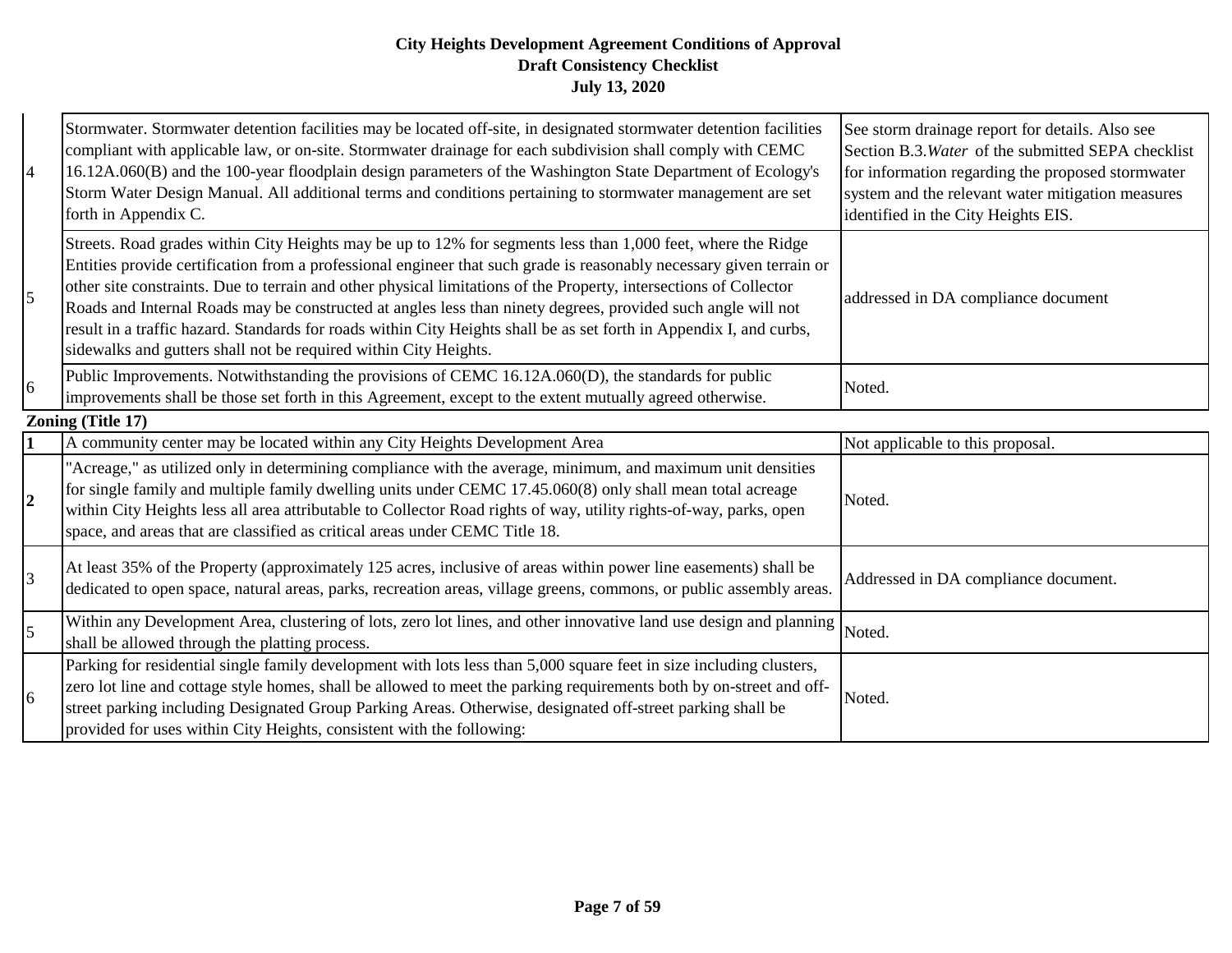|                |     | <b>Residential Single Family</b><br>Residential Attached -Studio/One Bedroom<br>Residential attached-Two Bedroom<br>Commercial Space-Retail<br>Commercial Space-Restaurant<br>Commercial Space-Office<br><b>Community Center</b><br>Parks/Recreation | 2.0 per dwelling unit<br>1.0 spaces per unit<br>1.5 spaces per unit (average)<br>3.0 spaces per 1000 sf of gross building area<br>7.0 spaces per 1000 sf of gross building area<br>4.0 spaces per 1000 sf of gross building area<br>3.5 spaces per 1000 sf of gross building area<br>1.0 space per 3000 sf of gross building area                                                                                                                                                                                                                           | Addressed in DA compliance document.                                               |
|----------------|-----|------------------------------------------------------------------------------------------------------------------------------------------------------------------------------------------------------------------------------------------------------|-------------------------------------------------------------------------------------------------------------------------------------------------------------------------------------------------------------------------------------------------------------------------------------------------------------------------------------------------------------------------------------------------------------------------------------------------------------------------------------------------------------------------------------------------------------|------------------------------------------------------------------------------------|
| $\overline{7}$ |     | off-street loading shall be required for a community center.                                                                                                                                                                                         | Off-street loading space shall be required for any commercial building space that exceeds 40,000 square feet. No                                                                                                                                                                                                                                                                                                                                                                                                                                            | Not applicable to this proposal as commercial areas<br>are not currently proposed. |
| 8              |     |                                                                                                                                                                                                                                                      | Asphalt shall be permitted as a paving material for parking facilities. For all single family detached dwellings, the<br>parking spaces shall be located on the same lot being served unless the plat design includes cottage homes, zero lot<br>line homes, clusters, or similarly designed plats. In these cases, parking may be provided in Designated Group<br>Parking Areas. Bumper stops and concrete curbs shall not be required for residential parking areas/driveways.                                                                            | Addressed in DA compliance document.                                               |
| 9              |     | Landscaping for City Heights shall be consistent with the standards set forth in CEMC<br>17.64, with the following modifications and clarifications:                                                                                                 |                                                                                                                                                                                                                                                                                                                                                                                                                                                                                                                                                             |                                                                                    |
|                | 9.1 | pursuant to a critical area mitigation plan consistent with applicable law.                                                                                                                                                                          | The definition of "significant trees" set forth in CEMC 17.64.040 pertains only to trees within wetlands,<br>fish and wildlife conservation areas, frequently flooded areas, and geologically hazards areas. Such trees<br>may be removed from these areas where such removal is mitigated through relocation or revegetation                                                                                                                                                                                                                               | Addressed in DA compliance document                                                |
|                | 9.2 |                                                                                                                                                                                                                                                      | Landscaping shall not be required within surface parking areas encompassing fewer than 15 stalls. In<br>surface parking areas with 15 or more stalls, landscaping shall cover a minimum of 5% of the parking area,<br>maneuvering areas and loading space landscaped. Landscaped islands of such size and tree coverage as<br>determined by the applicant, shall be distributed through such parking area at a ratio of one tree per every<br>15 stalls. No permanent curbs or structural barriers shall be necessary around plantings or landscaped areas. | Not applicable to this proposal.                                                   |
|                | 9.3 |                                                                                                                                                                                                                                                      | Medium and tall shrubs required under CEMC 17.64 shall be at least 18" in height at time of planting.                                                                                                                                                                                                                                                                                                                                                                                                                                                       | Addressed in DA compliance document                                                |
|                | 9.4 | and spaced to result in the required coverage within three years.                                                                                                                                                                                    | Single-stemmed trees required pursuant to CEMC 17.64 shall, at the time of planting, be a height of at least<br>10' when deciduous trees. Conifers and evergreens shall be at least 6' in height. Groundcover required under<br>CEMC 17.64 shall not be subject to planting height requirements, provided such groundcover is planted                                                                                                                                                                                                                       | Addressed in DA compliance document                                                |
| 10             |     | (subsequent approvals and permits in the PMU zone).                                                                                                                                                                                                  | Development within City Heights shall not be subject to the site and design review requirements of CEMC 17.76,<br>but rather reviewed pursuant to the provisions of CEMC Title 16 (as modified herein) and CEMC 17.45.110                                                                                                                                                                                                                                                                                                                                   | Noted.                                                                             |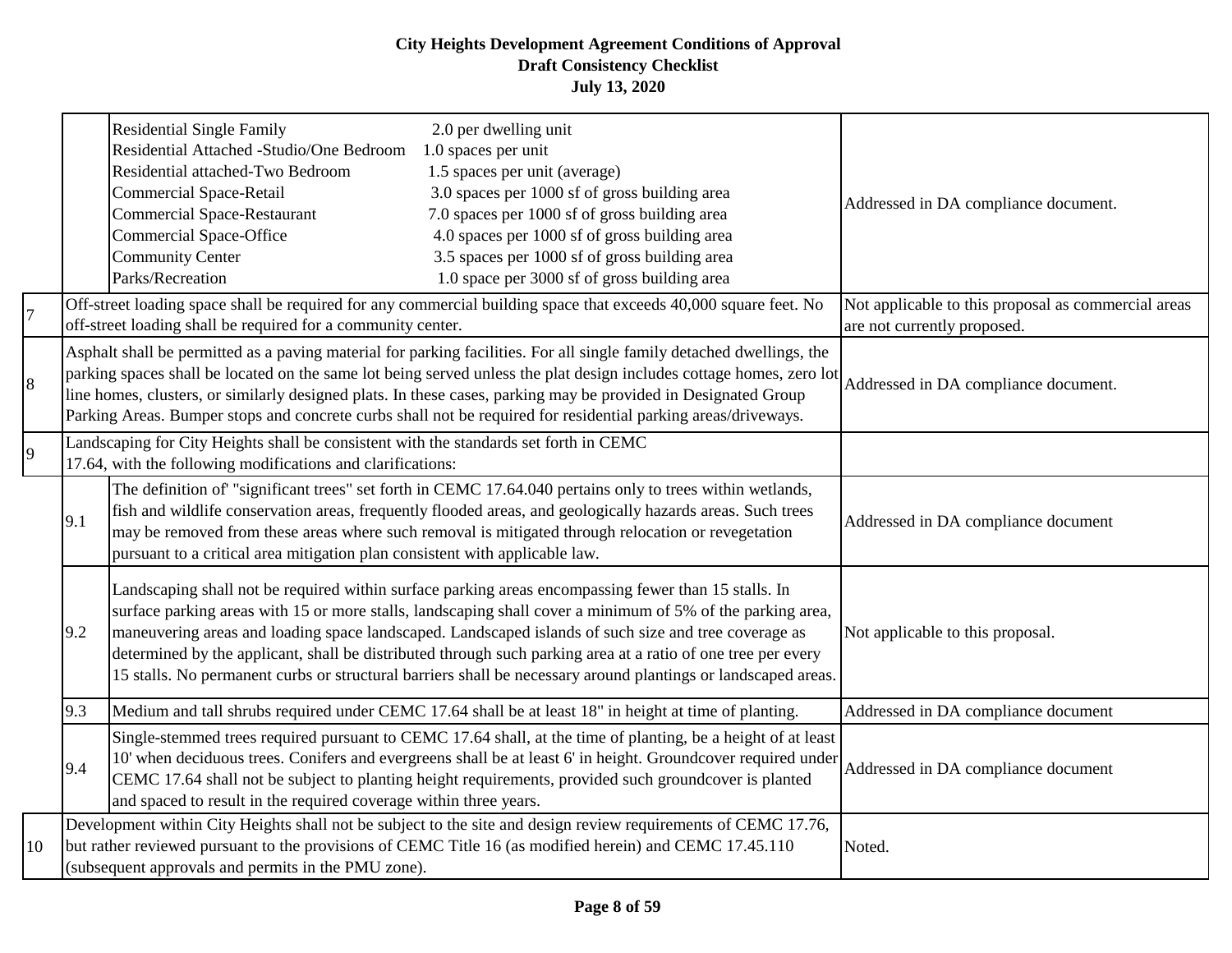### **Critical Areas (Title 18)**

| $\vert$ 1      | The critical area designations and delineations set forth in the EIS shall be deemed the final determination of the<br>identification, designation, and extent of critical areas and boundaries for purposes of applying and implementing<br>the provisions of the City's critical area ordinance(s) set forth in Title 18 of CEMC.                                                                                                                                                                                                                                                                                                                                                                                                                                                                                                                                                                                                                                                                                                                                                                                                                                                                                                              | Noted.                                                                                       |
|----------------|--------------------------------------------------------------------------------------------------------------------------------------------------------------------------------------------------------------------------------------------------------------------------------------------------------------------------------------------------------------------------------------------------------------------------------------------------------------------------------------------------------------------------------------------------------------------------------------------------------------------------------------------------------------------------------------------------------------------------------------------------------------------------------------------------------------------------------------------------------------------------------------------------------------------------------------------------------------------------------------------------------------------------------------------------------------------------------------------------------------------------------------------------------------------------------------------------------------------------------------------------|----------------------------------------------------------------------------------------------|
| $\overline{2}$ | If wetland buffer areas are disturbed, buffer averaging will be allowed. Wetlands within City Heights, as<br>designated in the EIS, shall be subject to the following buffers<br>and mitigation ratios:                                                                                                                                                                                                                                                                                                                                                                                                                                                                                                                                                                                                                                                                                                                                                                                                                                                                                                                                                                                                                                          |                                                                                              |
|                | Classification<br><b>Buffer</b><br>$100$ ft<br>Type I<br>Type II<br>$100$ ft<br>Type III<br>50 ft<br>Type IV<br>$25$ ft                                                                                                                                                                                                                                                                                                                                                                                                                                                                                                                                                                                                                                                                                                                                                                                                                                                                                                                                                                                                                                                                                                                          | Addressed in DA compliance document                                                          |
| $\overline{3}$ | Recreational trails may be installed across wetlands, streams and buffers, provided applicable permits are obtained<br>for such trail construction.                                                                                                                                                                                                                                                                                                                                                                                                                                                                                                                                                                                                                                                                                                                                                                                                                                                                                                                                                                                                                                                                                              | Addressed in DA compliance document                                                          |
| $\overline{4}$ | Development shall be permitted in critical aquifer recharge areas to the extent that such development is served by<br>the Water Rights dedicated to the City by the Ridge Entities pursuant to Appendix E.                                                                                                                                                                                                                                                                                                                                                                                                                                                                                                                                                                                                                                                                                                                                                                                                                                                                                                                                                                                                                                       | As described above, water service for the initial 140<br>ERUs is to be provided by the city. |
|                | Development Agreement Appendix C Stormwater Management                                                                                                                                                                                                                                                                                                                                                                                                                                                                                                                                                                                                                                                                                                                                                                                                                                                                                                                                                                                                                                                                                                                                                                                           | {See Appendix for more details.}                                                             |
| $\vert$ 1      | The Ridge Entities shall construct the stormwater infrastructure necessary to mitigate the stormwater impacts<br>related to City Heights and shall bear all costs associated with construction of the stormwater infrastructure<br>serving City Heights. All stormwater infrastructure designed for construction by the Ridge Entities related to City<br>Heights shall be done under the supervision and shall bear the seal of a Professional Engineer licensed in the state<br>of Washington. Washington State Department of Ecology's Storm Water Design Manual for Eastern Washington<br>(the "Ecology Design Manual") recommends designing facilities to handle a 25-year flood event. For City Heights, Noted<br>however, the Ridge Entities shall design all stormwater infrastructure to comply with the more stringent 100-year<br>floodplain design parameters as set forth in the Ecology Design Manual in effect on the date hereof. In addition,<br>stormwater infrastructure design shall take into account the impacts of rain on snow events when calculating and<br>designing requisite stormwater infrastructure that complies with the parameters as set forth in the Ecology Design<br>Manual in effect on the date hereof. |                                                                                              |
| $\overline{2}$ | Unless required by the design parameters and requirements of the Ecology Design Manual, the City agrees that no<br>offsite stormwater infrastructure will be required to be constructed to mitigate for the impacts from the Project.                                                                                                                                                                                                                                                                                                                                                                                                                                                                                                                                                                                                                                                                                                                                                                                                                                                                                                                                                                                                            | Noted                                                                                        |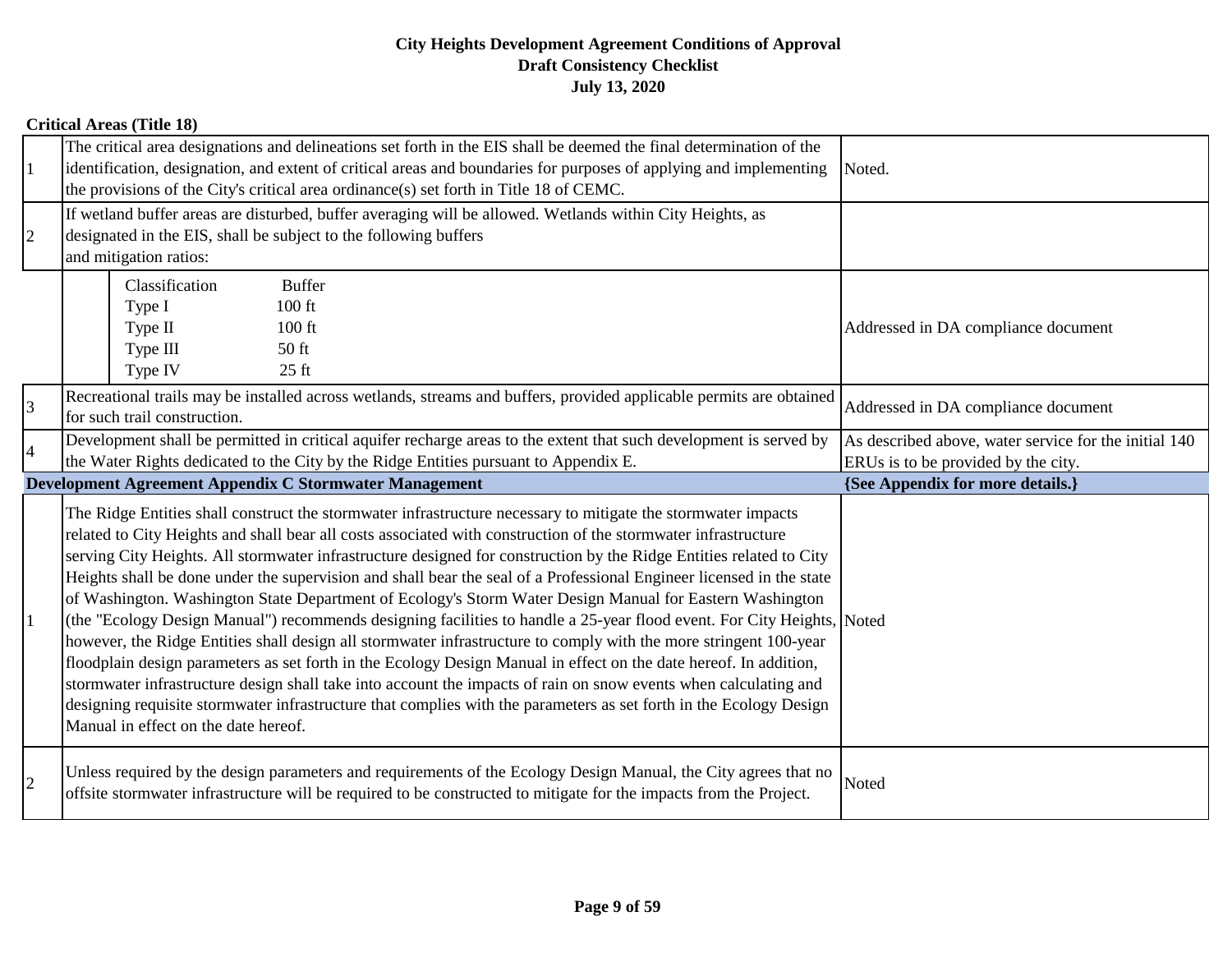| $\overline{3}$ | To the extent that infrastructure that the Ridge Entities must construct in order to serve City Heights creates a<br>benefit to persons or properties outside of City Heights, the City and Ridge Entities shall cooperate in executing a<br>latecomer's agreement pursuant to Chapter 35.91 RCW, establishing a local improvement district pursuant to<br>35.43 RCW or other mechanism allowed by law for City Heights' recovery of costs in excess of those incurred to<br>serve City Heights alone.                                                                                                                                                                                                                                                                                                                                                                                                                                                                                                                                                                                                                                                                                                                                                                                                       | Noted                                                                                                                                                                                                                                                                                                                                                                                                                                                                                                                               |
|----------------|--------------------------------------------------------------------------------------------------------------------------------------------------------------------------------------------------------------------------------------------------------------------------------------------------------------------------------------------------------------------------------------------------------------------------------------------------------------------------------------------------------------------------------------------------------------------------------------------------------------------------------------------------------------------------------------------------------------------------------------------------------------------------------------------------------------------------------------------------------------------------------------------------------------------------------------------------------------------------------------------------------------------------------------------------------------------------------------------------------------------------------------------------------------------------------------------------------------------------------------------------------------------------------------------------------------|-------------------------------------------------------------------------------------------------------------------------------------------------------------------------------------------------------------------------------------------------------------------------------------------------------------------------------------------------------------------------------------------------------------------------------------------------------------------------------------------------------------------------------------|
| 6              | The Ridge Entities shall tender a one-time payment to the City in the amount of \$20,000 upon the issuance of the<br>first City permit for stormwater infrastructure development in City Heights.                                                                                                                                                                                                                                                                                                                                                                                                                                                                                                                                                                                                                                                                                                                                                                                                                                                                                                                                                                                                                                                                                                            | The developer will comply with all fees at the time<br>they are required outlined within the DA and<br>addressed in the EIS Mitigating Measures.                                                                                                                                                                                                                                                                                                                                                                                    |
| $\overline{7}$ | A stormwater mitigation fee in the amount of \$250 per ERU shall be imposed against each platted lot within City<br>Heights. Such one-time stormwater mitigation fee shall be collected by the City from each applicant at the time<br>such applicant is issued a building permit for the vertical construction of that ERU within City Heights.                                                                                                                                                                                                                                                                                                                                                                                                                                                                                                                                                                                                                                                                                                                                                                                                                                                                                                                                                             | The developer will comply with all fees at the time<br>they are required outlined within the DA and<br>addressed in the EIS Mitigating Measures.                                                                                                                                                                                                                                                                                                                                                                                    |
|                | Development Agreement Appendix D Waste Water Service                                                                                                                                                                                                                                                                                                                                                                                                                                                                                                                                                                                                                                                                                                                                                                                                                                                                                                                                                                                                                                                                                                                                                                                                                                                         | <b>Notes</b>                                                                                                                                                                                                                                                                                                                                                                                                                                                                                                                        |
| $\overline{2}$ | Wastewater Capacity to Serve City Heights. In context of the foregoing, the Ridge Entities will design, construct<br>and pay the cost of any additional wastewater treatment, collection, and discharge facilities necessary for the City<br>to be able to provide wastewater services to the Project, through anyone of the following options or a combination<br>thereof, provided that, under any option selected by the Ridge Entities, the Ridge Entities bear only those costs of<br>any improvements or modifications to the Existing Facilities directly associated with and necessary to serve City<br>Heights. It is understood that it may be necessary to construct a reactor bed to a capacity that is greater than that<br>which is necessary for just City Heights and the reimbursement for the costs allocable to other parties is addressed<br>later in this Appendix D. Upon compliance with the terms set forth herein, and payment of applicable connection<br>fees (CEMC 13.10), the City will provide wastewater service for City Heights. Any such wastewater facilities<br>required to be constructed by the Ridge Entities shall be constructed to, and not required to exceed, the applicable<br>standards common in the municipal wastewater industry for comparable facilities. | Not applicable for the current proposal. Per the DA,<br>the city is to provide sewer and water service to the<br>first 140 ERUs. The current phase is only 68 ERUs<br>and below the threshold for additional analysis or<br>mitigation. These lots will be allowed to connect to<br>the existing sanitary sewer system per Appendix D<br>Wastewater Service #3. See also B.16 Utilities of the<br>submitted SEPA checklist for information regarding<br>relevant utility mitigation measures identified in the<br>City Heights EIS. |
| $\overline{3}$ | First 140 ERUs will be allowed to connect to existing city facilities, subject to capital reimbursement fee of<br>CEMC 13.10.040.                                                                                                                                                                                                                                                                                                                                                                                                                                                                                                                                                                                                                                                                                                                                                                                                                                                                                                                                                                                                                                                                                                                                                                            | Noted.                                                                                                                                                                                                                                                                                                                                                                                                                                                                                                                              |
| 6              | All wastewater system hardware and associated wastewater facility hardware serving City Heights shall be<br>designed and constructed to City standards and, upon completion to applicable standards, shall become part of the<br>City's wastewater system. Sewer capacity for up to the maximum number of ERUs authorized in this Agreement<br>shall be appurtenant to City Heights.                                                                                                                                                                                                                                                                                                                                                                                                                                                                                                                                                                                                                                                                                                                                                                                                                                                                                                                         | Noted.                                                                                                                                                                                                                                                                                                                                                                                                                                                                                                                              |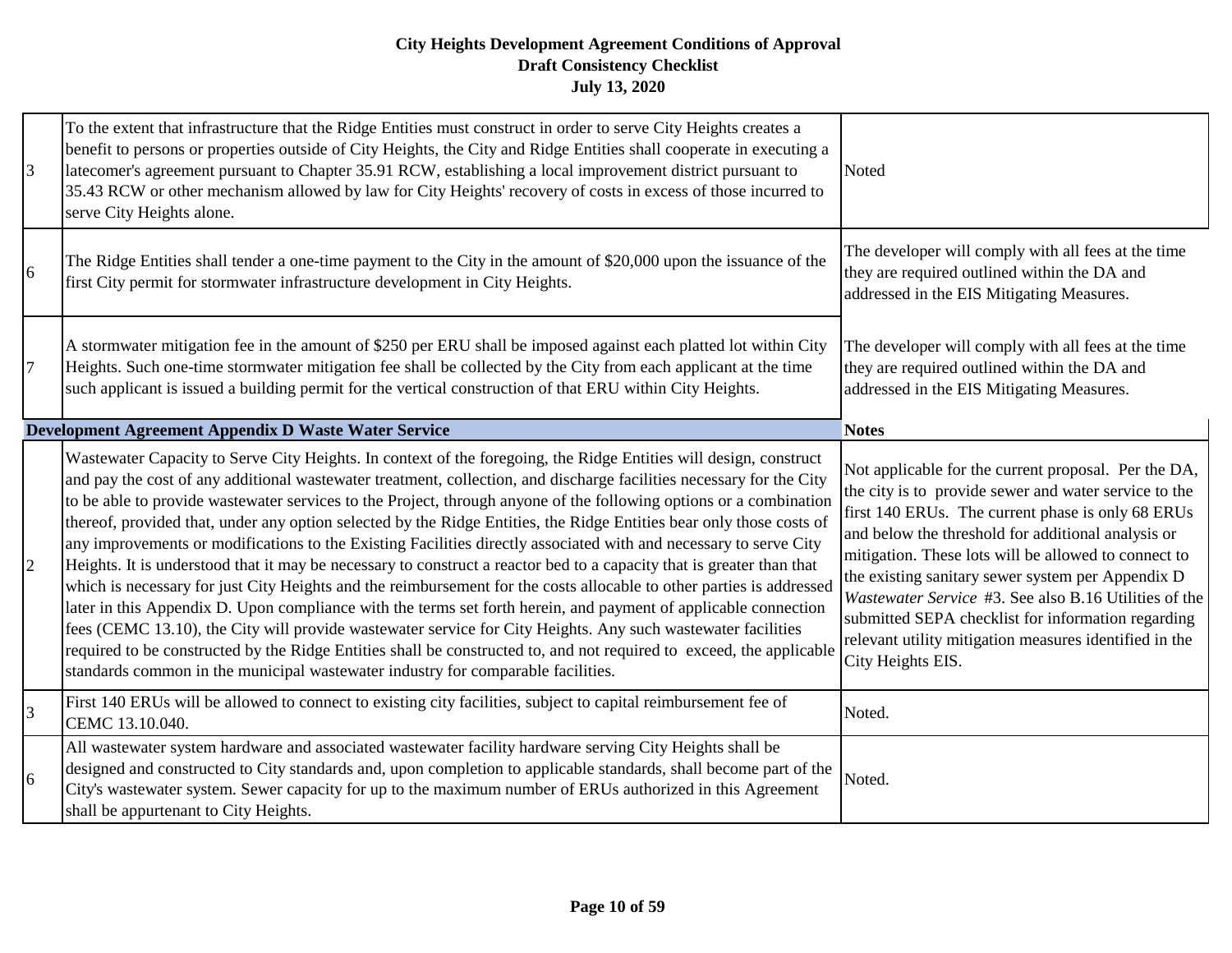| $\overline{7}$                                                                                                                                                                                                                                                                                                                                                                                                                                                                                                                                   | Temporary Onsite Septic System. In the event that a CHCPA or a CHWA is not executed between the City and the<br>Ridge Entities within 9 months of mutual execution of this Agreement, the Ridge Entities shall have the right to<br>construct temporary onsite septic systems to serve up to 100 ERUs provided a bond or other financial assurance<br>satisfactory to the City is provided by the Ridge Entities equal to 125% of the estimated cost of connection to the<br>municipal system. Such septic system(s) shall comply with all applicable Washington State Department of Health<br>regulations. Provided a CHCPA or CHWA or CHOWA is executed, the ERUs associated with the onsite septic<br>system must connect to the permanent municipal wastewater system within 6 months of the execution of that<br>agreement and any septic system will be properly decommissioned and removed within 30 days of that connection,<br>weather permitting. | Noted. Onsite septic is not proposed for the current<br>phase.                                                                                                                                                                                  |
|--------------------------------------------------------------------------------------------------------------------------------------------------------------------------------------------------------------------------------------------------------------------------------------------------------------------------------------------------------------------------------------------------------------------------------------------------------------------------------------------------------------------------------------------------|-------------------------------------------------------------------------------------------------------------------------------------------------------------------------------------------------------------------------------------------------------------------------------------------------------------------------------------------------------------------------------------------------------------------------------------------------------------------------------------------------------------------------------------------------------------------------------------------------------------------------------------------------------------------------------------------------------------------------------------------------------------------------------------------------------------------------------------------------------------------------------------------------------------------------------------------------------------|-------------------------------------------------------------------------------------------------------------------------------------------------------------------------------------------------------------------------------------------------|
|                                                                                                                                                                                                                                                                                                                                                                                                                                                                                                                                                  | Development Agreement Appendix E Water Rights and Water Service                                                                                                                                                                                                                                                                                                                                                                                                                                                                                                                                                                                                                                                                                                                                                                                                                                                                                             | {See Appendix for more details.}                                                                                                                                                                                                                |
| $\overline{2}$                                                                                                                                                                                                                                                                                                                                                                                                                                                                                                                                   | the City acknowledges that City Heights contains approximately 28 acres of City Property within the City<br>limits for which no transfer of water rights is necessary, and agrees that the City shall provide, from the City's<br>existing water rights portfolio, such water rights and water supply as necessary to serve the first 140 ERUs<br>constructed within City Heights.                                                                                                                                                                                                                                                                                                                                                                                                                                                                                                                                                                          | Noted.                                                                                                                                                                                                                                          |
| 3                                                                                                                                                                                                                                                                                                                                                                                                                                                                                                                                                | City Water Supply Obligations. The City shall rely on the City's existing water supply water, and the Ridge<br>Entities shall have no obligation to convey to the City water rights necessary to provide potable and irrigation<br>water, for all public parks, public recreational areas, and public open spaces within City Height which total<br>approximately 125 acres, substantially as depicted in Exhibit 7. In addition, the City shall provide the water rights<br>and water supply for 24 affordable housing units constructed in accordance with Section 6.8 of this Agreement.                                                                                                                                                                                                                                                                                                                                                                 | Noted.                                                                                                                                                                                                                                          |
|                                                                                                                                                                                                                                                                                                                                                                                                                                                                                                                                                  | Development Agreement Appendix F Coal Mine Hazard Areas                                                                                                                                                                                                                                                                                                                                                                                                                                                                                                                                                                                                                                                                                                                                                                                                                                                                                                     | {See Appendix for more details.}                                                                                                                                                                                                                |
|                                                                                                                                                                                                                                                                                                                                                                                                                                                                                                                                                  | Construction of infrastructure (roads and utilities) can occur in all areas of the site provided such is designed in<br>accordance with a geotech engineer's approval.                                                                                                                                                                                                                                                                                                                                                                                                                                                                                                                                                                                                                                                                                                                                                                                      | Noted.                                                                                                                                                                                                                                          |
| Vertical development within CMHAs 3, 4, and 5 may occur if building designs use rigid foundations (conventional<br>reinforced concrete spread footings) supporting a flexible superstructure (metal or wood frame), or if a geotechnical<br>engineer provides further site-specific investigation and opines in writing that such foundation design is not necessary.                                                                                                                                                                            |                                                                                                                                                                                                                                                                                                                                                                                                                                                                                                                                                                                                                                                                                                                                                                                                                                                                                                                                                             | Information relevant to the current proposal can be<br>found in B.1.h. of the submitted SEPA checklist.<br>Notes related to CMHA mitigation have been placed<br>on the preliminary engineering drawings for the<br>current phase (sheet SP-01). |
| The Ridge Entities shall implement appropriate measures, such as those remediation measures contained in the<br>Washington Model Toxics Control Act at Ch. 70.105D Revised Code of Washington and regulations promulgated<br>thereunder at Ch. 173-340 Washington Administrative Code, as well as may be consistent with coal mine waste<br>reclamation practices, to address soils that present a direct contact risk with carcinogenic polycyclic aromatic<br>hydrocarbons cPAH's in concentrations that exceed human health screening levels. |                                                                                                                                                                                                                                                                                                                                                                                                                                                                                                                                                                                                                                                                                                                                                                                                                                                                                                                                                             | Information relevant to the current proposal can be<br>found in B.1.h. of the submitted SEPA checklist                                                                                                                                          |
|                                                                                                                                                                                                                                                                                                                                                                                                                                                                                                                                                  | Development Agreement Appendix G Earth, Soils, and Critical Areas                                                                                                                                                                                                                                                                                                                                                                                                                                                                                                                                                                                                                                                                                                                                                                                                                                                                                           | {See Appendix for more details.}                                                                                                                                                                                                                |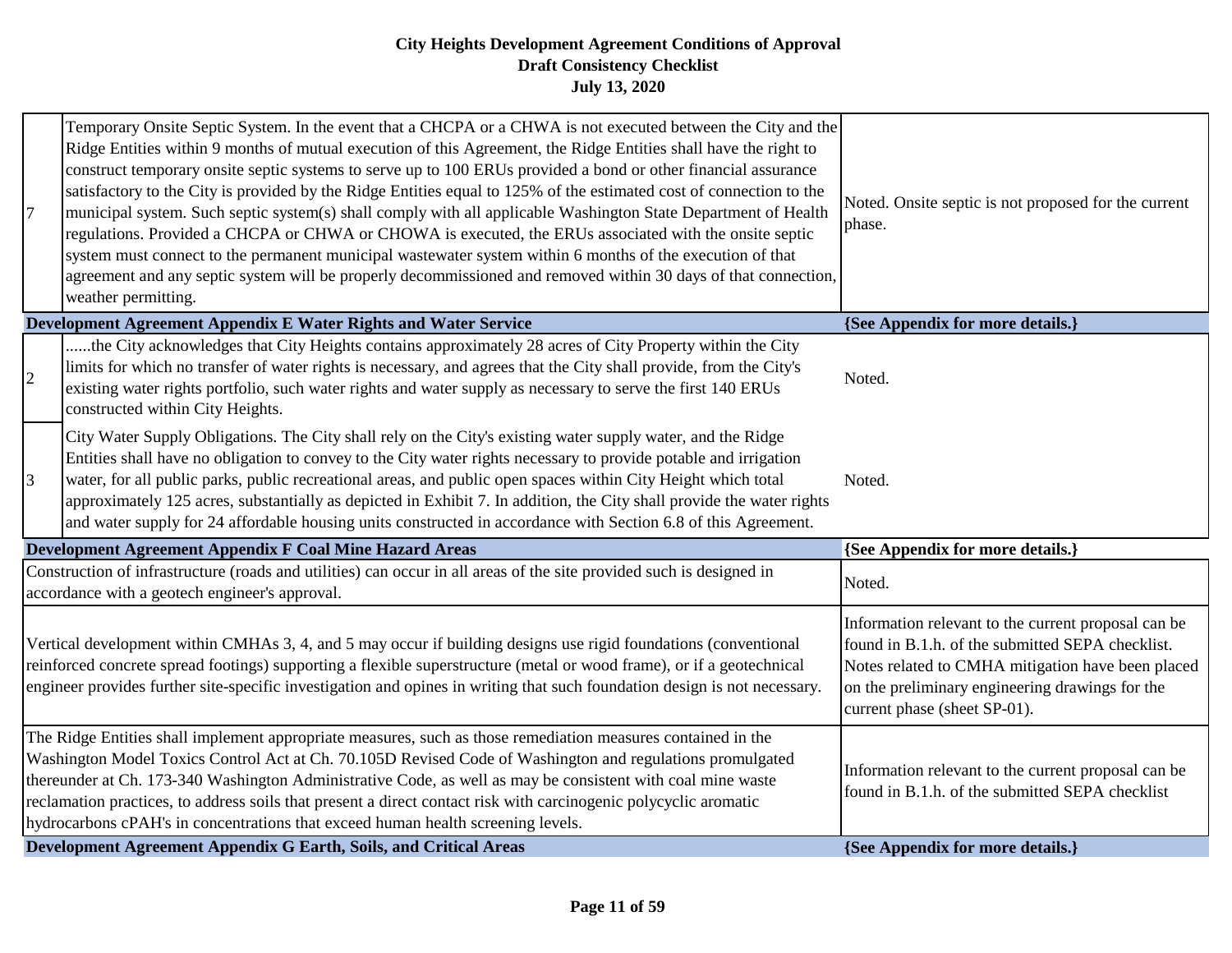| $\mathbf{1}$   | No development, earthmoving activity, or deposit of spoils or drainage shall occur on the Red Rock Park<br>delineated on the Master Site Plan, except as specifically authorized by the City for purposes of improving slope<br>stability or enhancing the recreational aspects of the Red Rock Park.                                                                                                                                                                                                                         | addressed in DA compliance document. Also see<br>B.1.h. of the submitted SEPA checklist                                                                                                                                                                                                                                                         |
|----------------|-------------------------------------------------------------------------------------------------------------------------------------------------------------------------------------------------------------------------------------------------------------------------------------------------------------------------------------------------------------------------------------------------------------------------------------------------------------------------------------------------------------------------------|-------------------------------------------------------------------------------------------------------------------------------------------------------------------------------------------------------------------------------------------------------------------------------------------------------------------------------------------------|
| 3              | In addition to complying with all applicable provisions of the CEMC, construction on slopes shall conform to<br>Washington Industrial Safety and Health Act requirements for excavation and trenching.                                                                                                                                                                                                                                                                                                                        | Noted.                                                                                                                                                                                                                                                                                                                                          |
| $\overline{4}$ | Cut slopes shall be no steeper than 2H: IV or, upon recommendation of the Ridge Entities' licensed geotechnical<br>engineer, approved by the City Engineer.                                                                                                                                                                                                                                                                                                                                                                   | Addressed with notes on sheet TR-01 of the<br>preliminary engineering plans for the current phase.                                                                                                                                                                                                                                              |
| 5              | No vegetation shall be removed from slopes with a grade in excess of 35% unless, upon recommendation of the<br>Ridge Entities licensed geotech engineer, the City Engineer determines vegetation removal is necessary to<br>complete road, trail or utility corridors and appropriate measures are undertaken to ensure slope stability.                                                                                                                                                                                      | Addressed with notes on sheet TR-01 of the<br>preliminary engineering plans for the current phase.                                                                                                                                                                                                                                              |
| 6              | On slopes exceeding 35%, no clearing or grading shall occur within 25 feet from the top of any slope, unless, upon<br>recommendation of a geotechnical report from the Ridge Entities licensed geotechnical engineer demonstrating<br>that such work will not adversely affect slope stability, the City Engineer determines that such work will not<br>adversely affect slope stability.                                                                                                                                     | addressed in DA compliance document. Also see<br>B.1.a-h. of the submitted SEPA checklist.                                                                                                                                                                                                                                                      |
| $\overline{7}$ | On slopes exceeding 35% earthmoving or clearing activities would only be allowed by the City Engineer after<br>review of recommendations therefor by the Ridge Entities' licensed geotechnical engineer.                                                                                                                                                                                                                                                                                                                      | Addressed with notes on sheet TR-01 of the<br>preliminary engineering plans for the current phase.                                                                                                                                                                                                                                              |
| 8              | No disturbance shall occur within any area designated as a wetland and associated buffer on map attached to this<br>Agreement as Exhibit 5 unless approved by the appropriate legislative body. Prior to the start of construction in<br>any area where wetlands have been delineated on Exhibit 5, the Ridge Entities shall flag wetland boundaries and<br>install silt fencing for the purpose of alerting contractors to the "no disturbance" requirements for such areas.<br>Buffer averaging shall be allowed.           | addressed in submitted SEPA. Also see B.3. Water<br>of the submitted SEPA checklist. Activity is not<br>proposed within the wetland areas. Activity<br>associated with activity in the wetland buffer area is<br>addressed on sheets CA-01 to CA-03 of the<br>preliminary engineering plans and related report by<br>Sewall Wetland Consulting. |
| 10             | In the event the developer proposes fill or other modifications to wetlands, the Ridge Entities shall provide<br>compensatory mitigation in amounts determined at the time of specific development applications, based on<br>regulations in effect at the date of this Agreement. In addition, the Ridge Entities shall obtain all requisite federal,<br>State, and local permits and approvals necessary for any filling or disturbing of wetlands or work within waters of<br>the State prior to commencement of such work. | addressed in submitted SEPA. Also see B.3. Water<br>of the submitted SEPA checklist. Wetland fill is not<br>proposed with this phase.                                                                                                                                                                                                           |
| 11             | Soil and rock slopes created by blasting (if any) shall be maintained according to the requirements of the City<br>Engineer based upon review of the recommendation of a licensed geotechnical engineer hired by the Ridge<br>Entities.                                                                                                                                                                                                                                                                                       | Not applicable, no blasting is proposed during this<br>phase. See B.1.h. for mitigating measures related to<br>blasting in the submitted SEPA checklist.                                                                                                                                                                                        |
|                | Development Agreement Appendix H Wildlife and Habitat                                                                                                                                                                                                                                                                                                                                                                                                                                                                         | {See Appendix for more details.}                                                                                                                                                                                                                                                                                                                |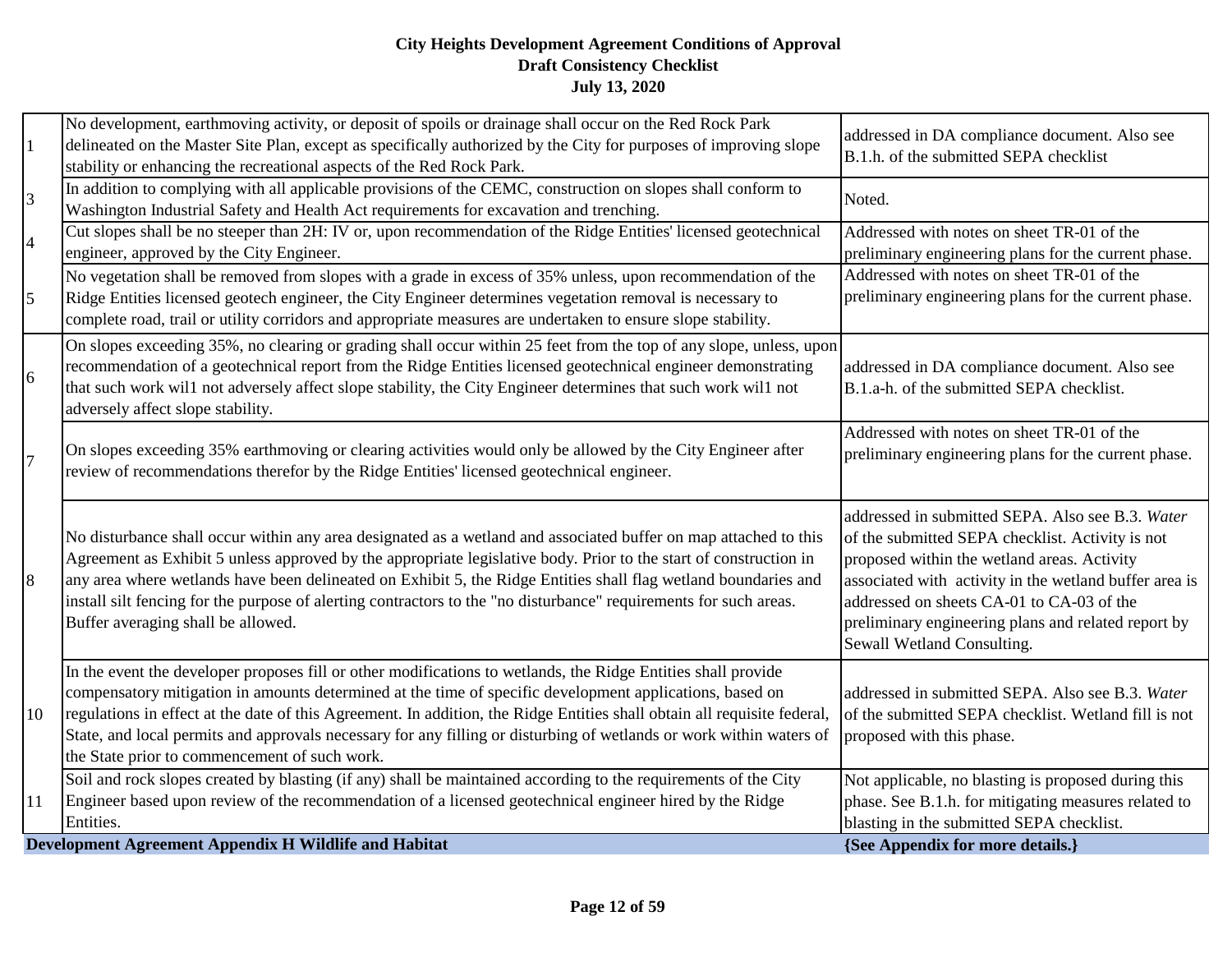| 3 |     | The Ridge Entities shall identify at least 125 acres (thirty-five percent 35% of the total acreage within City<br>Heights) as open space, natural areas, parks, recreation areas, village greens, commons or public assembly areas,<br>or otherwise undeveloped space. Such acreage set aside for open space, recreation, and otherwise may include<br>right-of-way or easement area beneath powerlines on site.<br>The Ridge Entities shall record Conditions, Covenants, and Restrictions that:                                                                                                                                                                                                                                                                                                                                                                                                                                                                                                                                                                                                                 | Addressed in DA compliance document |
|---|-----|-------------------------------------------------------------------------------------------------------------------------------------------------------------------------------------------------------------------------------------------------------------------------------------------------------------------------------------------------------------------------------------------------------------------------------------------------------------------------------------------------------------------------------------------------------------------------------------------------------------------------------------------------------------------------------------------------------------------------------------------------------------------------------------------------------------------------------------------------------------------------------------------------------------------------------------------------------------------------------------------------------------------------------------------------------------------------------------------------------------------|-------------------------------------|
|   | (a) | will provide for revegetation with native plant species of all areas where native vegetation is disturbed<br>during construction or development with the exception of the following areas: (i) areas containing built<br>product: (ii) public areas planned for parks, recreation areas, or other areas otherwise managed for uses<br>other than only forested open space, and (iii) areas planned for lawn, managed plantings, or otherwise<br>landscaped areas that are planned for manicured vegetation and ongoing maintenance;                                                                                                                                                                                                                                                                                                                                                                                                                                                                                                                                                                               | Addressed in DA compliance document |
|   | (b) | prevent noxious weed introduction and proliferation;                                                                                                                                                                                                                                                                                                                                                                                                                                                                                                                                                                                                                                                                                                                                                                                                                                                                                                                                                                                                                                                              | Addressed in DA compliance document |
|   | (c) | prohibit hunting and the discharge of firearms; and                                                                                                                                                                                                                                                                                                                                                                                                                                                                                                                                                                                                                                                                                                                                                                                                                                                                                                                                                                                                                                                               | Addressed in DA compliance document |
|   | (d) | require all garbage cans to have tight fitting lids or be wildlife-proof, and require all garbage cans to be kept<br>in a protected area except when set out for pick-up.                                                                                                                                                                                                                                                                                                                                                                                                                                                                                                                                                                                                                                                                                                                                                                                                                                                                                                                                         | Addressed in DA compliance document |
|   |     | <b>Development Agreement Appendix I Transportation Standards and Improvements</b>                                                                                                                                                                                                                                                                                                                                                                                                                                                                                                                                                                                                                                                                                                                                                                                                                                                                                                                                                                                                                                 | {See Appendix for more details.}    |
| 2 |     | Road Construction. The Ridge Entities shall construct, at Ridge Entities' sole cost, and in accordance with the road<br>standards set forth herein and applicable provisions of the CEMC, all Internal Roads and Collector Roads (as<br>those terms are defined below) (collectively, the "Roads") within City Heights on a phased basis. The Ridge<br>Entities shall dedicate to the City and the City shall accept the dedication of each Internal Road for City ownership<br>and maintenance upon completion, in accordance with applicable standards, of each Internal Road. The Ridge<br>Entities, at such time as the Ridge Entities elect, but in no event later than the time that the last Internal Road<br>connecting to the applicable Collector Road is dedicated, shall dedicate to the City, and the City shall accept,<br>Collector Roads within a given Development Area. Upon such dedication, the City shall own such roads and be<br>responsible for their maintenance. Prior to dedication of such roads, the Ridge Entities shall be responsible for<br>their maintenance.<br>Road Standards | Noted.                              |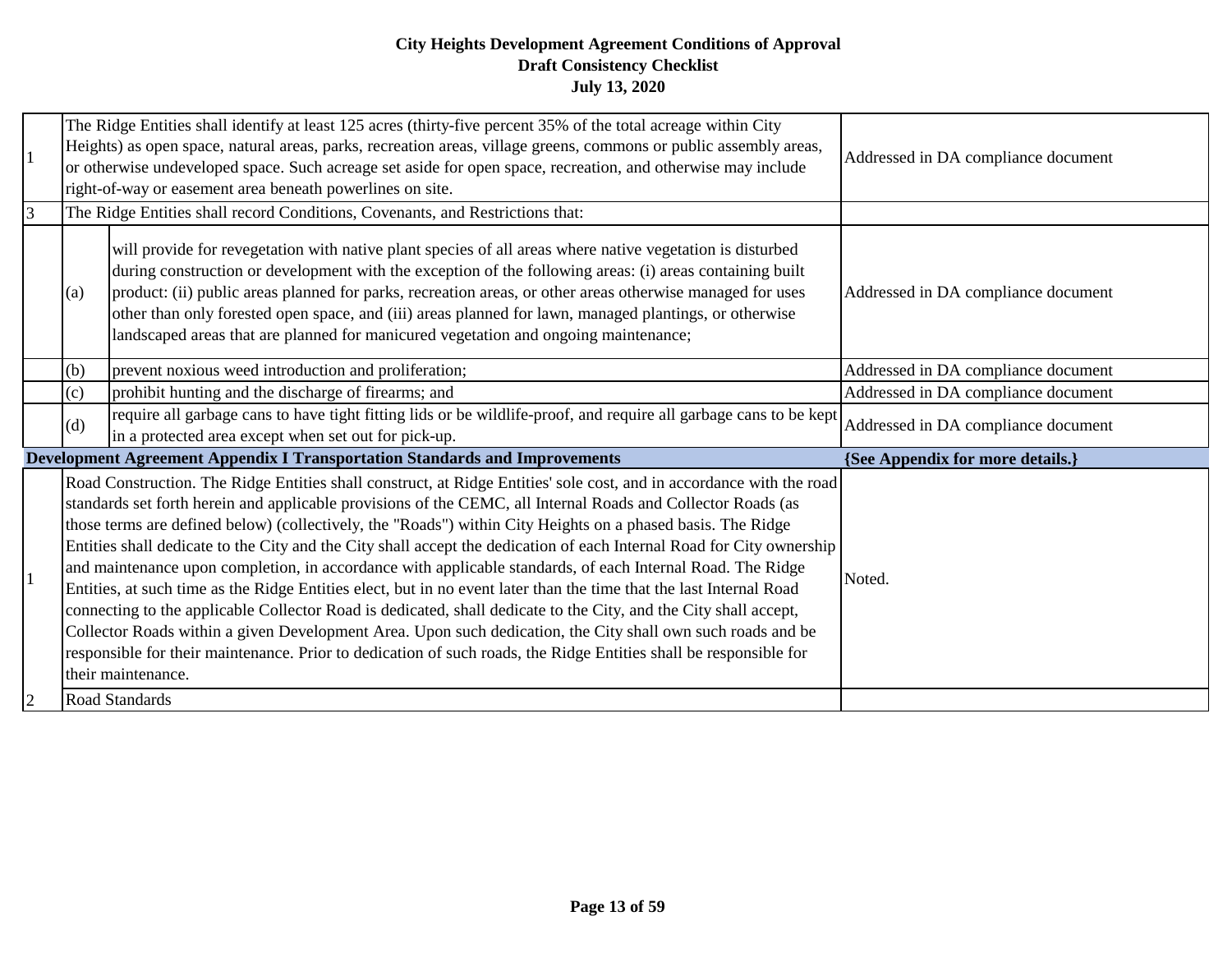| 2.1 | Internal Roads. All roads within the confines of a Development Pod shall be deemed "Internal Roads." All<br>Internal Roads shall be designed for local access, 30 feet wide, with a 50 right-of-way, all in accordance<br>with the cross-section schematic attached as Exhibit 4 to this Agreement. All Internal Roads shall be<br>designed to drain towards a collection ditch or biofiltration swale adjacent to the edge of pavement. Curbs,<br>gutters and sidewalks shall not be required. To facilitate snow plowing activities in the area, a 5 foot<br>easement immediately adjacent to any Internal Road will be recorded against all lots fronting the Internal<br>Road.                                                                                                                                                                                                                                                                                                                                                                                                                                                                                                                                                                                                                                                                                                                                                                                                                                                                               | Roads have been designed in accordance with these<br>requirements. Refer to sheets RS-01 to RS-03 of the<br>Preliminary Engineering Plans for details which also<br>contains notes regarding easement for snow removal.<br>Swales adjacent to roadways have been utilized<br>where road grades allowed. Bioswales have also<br>been designed to provide water quality treatment<br>immediately upstream of the proposed storm water<br>detention facilities.                                                                                                                                                                                                                            |
|-----|------------------------------------------------------------------------------------------------------------------------------------------------------------------------------------------------------------------------------------------------------------------------------------------------------------------------------------------------------------------------------------------------------------------------------------------------------------------------------------------------------------------------------------------------------------------------------------------------------------------------------------------------------------------------------------------------------------------------------------------------------------------------------------------------------------------------------------------------------------------------------------------------------------------------------------------------------------------------------------------------------------------------------------------------------------------------------------------------------------------------------------------------------------------------------------------------------------------------------------------------------------------------------------------------------------------------------------------------------------------------------------------------------------------------------------------------------------------------------------------------------------------------------------------------------------------|-----------------------------------------------------------------------------------------------------------------------------------------------------------------------------------------------------------------------------------------------------------------------------------------------------------------------------------------------------------------------------------------------------------------------------------------------------------------------------------------------------------------------------------------------------------------------------------------------------------------------------------------------------------------------------------------|
| 2.2 | All roads within City Heights outside Development Pods which connect Development Pods to one another<br>or to the general road network beyond City Heights shall be deemed "Collector Roads." All Collector<br>Roads shall have a 45' right of way, inclusive of 28' of hard surface comprised of 22' of travel lanes and 3'<br>of shoulders on either side of the travel lanes, and shall be constructed in accordance with the applicable<br>cross-section schematic attached as Exhibit 6 to this Agreement. All Collector Roads shall be designed to<br>drain towards a collection ditch or bio-filtration swale adjacent to the edge of pavement. All Collector<br>Roads between the point of connection with existing City streets and their point of entry into Development<br>Areas shall be developed with hard-surfaced pedestrian trails of a width sufficient to safely accommodate 2<br>pedestrians travelling in opposite directions, which trails shall to the fullest extent practicable be off-set<br>from and parallel to the hard-surface roadway of said Collector Roads. All Collector Roads should be<br>aligned with existing City streets at intersections creating 90 degree cross or "T" intersections. Summit<br>View Drive and Columbia Avenue shall be deemed "Collector Roads" to the extent within the Property, as<br>shall Montgomery Avenue, to the extent within the Property and extending northward as far as Sixth Street.<br>A 10' easement immediately adjacent to any Collector Road will be recorded against all lots. | Roads have been designed in accordance with these<br>requirements. Refer to sheets RS-01 to RS-03 of the<br>Preliminary Engineering Plans for details which also<br>contains notes regarding easement for snow removal.<br>Swales adjacent to roadways have been utilized<br>where road grades allowed. Bioswales have also<br>been designed to provide water quality treatment<br>immediately upstream of the proposed storm water<br>detention facilities. A 5' path is capable of allowing<br>two pedestrians to pass and has been noted on sheet<br>RS-01 to RS-03 of the preliminary engineering plans.<br>Intersections are proposed to be close to 90 degrees<br>where feasible. |
| 2.3 | Cuts and Fills. Notwithstanding and in addition to the provisions in 2.1 and 2.2 of this Appendix I, the<br>Developer shall provide such additional right of way for Internal and Collector Roads when the City<br>Engineer deems such additional right of way to be necessary to accommodate cuts and fills adjacent to such<br>roads in sloped areas. The amount of additional right of way shall be the minimum necessary to<br>accommodate the cuts and fills reasonably required for the construction of safe Internal and Collector<br>Roads in such areas.                                                                                                                                                                                                                                                                                                                                                                                                                                                                                                                                                                                                                                                                                                                                                                                                                                                                                                                                                                                                | Noted. Roadways will be built in proposed right of<br>way. Grading necessary to accommodate road<br>construction will be provided.                                                                                                                                                                                                                                                                                                                                                                                                                                                                                                                                                      |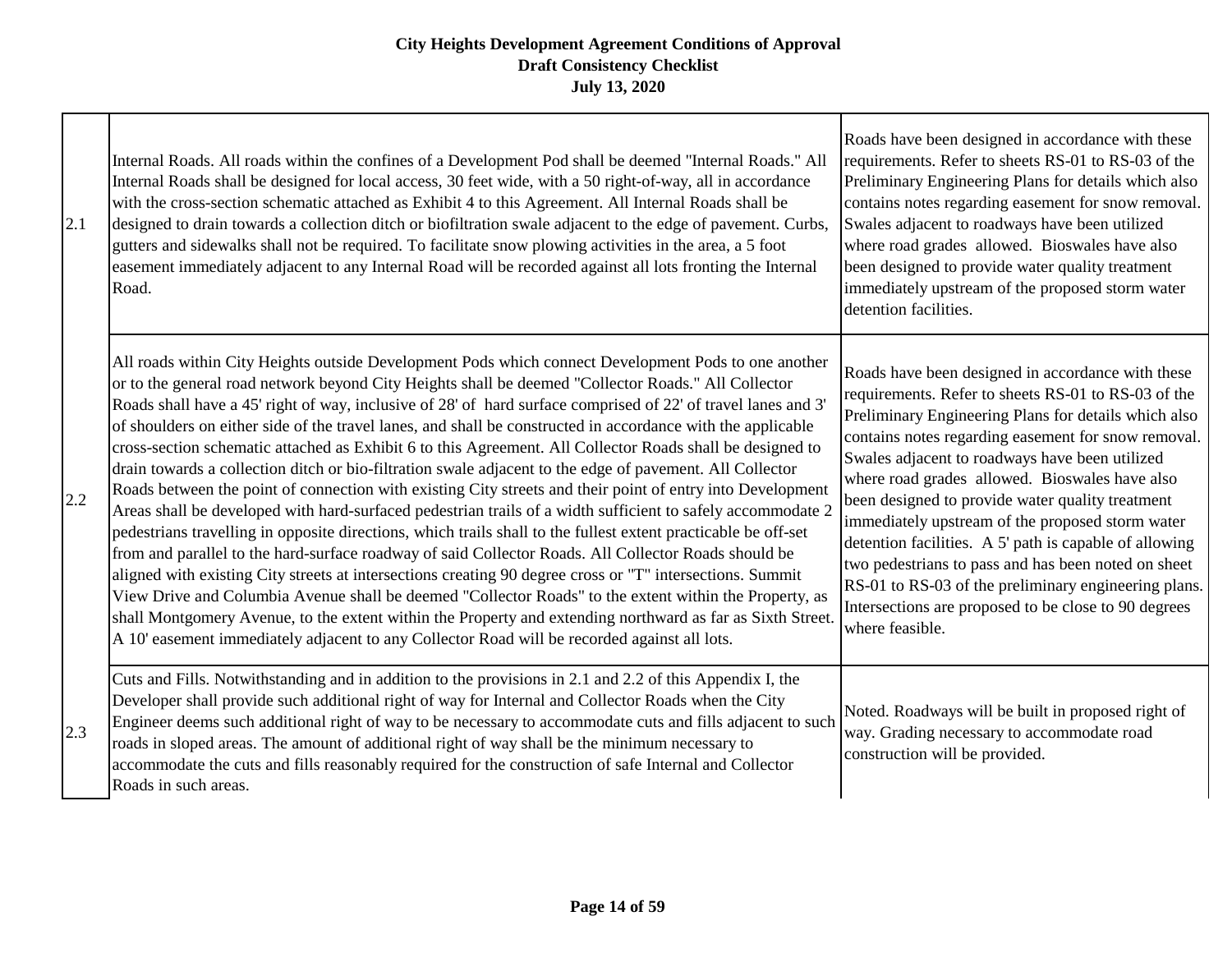| Road Maintenance and Snowplowing. The Ridge Entities shall maintain the Internal and Collector Roads until<br>such time as they are dedicated to the City, after which it will be the responsibility of the City to maintain and<br>snowplow them. The design of the Internal Roads and Collector Roads is intended to provide sufficient width for<br>general snow plowing needs. If, in the judgment of the City's Public Works Director, cuts in the terrain, other<br>geologic features or Project design make snow storage locations necessary, then the Ridge Entities shall cooperate<br>in making such accommodations available for the City.                                                                                                                                                                                                                                                                                                                                                                    | Language discussing road dedication and<br>maintenance has been provided on sheets RS-01 to<br>RS-03. Applicant will coordinate with city regarding<br>snow storage as needed.                                                                                                                                 |
|--------------------------------------------------------------------------------------------------------------------------------------------------------------------------------------------------------------------------------------------------------------------------------------------------------------------------------------------------------------------------------------------------------------------------------------------------------------------------------------------------------------------------------------------------------------------------------------------------------------------------------------------------------------------------------------------------------------------------------------------------------------------------------------------------------------------------------------------------------------------------------------------------------------------------------------------------------------------------------------------------------------------------|----------------------------------------------------------------------------------------------------------------------------------------------------------------------------------------------------------------------------------------------------------------------------------------------------------------|
| Stafford Street. If Stafford Street is proposed to be used as a Haul Route, then before construction vehicles start<br>using Stafford Street, the Ridge Entities shall, at their sole cost, widen the roadway at the comer of Stafford<br>Avenue, just north of 4th Street, to allow construction trucks to safely pass each other at the corner (it being<br>accepted that a 28' paved area is sufficient width for such passing). During its use as a construction haul route, the<br>Ridge Entities shall, at their sole cost, improve the guard rail and resurface the pavement to a minimum level<br>necessary to support construction truck use, and shall maintain that Haul Route as provided further in Paragraph<br>8.1, below. Once the 100th Certificate of Occupancy is issued for those Development Areas served by Stafford<br>Street to Summit View Drive (described in Paragraph 8.2. below as Access #1), then Access #1 shall be repaved in<br>accordance with the provisions of Paragraph 8.2 below. | Notes to this effect have been added t sheet CV-01.                                                                                                                                                                                                                                                            |
| If Stafford Street is not proposed to be used as a Haul Route, then before issuance of the one hundredth (100th)<br>building permit within Development Areas A, B, and C combined, the Ridge Entities shall, at their sole cost,<br>widen the roadway at the corner of Stafford Avenue, just north of 4th Street, improving the guard rail and<br>resurfacing the pavement to a minimum level to allow for adequate lane travel for two passenger vehicles.                                                                                                                                                                                                                                                                                                                                                                                                                                                                                                                                                              | Noted.                                                                                                                                                                                                                                                                                                         |
| The widening of roadway, resurfacing and guard rail installation are referred to herein as the "Stafford<br>Improvements." Notwithstanding anything to the contrary herein and to the extent additional right of way must be<br>acquired to widen this portion of Stafford Street to meet the safe turning radius described above, the City shall<br>cooperate with the Ridge Entities in any efforts to acquire the right of way necessary, including without limit the<br>City's exercise of its eminent domain authority as allowed by law; and to obtain, on behalf of the City, grant money<br>or bond financing to fund all or part of the Stafford Improvements contemplated herein. The Ridge Entities shall<br>be solely responsible for and shall hold the City harmless from and indemnify it against all fees and costs,<br>including without limit the cost of the additional right of way and legal fees reasonably incurred by the City in<br>exercising its rights to acquire such right of way.         | It is anticipated 28' of pavement may be provided to<br>allow safe usage of Stafford as a low speed haul<br>route during construction as an interim condition.<br>The acquisition of additional ROW, if needed to<br>accommodate safe turning radius, will occur prior to<br>the issuance of the 100th C of O. |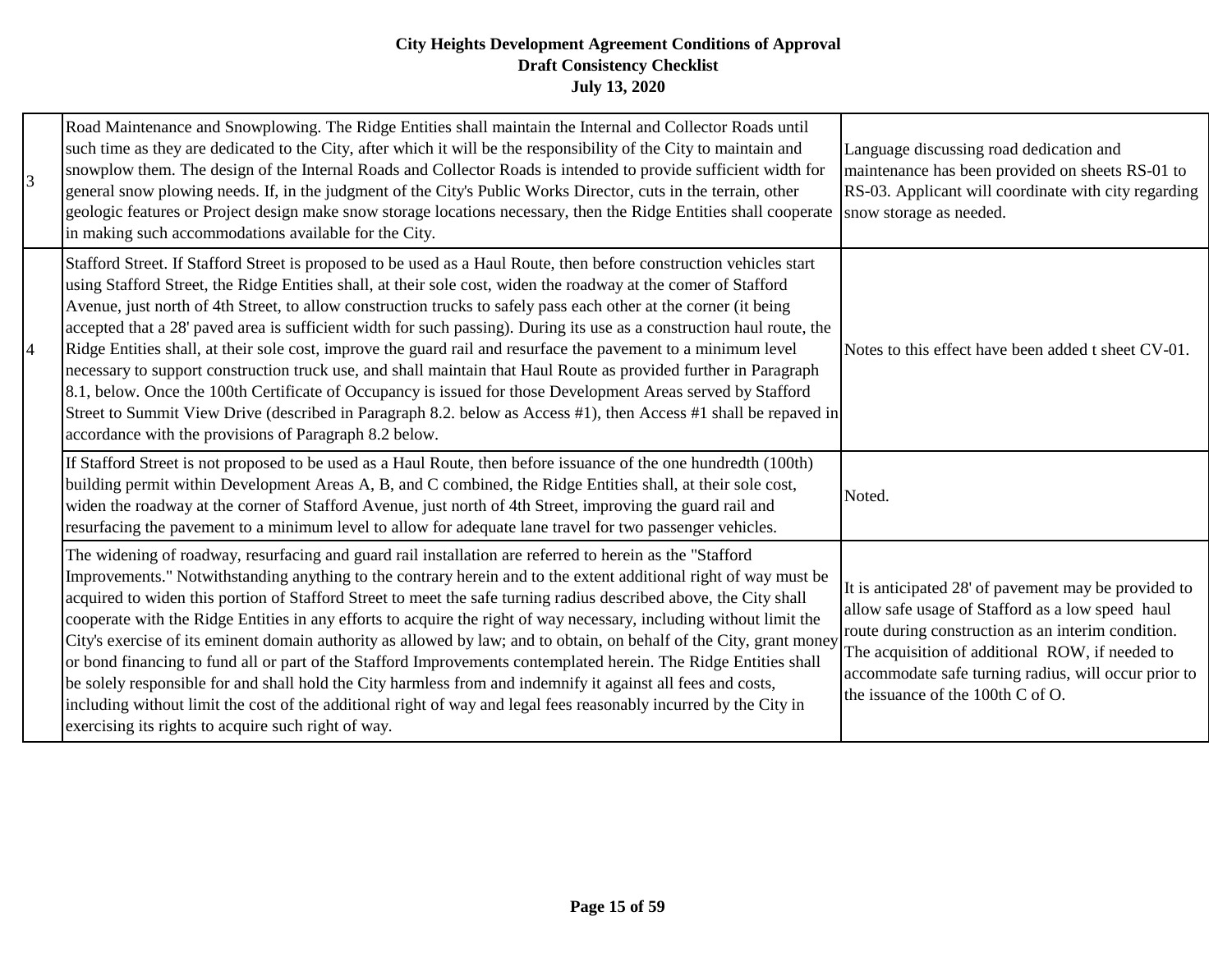|     | Intersection of SR903/SR970. Upon the date that a building permit is issued for the 100th ERU within City<br>Heights, the Ridge Entities shall contract and pay for a professional traffic engineering analysis of traffic flows at<br>the intersection of SR 903 with the SR 970 spur road, near Exit 85 in Cle Elum. Such traffic analysis shall be<br>performed for the purpose of evaluating, as against any pre-City Heights construction baseline traffic flow and<br>volume data developed or maintained by WSDOT or otherwise provided by the Ridge Entities, the extent to which<br>City Heights-generated traffic turning west (left) onto west bound SR 903 is adversely impacting north bound<br>traffic on the SR 970 spur. Such analysis shall be performed again, at the Ridge Entities sole expense, upon<br>issuance of the building permit for the 300th, 500th, and 700th ERUs in City Heights (for a total of up to four<br>traffic analyses). At such time, if ever, that the traffic analyses commissioned by the Ridge Entities hereunder<br>reveals that the LOS at such intersection is at level "D" or worse, and that traffic coming/going to City Heights is<br>directly responsible for such deficiency, then the Ridge Entities shall fund the design, in its entirety, and pay its<br>share of construction costs (proportionate to the amount of impacts that the City Heights traffic has to the total<br>traffic at the intersection at such time, if ever, it reaches LOS "D" or worse) of a left turn collector lane from the<br>SR 970 northbound spur to west bound SR 903. Any design of said left turn collector lane shall be subject to the<br>approval of WSDOT.                                                                                                                                                                                                                                                                                                 | Noted, but not applicable to this proposal. Only 68<br>units are proposed at this time. |
|-----|-------------------------------------------------------------------------------------------------------------------------------------------------------------------------------------------------------------------------------------------------------------------------------------------------------------------------------------------------------------------------------------------------------------------------------------------------------------------------------------------------------------------------------------------------------------------------------------------------------------------------------------------------------------------------------------------------------------------------------------------------------------------------------------------------------------------------------------------------------------------------------------------------------------------------------------------------------------------------------------------------------------------------------------------------------------------------------------------------------------------------------------------------------------------------------------------------------------------------------------------------------------------------------------------------------------------------------------------------------------------------------------------------------------------------------------------------------------------------------------------------------------------------------------------------------------------------------------------------------------------------------------------------------------------------------------------------------------------------------------------------------------------------------------------------------------------------------------------------------------------------------------------------------------------------------------------------------------------------------------------------------------|-----------------------------------------------------------------------------------------|
| 8.2 | The Ridge Entities and the City agree that the main Haul Routes that will have impacts from construction<br>traffic within the City will be associated with three existing roads: J) the approved route from First Street<br>along Stafford to Summit View Drive (Access #1); 2) from First Street along Montgomery Avenue (Access<br>#2); and 3) from First Street along Columbia (Access #3). Within sixty (60) days (or as soon thereafter if<br>weather or an Act of God prevents construction) of the City's issuance of the one-hundredth (100th)<br>Certificate of Occupancy for a structure within Development Areas B, C or Development Pods D I thru D4<br>within Development Area D, the Ridge Entities shall repave Access #1The term "repave" as used in this<br>paragraph shall be limited in scope to include only the removal of the existing pavement materials in the<br>existing paved area, such leveling as is necessary to provide a smooth pave able surface, and the installation Noted, but not applicable to this proposal. Only 68<br>of a two-and-one-half-inch thick asphalt surface in its place. The term "repave" is expressly meant to<br>exclude any subsurface work or additional subsurface materials or any other improvements to the road other<br>than such leveling as is necessary to smooth the surface to prepare it for receipt of the two-and-one-half<br>inch thick asphalt called for above. The Ridge Entities may post a completion bond, letter of credit or other<br>device authorized by the Cle Elum Municipal Code in an amount adequate to secure the improvements to<br>the construction road necessary by the time of issuance of the 100th Certificate of Occupancy described<br>above. Any security device provided in accordance with this paragraph shall specifically require the issuer<br>of such security device to provide the City with at least 30 days' actual advance written notice of any intent<br>to cancel such security device. | units are proposed at this time.                                                        |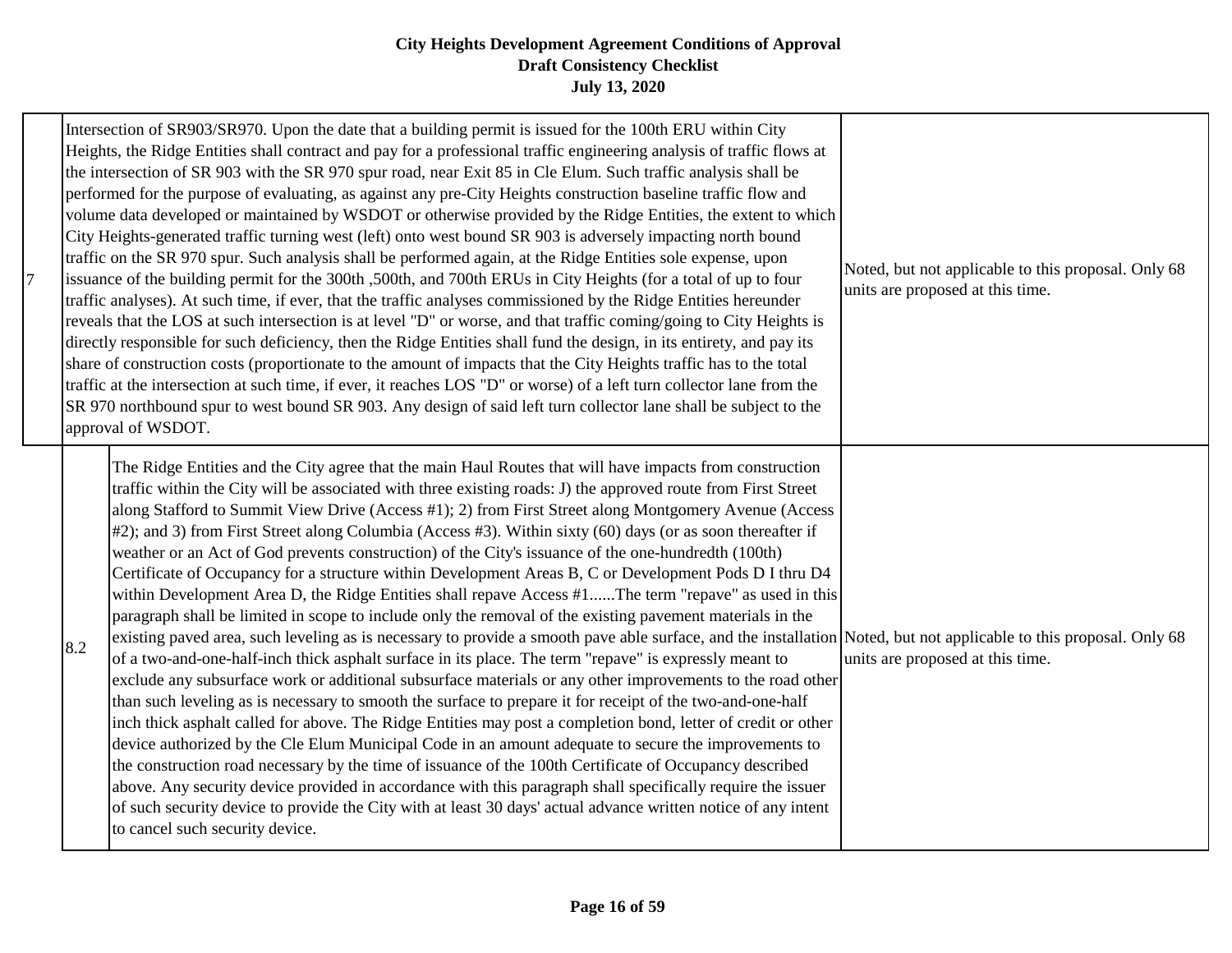| 9              | Traffic Development Mitigation Fees. The analysis for City Heights identified potential impacts to the following<br>intersections within the city of Cle Elum: Douglas Munro (Cemetery) and First Street; Oakes Avenue and West<br>2nd Street; North Stafford and West 2nd Street (SR 903); and Columbia Avenue and 1 51 Street. Additionally, it<br>is possible that the intersections of First Street and Stafford, and First Street and Montgomery Avenue, could be<br>impacted depending on phased development of the Project and the driving patterns of City Heights residents. The<br>intersections enumerated above in this paragraph 9 are collectively referred to as "Potentially Impacted<br>Intersections." As voluntarily agreed upon mitigation, based upon the parties' estimate of actual impacts of City | The developer will pay all agreed upon impact fees as<br>outlined within the DA at the time such is required.<br>See B.14. Transportation for additional information.                                                                                                             |
|----------------|----------------------------------------------------------------------------------------------------------------------------------------------------------------------------------------------------------------------------------------------------------------------------------------------------------------------------------------------------------------------------------------------------------------------------------------------------------------------------------------------------------------------------------------------------------------------------------------------------------------------------------------------------------------------------------------------------------------------------------------------------------------------------------------------------------------------------|-----------------------------------------------------------------------------------------------------------------------------------------------------------------------------------------------------------------------------------------------------------------------------------|
| 10             | Summit View Drive Single Access Goal. The Ridge Entities agree that, if legally permissible, they will provide for<br>a single access from the intersection of Sixth Street and Reed Street or from the intersection of Sixth Street and<br>Steiner Street through City Heights to connect to Summit View Drive.                                                                                                                                                                                                                                                                                                                                                                                                                                                                                                           | Summit View drive will be the main access point<br>from Sixth                                                                                                                                                                                                                     |
|                | Development Agreement Appendix J Police/Law Enforcement                                                                                                                                                                                                                                                                                                                                                                                                                                                                                                                                                                                                                                                                                                                                                                    | {See Appendix for more details.}                                                                                                                                                                                                                                                  |
| 3              | Upon the City's issuance of the first permit for infrastructure construction within City Heights, the Ridge Entities<br>shall pay a one-time payment of \$125,000 related to operation and equipment impacts.                                                                                                                                                                                                                                                                                                                                                                                                                                                                                                                                                                                                              | The developer will comply with all agreed upon fees<br>at the time they are required outlined within the DA<br>and addressed in the EIS Mitigating Measures. See<br>B.15. Public Services of the submitted SEPA<br>checklist for information regarding public service<br>impacts. |
| $\overline{4}$ | Upon issuance of the building permit for the 1st ERU within City Heights, the Ridge Entities shall pay to the City<br>the sum of \$150,000 related to operations and equipment impacts.                                                                                                                                                                                                                                                                                                                                                                                                                                                                                                                                                                                                                                    | The developer will comply with all agreed upon fees<br>at the time they are required outlined within the DA<br>and addressed in the EIS Mitigating Measures. See<br>B.15. Public Services of the submitted SEPA<br>checklist for information regarding public service<br>impacts. |
| $\overline{5}$ | Each applicant shall pay the City for operations and equipment needs a sum equivalent to \$400 per ERU at the<br>time of the issuance of a building permit for each ERU related to that building permit.                                                                                                                                                                                                                                                                                                                                                                                                                                                                                                                                                                                                                   | The developer will comply with all agreed upon fees<br>at the time they are required outlined within the DA<br>and addressed in the EIS Mitigating Measures. See<br>B.15. Public Services of the submitted SEPA<br>checklist for information regarding public service<br>impacts. |
|                | Development Agreement Appendix K Fire and Medical Services                                                                                                                                                                                                                                                                                                                                                                                                                                                                                                                                                                                                                                                                                                                                                                 | {See Appendix for more details.}                                                                                                                                                                                                                                                  |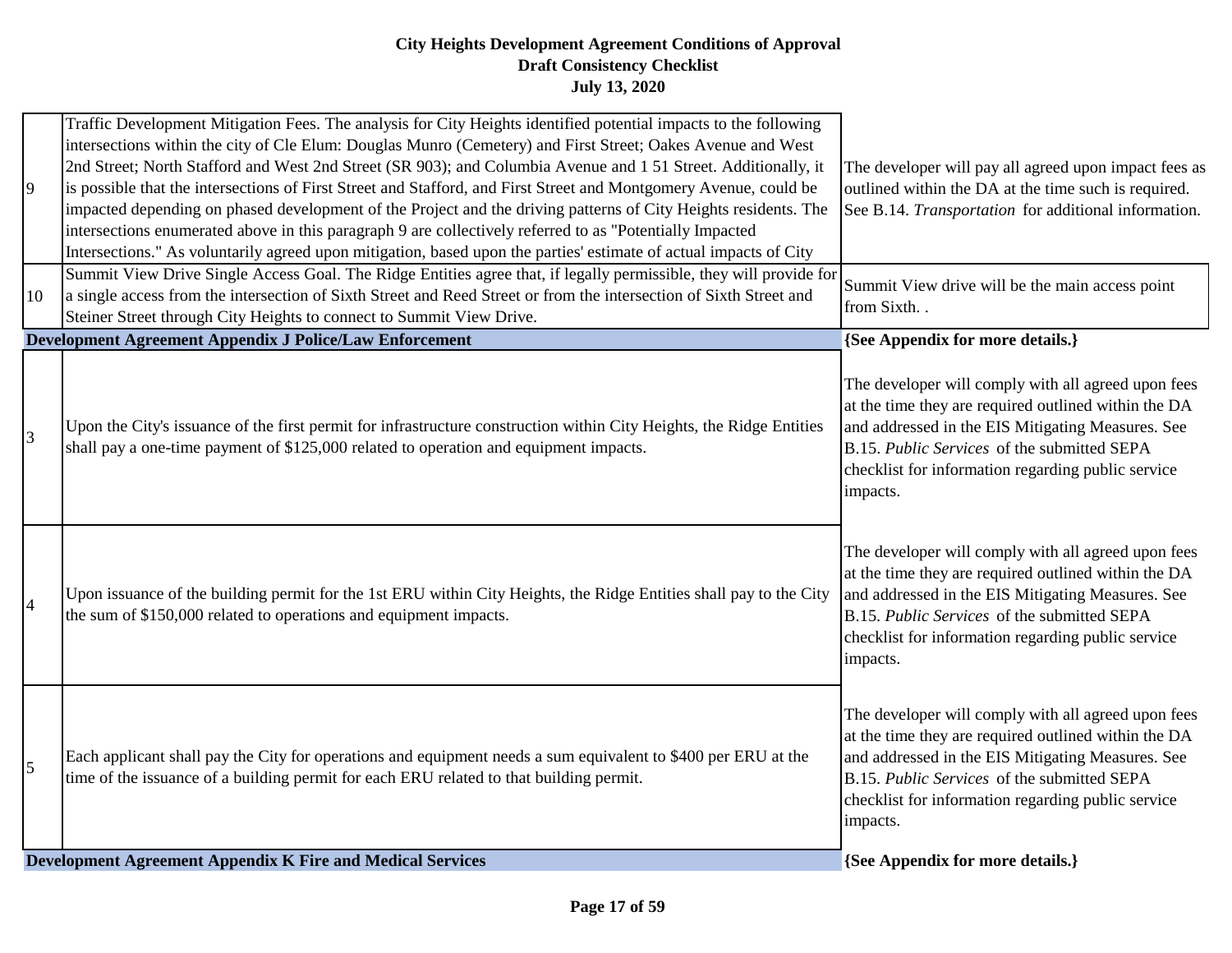| $\overline{3}$ | Upon the City's issuance of the first permit for infrastructure construction within City Heights, the Ridge Entities<br>shall pay a one-time payment of \$100,000 related to operations and equipment.   | The developer will comply with all agreed upon fees<br>at the time they are required outlined within the DA<br>and addressed in the EIS Mitigating Measures. See<br>B.15. Public Services of the submitted SEPA<br>checklist for information regarding public service<br>impacts. |
|----------------|----------------------------------------------------------------------------------------------------------------------------------------------------------------------------------------------------------|-----------------------------------------------------------------------------------------------------------------------------------------------------------------------------------------------------------------------------------------------------------------------------------|
| 4              | Each applicant shall pay the City for operations and equipment needs a sum equivalent to \$250 per ERU at the<br>time of the issuance of a building permit for each ERU related to that building permit. | The developer will comply with all agreed upon fees<br>at the time they are required outlined within the DA<br>and addressed in the EIS Mitigating Measures. See<br>B.15. Public Services of the submitted SEPA<br>checklist for information regarding public service<br>impacts. |
|                | Development Agreement Appendix L City Administration                                                                                                                                                     | {See Appendix for more details.}                                                                                                                                                                                                                                                  |
|                | Each applicant shall pay the City for operations and equipment needs a sum equivalent to \$200 per ERU at the<br>time of the issuance of a building permit for each ERU related to that building permit. | The developer will comply with all agreed upon fees<br>at the time they are required outlined within the DA<br>and addressed in the EIS Mitigating Measures. See<br>B.15. Public Services of the submitted SEPA<br>checklist for information regarding public service<br>impacts. |
|                | <b>Development Agreement Appendix M Public Works</b>                                                                                                                                                     | {See Appendix for more details.}                                                                                                                                                                                                                                                  |
|                | Upon the City's issuance of the first permit for infrastructure construction within City Heights, the Ridge Entities<br>shall pay a one-time payment related to the purchase of equipment of \$140,000.  | The developer will comply with all agreed upon fees<br>at the time they are required outlined within the DA<br>and addressed in the EIS Mitigating Measures. See<br>B.15. Public Services of the submitted SEPA<br>checklist for information regarding public service<br>impacts. |
| $\overline{2}$ | The Ridge Entities shall pay a total of \$65,000 as a one-time payment related to operations and equipment on the<br>anniversary of the payment of the \$140,000 noted in paragraph 1in this Appendix M. | The developer will comply with all agreed upon fees<br>at the time they are required outlined within the DA<br>and addressed in the EIS Mitigating Measures. See<br>B.15. Public Services of the submitted SEPA<br>checklist for information regarding public service<br>impacts. |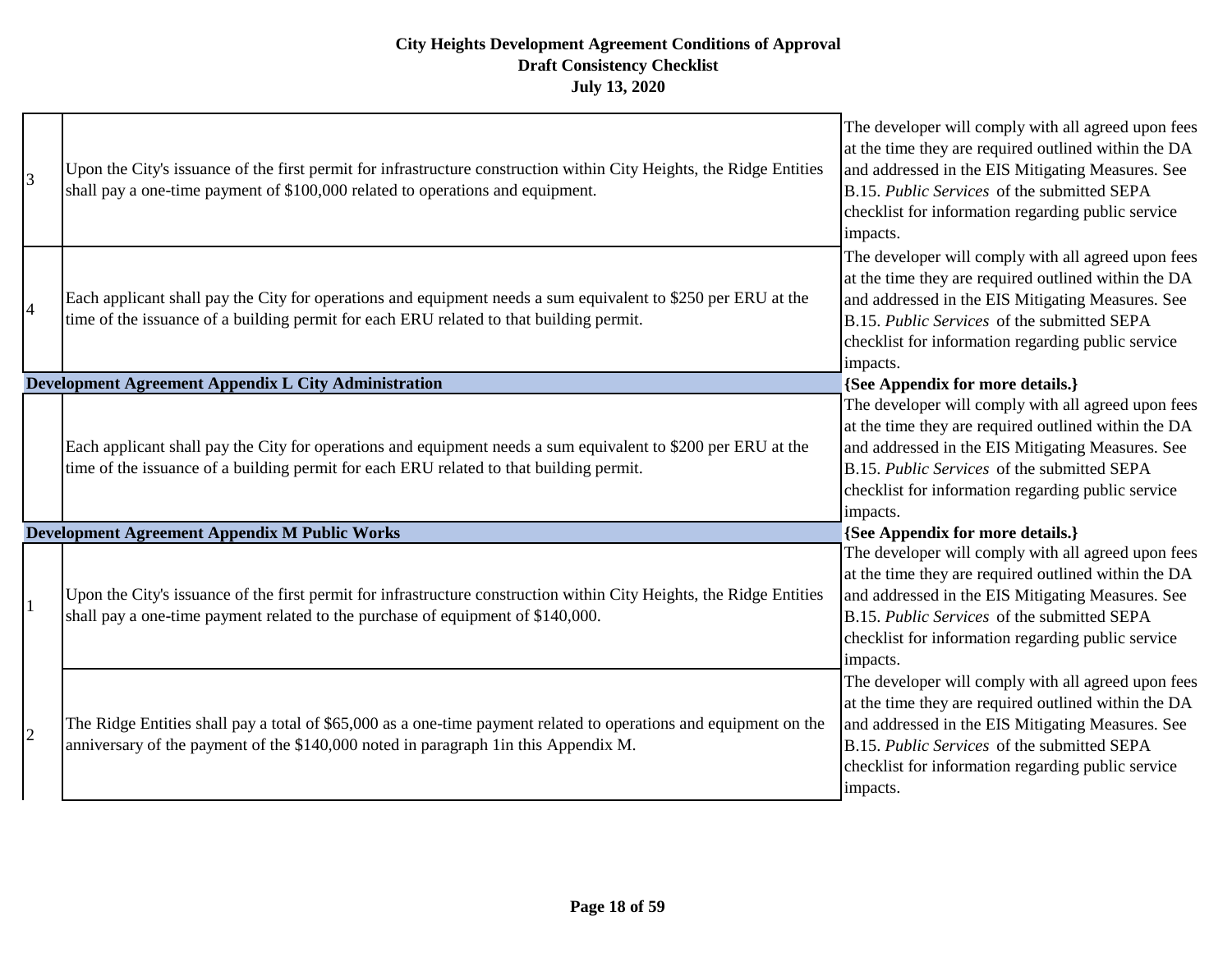| $\overline{4}$ |           | Each applicant shall pay the City for operations and equipment needs a sum equivalent to \$375 at the time of the<br>issuance of a building permit for each ERU related to that building permit.                                                                                                                                                                                                                                                                                                                                                                                                                                                                                                                                                                                                                                                                                                                                                                                                                                                                                                                   | The developer will comply with all agreed upon fees<br>at the time they are required outlined within the DA<br>and addressed in the EIS Mitigating Measures. See<br>B.15. Public Services of the submitted SEPA<br>checklist for information regarding public service<br>impacts.                                                     |
|----------------|-----------|--------------------------------------------------------------------------------------------------------------------------------------------------------------------------------------------------------------------------------------------------------------------------------------------------------------------------------------------------------------------------------------------------------------------------------------------------------------------------------------------------------------------------------------------------------------------------------------------------------------------------------------------------------------------------------------------------------------------------------------------------------------------------------------------------------------------------------------------------------------------------------------------------------------------------------------------------------------------------------------------------------------------------------------------------------------------------------------------------------------------|---------------------------------------------------------------------------------------------------------------------------------------------------------------------------------------------------------------------------------------------------------------------------------------------------------------------------------------|
|                |           | <b>Development Agreement Appendix N Parks and Recreation</b>                                                                                                                                                                                                                                                                                                                                                                                                                                                                                                                                                                                                                                                                                                                                                                                                                                                                                                                                                                                                                                                       | {See Appendix for more details.}                                                                                                                                                                                                                                                                                                      |
|                |           | Within the areas designated on Exhibit 7 as "Open Space," the Ridge Entities shall construct, at their sole cost,<br>publicly open recreational trails in accordance with the Master Site Plan shown on Exhibit 3 to this Agreement, of<br>such surfacing or mix of surfaces that the Ridge Entities deems appropriate. Said open recreational trails shall be<br>developed consistent with typical and normal industry standards for similar trail types in areas that are similar to<br>the City in climate, geography and topography and otherwise consistent with the traditional rural, small town,<br>mountain character of the Cle Elum area. The Ridge Entities, in their sole discretion, may limit the use of certain<br>trails or portions of trails to pedestrians, bicycles, or other modes of recreational use. Upon completion of trail<br>systems by plat, the Ridge Entities shall dedicate such trail systems to the City in fee. After dedication, the<br>maintenance of the trails for the purpose and to the standard to which they were developed will be the<br>responsibility of the City. | Trails and related notes have been shown on the open<br>space and tari plan. It is anticipated the trail system<br>will be built out over time and there will be the need<br>to have a dynamic signage and wayfinding plan to<br>facilitate trail usage. This plan will be provided at<br>final design for each phase of development. |
|                |           | In addition to the trails shown on Exhibit 7 as Open Space, the Ridge Entities shall also construct, at their sole<br>cost, public open parks as shown on Exhibit 7. Upon completion of parks as enumerated below, the Ridge Entities<br>shall dedicate such parks to the City in fee. After dedication, the maintenance for the public open parks will be the<br>responsibility of the City, which maintenance at a minimum shall include routine mowing, irrigation, weed<br>suppression, trash removal and upkeep of cleanliness. The City and the Ridge Entities will cooperate on the design<br>of the public open parks with the goal of minimizing maintenance costs.                                                                                                                                                                                                                                                                                                                                                                                                                                       | Noted.                                                                                                                                                                                                                                                                                                                                |
|                | plan:     | The construction of each park identified in Exhibit 7 will be completed in accordance with the following phasing                                                                                                                                                                                                                                                                                                                                                                                                                                                                                                                                                                                                                                                                                                                                                                                                                                                                                                                                                                                                   |                                                                                                                                                                                                                                                                                                                                       |
|                | 2         | Park # 2 will be constructed and completed by the time that seventy-five percent (75%) of the ERUs<br>designated for Development Area B in Appendix A have certificates of occupancy.                                                                                                                                                                                                                                                                                                                                                                                                                                                                                                                                                                                                                                                                                                                                                                                                                                                                                                                              | Noted. Also addressed in DA compliance document.<br>This park will be in a future phase.                                                                                                                                                                                                                                              |
|                |           | Park #3 is an existing area that can be used for recreation and it will be left in its natural state with some<br>improvements added. There are no time limits on completion.                                                                                                                                                                                                                                                                                                                                                                                                                                                                                                                                                                                                                                                                                                                                                                                                                                                                                                                                      | Addressed in DA compliance document. Portions of<br>this park are to be dedicated as part of the current<br>phase.                                                                                                                                                                                                                    |
|                | the City. | At the City's election, or the request of the Ridge Entities, the City may create an "Adopt-a-Park" type of program<br>that allows clubs, volunteer groups and nongovernmental organizations and associations to participate in parks and<br>recreation open space maintenance on a volunteer basis with supplies, service support and recognition provided by                                                                                                                                                                                                                                                                                                                                                                                                                                                                                                                                                                                                                                                                                                                                                     | Noted                                                                                                                                                                                                                                                                                                                                 |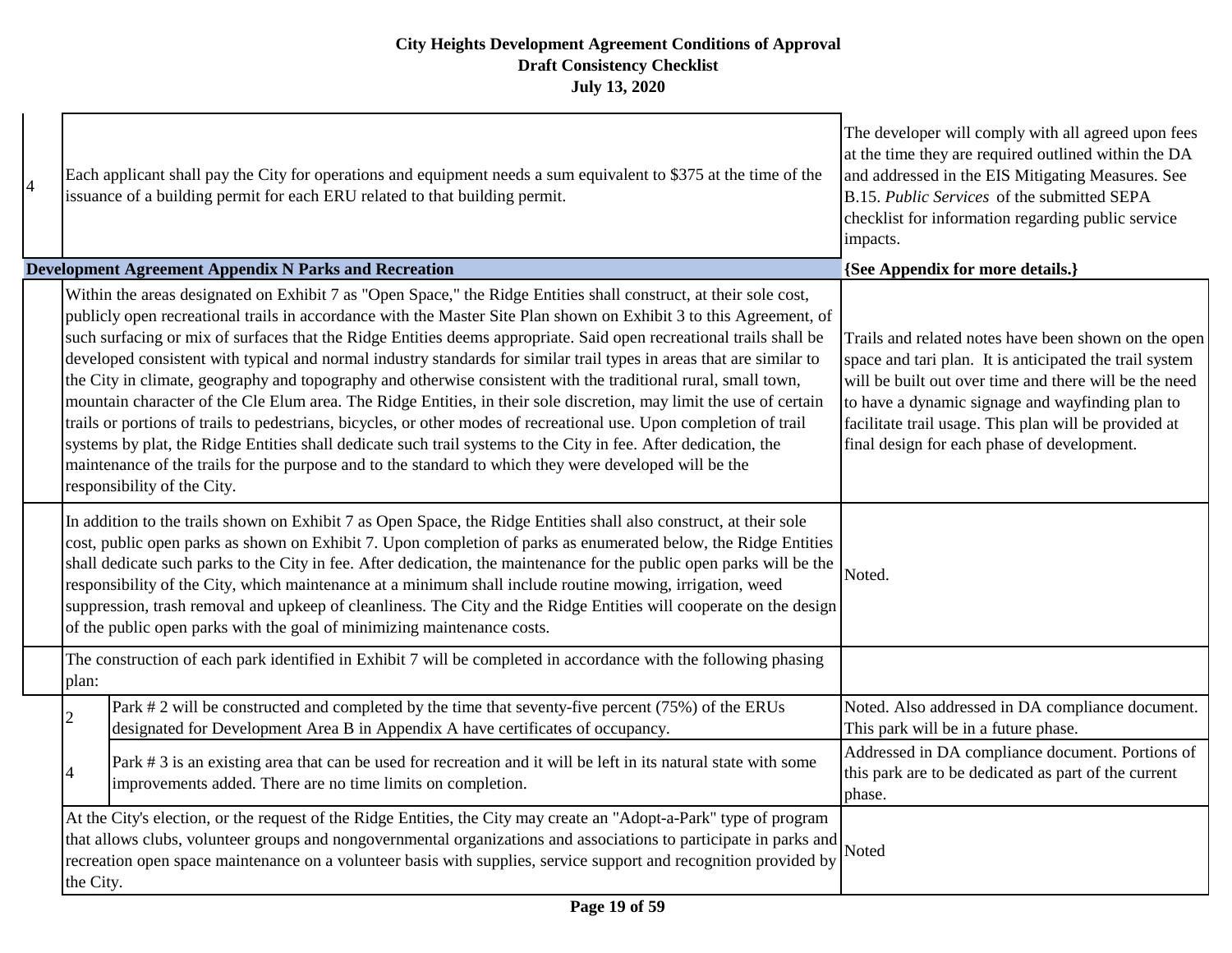| The Ridge Entities and the City may agree to substitute facilities or modify the timing of specific facilities and<br>improvements. Upon dedication to the City, the City shall maintain and operate all such dedicated facilities.                                                                                              | Noted                                                                                                                                                                                                                                                                             |
|----------------------------------------------------------------------------------------------------------------------------------------------------------------------------------------------------------------------------------------------------------------------------------------------------------------------------------|-----------------------------------------------------------------------------------------------------------------------------------------------------------------------------------------------------------------------------------------------------------------------------------|
| <b>Development Agreement Appendix O Schools</b>                                                                                                                                                                                                                                                                                  | {See Appendix for more details.}                                                                                                                                                                                                                                                  |
| At time of issuance of the first building permit for an ERU in City Heights (not including a building permit for a<br>sales center) the Ridge Entities shall pay the School District a one-time payment of \$75,000 related to facility and<br>equipment impacts.                                                                | The developer will comply with all agreed upon fees<br>at the time they are required outlined within the DA<br>and addressed in the EIS Mitigating Measures. See<br>B.15. Public Services of the submitted SEPA<br>checklist for information regarding public service<br>impacts. |
| At time of issuance of the first building permit for an ERU in City Heights (not including a building permit for a<br>sales center) the Ridge Entities shall pay a one-time payment to the School District of \$150,000 related to school<br>bus impacts.                                                                        | The developer will comply with all agreed upon fees<br>at the time they are required outlined within the DA<br>and addressed in the EIS Mitigating Measures. See<br>B.15. Public Services of the submitted SEPA<br>checklist for information regarding public service<br>impacts. |
| The Ridge Entities shall pay a one-time payment to the School District equal to \$75,000 related to facility and<br>equipment impacts on the anniversary of the payment of the \$75,000 noted in paragraph 1 in this Appendix O.                                                                                                 | The developer will comply with all agreed upon fees<br>at the time they are required outlined within the DA<br>and addressed in the EIS Mitigating Measures. See<br>B.15. Public Services of the submitted SEPA<br>checklist for information regarding public service<br>impacts. |
| Upon the School District's provision to the Ridge Entities of an affidavit supported by verifiable data indicating at<br>least 100 students attending the School District reside in City Heights, the Ridge Entities shall pay directly to the<br>School District a one-time payment of \$150,000 related to school bus impacts. | The developer will comply with all agreed upon fees<br>at the time they are required outlined within the DA<br>and addressed in the EIS Mitigating Measures. See<br>B.15. Public Services of the submitted SEPA<br>checklist for information regarding public service<br>impacts. |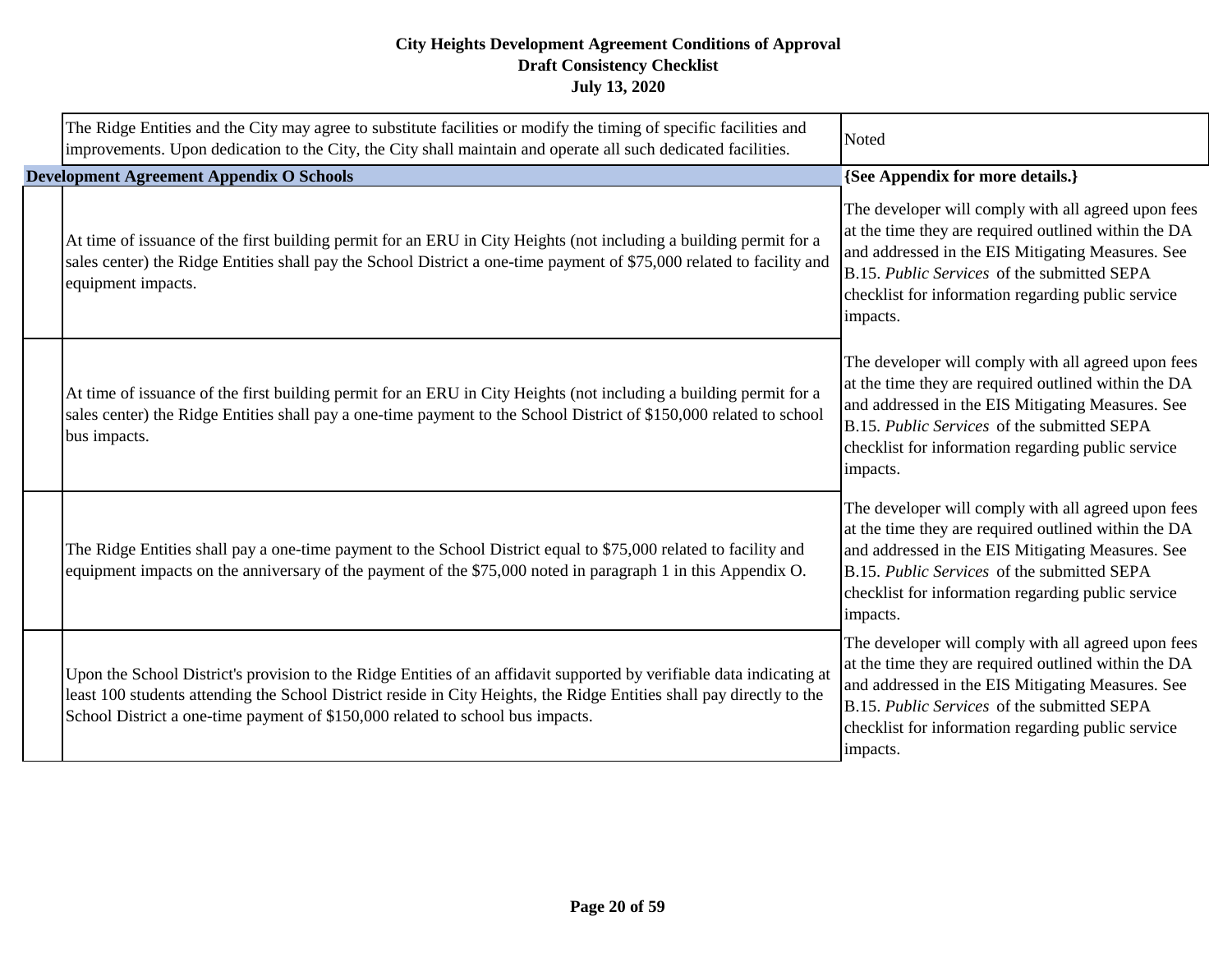| Upon issuance of a building permit for the 100th ERU within City Heights, the Ridge Entities shall donate to the<br>School District up to 3 acres of land, or such amount of land the fair market value of which does not exceed<br>\$150,000, whichever is less. The Ridge Entities will consult with the School District regarding the location of the<br>land to be donated, but the selection of the land donated will be at the sole determination of the Ridge Entities.                                                                                                                                                                                                                                                                        | The developer will comply with all agreed upon fees<br>at the time they are required outlined within the DA<br>and addressed in the EIS Mitigating Measures. See<br>B.15. Public Services of the submitted SEPA<br>checklist for information regarding public service<br>impacts. |
|-------------------------------------------------------------------------------------------------------------------------------------------------------------------------------------------------------------------------------------------------------------------------------------------------------------------------------------------------------------------------------------------------------------------------------------------------------------------------------------------------------------------------------------------------------------------------------------------------------------------------------------------------------------------------------------------------------------------------------------------------------|-----------------------------------------------------------------------------------------------------------------------------------------------------------------------------------------------------------------------------------------------------------------------------------|
| To offset impacts to facilities of the School District, each applicant shall pay a sum equivalent to \$2,250 per ERU<br>at the time of the issuance of a building permit for each ERU related to that building permit ("School Fee"). Such<br>funds shall be tendered at the time of building permit issuance for the subject ERUs, with \$750 of such School Fee<br>being collected by an agreed-upon Escrow Agent and remitted directly to the School District, and with the balance<br>of \$1,500 per ERU being deposited into an escrow account expressly marked and managed by the escrow agent for<br>the benefit of the School District and the Ridge Entities ("City Heights School Impact Reserve Account"). {See<br>appendix for details }. | The developer will comply with all agreed upon fees<br>at the time they are required outlined within the DA<br>and addressed in the EIS Mitigating Measures. See<br>B.15. Public Services of the submitted SEPA<br>checklist for information regarding public service<br>impacts. |
| <b>Development Agreement Appendix P Municipal Court Fees</b>                                                                                                                                                                                                                                                                                                                                                                                                                                                                                                                                                                                                                                                                                          | {See Appendix for more details.}                                                                                                                                                                                                                                                  |
|                                                                                                                                                                                                                                                                                                                                                                                                                                                                                                                                                                                                                                                                                                                                                       |                                                                                                                                                                                                                                                                                   |
| Upon the City's issuance of the first permit for infrastructure construction within City Heights, the Ridge Entities<br>shall pay a one-time payment related to the purchase of equipment of \$20,000.                                                                                                                                                                                                                                                                                                                                                                                                                                                                                                                                                | The developer will comply with all agreed upon fees<br>at the time they are required outlined within the DA<br>and addressed in the EIS Mitigating Measures. See<br>B.15. Public Services of the submitted SEPA<br>checklist for information regarding public service<br>impacts. |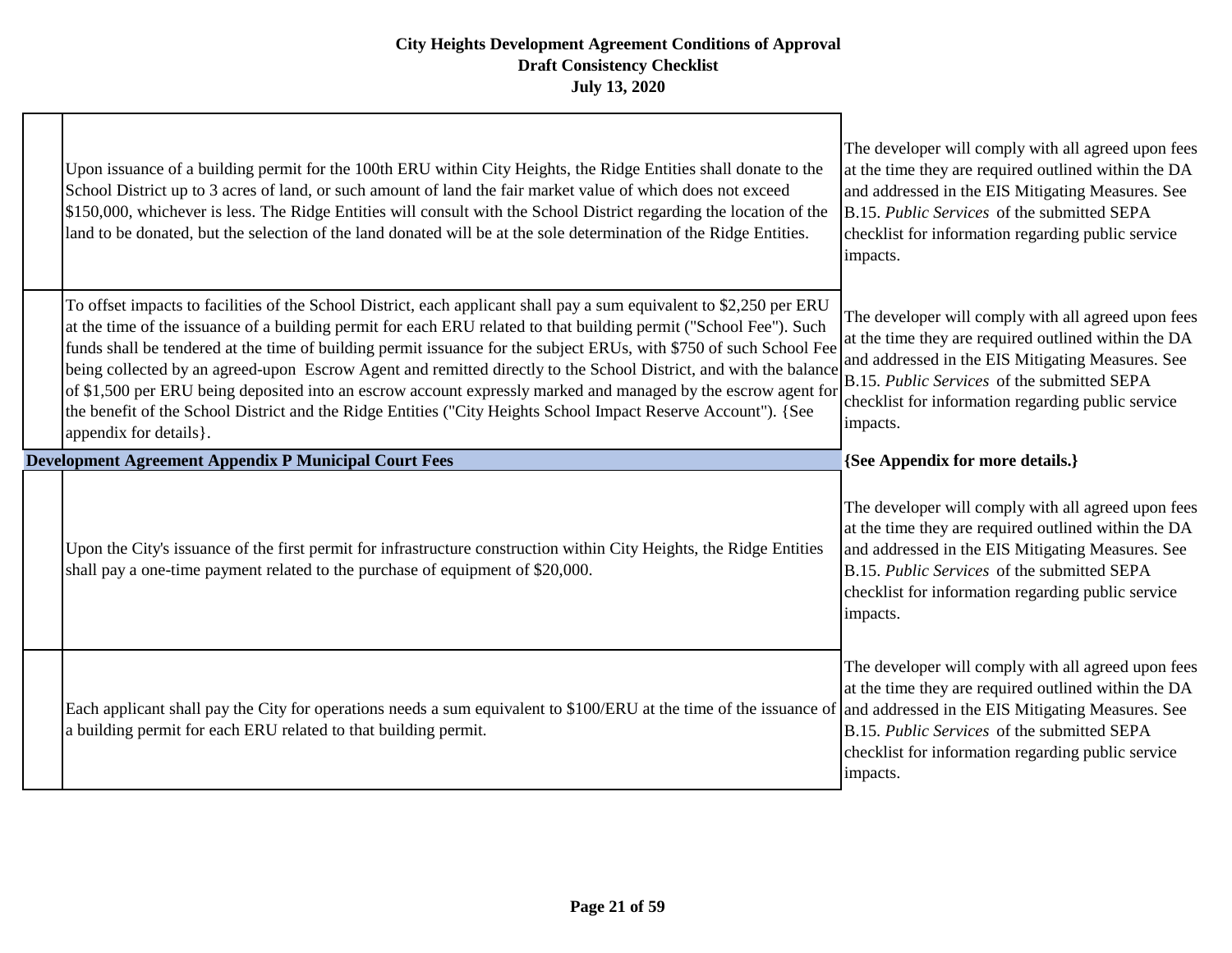### *Development Agreement Appendix B Development Standards {See Appendix for more details.}*

*To the maximum extent allowable under applicable Washington law, development of City Heights shall be vested under and subject to the development regulations set forth in the CEMC as they exist on the date of mutual execution of this Agreement, including, specifically Titles 12 through 18 ("'Development Regulations"), except to the extent such Development Regulations are inconsistent with, or modified by, this Appendix B or other provisions of the Agreement or the Master Site Plan. In addition to the Development Standards set forth in this Agreement, all development within City Heights shall implement and be subject to those mitigation measures identified in the DEIS as "Mitigation Measures Included In Development Proposal".* 

#### **See submitted SEPA checklist where all EIS Mitigating Measures have been addressed.**

| <b>City Heights DEIS Chapter 3.1 Earth</b>                                                                                                                                                                                                                                                                                                                                                                                                                                                                                                                                                                                                                                                                                                                                                                                                                                                                                                                                                                                                          | <b>Notes</b> |
|-----------------------------------------------------------------------------------------------------------------------------------------------------------------------------------------------------------------------------------------------------------------------------------------------------------------------------------------------------------------------------------------------------------------------------------------------------------------------------------------------------------------------------------------------------------------------------------------------------------------------------------------------------------------------------------------------------------------------------------------------------------------------------------------------------------------------------------------------------------------------------------------------------------------------------------------------------------------------------------------------------------------------------------------------------|--------------|
| 3.1.1 Topography                                                                                                                                                                                                                                                                                                                                                                                                                                                                                                                                                                                                                                                                                                                                                                                                                                                                                                                                                                                                                                    |              |
| Development would be clustered on existing prominent terraces to the maximum extent practicable in order to minimize<br>development in steeper areas that would require more grading. Under Alternative 1, 2, or 3A, a substantial portion of the<br>Red Rock waste rock pile area would be preserved in a park, rather than grading its slopes to make it suitable for<br>development. Potentially unstable slopes in the waste rock pile would be graded as necessary to improve public safety.                                                                                                                                                                                                                                                                                                                                                                                                                                                                                                                                                   |              |
| Additional geotechnical investigations will be performed in proposed Development Area A to determine best construction<br>practices as they relate to the coal waste pile. Engineering solutions could involve measures to either strengthen the soil or<br>to transmit structural loads to the underlying native soil. Driven piles are a typical solution for supporting residential<br>structures located on weak soil. Ground improvement options could include a preload surcharge, where excess fill would<br>be placed on proposed building areas to compress and densify the soil over time, producing a stronger, less compressible<br>subgrade. Ground improvement, over-excavation or a combination of these methods would likely be required to provide a<br>stable subgrade for the construction of roads and utilities through the area where the coal waste pile is located. Specific<br>geotechnical recommendations for pavements and utilities will be developed in the design phase if development is<br>proposed within Area A. |              |
| The applicant proposes to maximize use of on-site sources of fill material to minimize the number of haul trips to/from the<br>site. The proposal also includes using excess excavated material and stockpiled soils to reclaim on-site borrow areas.<br>Under Alternative 1 or 2, construction haul routes and plans will be submitted to the City of Cle Elum Public Works<br>Director for approval prior to the start of construction activity.                                                                                                                                                                                                                                                                                                                                                                                                                                                                                                                                                                                                  |              |
| As development proceeds, if it is determined that blasting will be needed in localized areas, a detailed blast specification<br>would be prepared by a Project Engineer to integrate the findings and recommendations of the Geotechnical Evaluation<br>(Aspect Consulting, October 2009) and the Coal Mine Hazards Risk Assessment (Subterra, Inc., October 2009), and to<br>outline blasting objectives and activities for the project. The blasting contractor would then prepare a site-specific blast<br>plan that identifies all details and procedures for blasting on-site.                                                                                                                                                                                                                                                                                                                                                                                                                                                                 |              |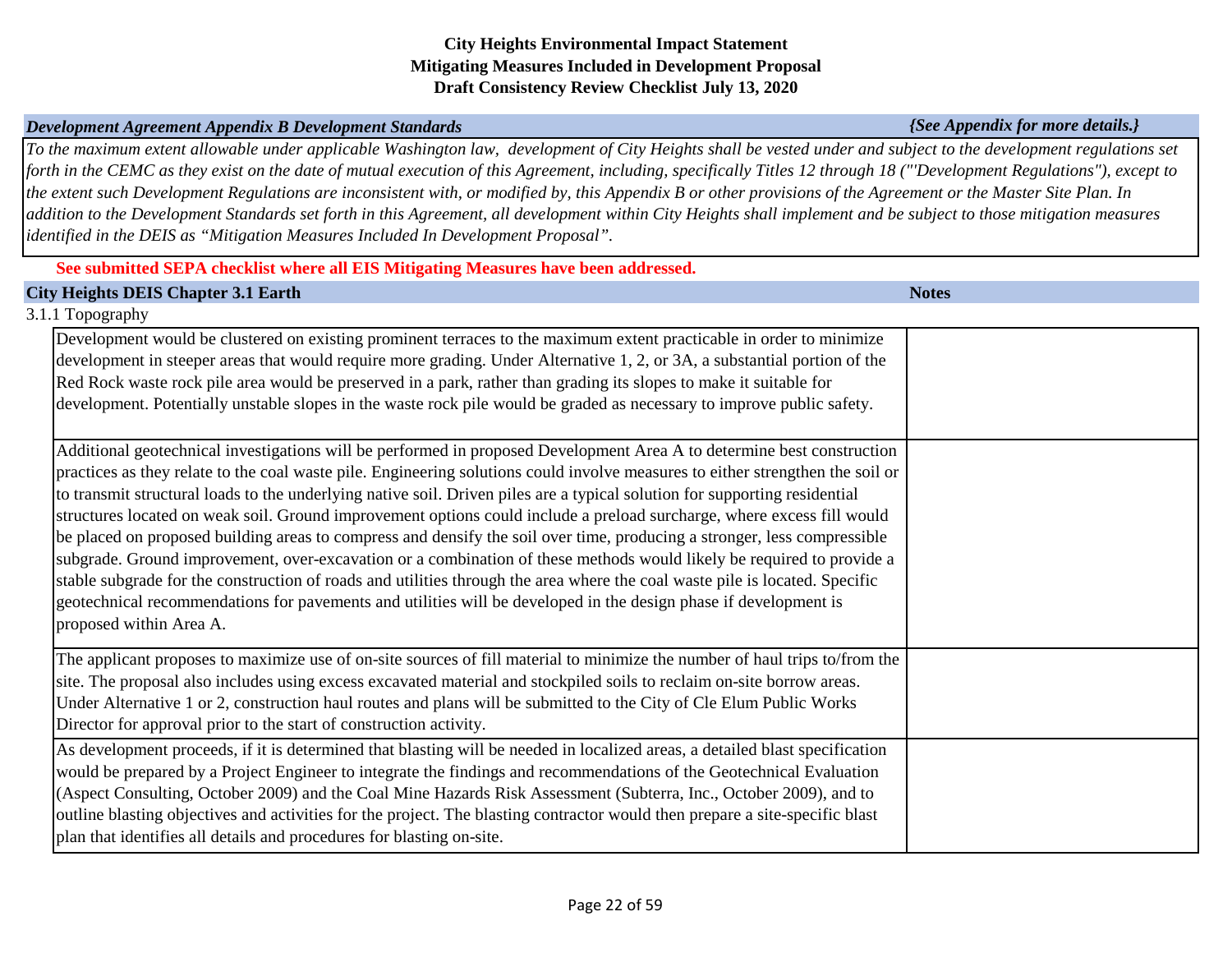| Soil and rock slopes created by blasting (if any) shall be maintained according to the City Heights Draft Environmental       |  |
|-------------------------------------------------------------------------------------------------------------------------------|--|
| Impact Statement Required Mitigating Measures March 25, 2020 2 recommendations of the Geotechnical Engineer. Slope            |  |
| inclinations may have to be modified by the blasting contractor if localized sloughing or rockfalls occur. In order to        |  |
| minimize the potential for erosion from areas where blasting is performed, erosion control measures would be installed as     |  |
| soon as practicable, surface water would be diverted away from blast areas, and slopes would be inspected daily until         |  |
| stabilized.                                                                                                                   |  |
| Consistent with conditions of the property owner's easement to Puget Sound Energy (Kittitas County Auditor, April 14,         |  |
| 1986), no blasting shall be done within 300 feet of the electrical transmission line corridors through the site without PSE's |  |
| written consent, and PSE shall not unreasonably withhold this consent                                                         |  |
| 3.1.2 Geology $&$ Soils                                                                                                       |  |
| Design of structures to be built within the project would comply with applicable seismic design codes.                        |  |
| 3.1.3 Erosion                                                                                                                 |  |
| Elements of the proposed City Heights development would eliminate or minimize erosion from existing unstable soil areas       |  |
| of the site. The proposal includes re-grading the Stream C gully concurrent with site improvements in proposed                |  |
| Development Area D1, constructing a coordinated stormwater management system, and eliminating, regrading and/or               |  |

| paving unimproved dirt roads. Proposed stormwater management measures to avoid or minimize erosion and                |  |
|-----------------------------------------------------------------------------------------------------------------------|--|
| sedimentation (described in Draft EIS Section 3.18.3) would also minimize potential adverse effects to topography and |  |
| soils.                                                                                                                |  |

3.1.4 Coal Mine Hazard Areas

| The applicant proposes to implement mitigation measures for the six different categories of Coal Mine Hazard Areas         |  |
|----------------------------------------------------------------------------------------------------------------------------|--|
| (CMHAs) identified in the Coal Mine Hazards Risk Assessment (SubTerra, Inc., October 2009), as follows:                    |  |
| Coal Mine Hazard Areas (CMHAs) 1 and 2: Drill and grout remnant voids beneath the site and seal air shafts and             |  |
| adit/decline/incline portals.                                                                                              |  |
| Coal Mine Hazard Areas (CMHAs) 3, 4 and 5: Clean up abandoned mine structures.                                             |  |
| Additional development criteria and mitigation for construction in CMHAs 1 through 4 include: • Building designs shall     |  |
| accommodate standard requirements for construction in abandoned mine areas including, at a minimum, the use of rigid       |  |
| foundations (conventional reinforced concrete spread footings) supporting a flexible superstructure (metal or wood frame). |  |
| • Concrete slab-on-grade construction should use rebar rather than wire mesh for added strength. • There would be no       |  |
| brick or rock construction in CMHAs 1 through 4 other than for fireplaces, nonstructural facades, or landscape features.   |  |
| City Heights Draft Environmental Impact Statement Required Mitigating Measures March 25, 2020 3 • Any additional           |  |
| abandoned mine lands work and/or studies shall meet, at a minimum, the requirements and King County guidance outlined      |  |
| in Attachment A to the Coal Mine Hazards Risk Assessment (SubTerra, Inc., October 2009).                                   |  |
|                                                                                                                            |  |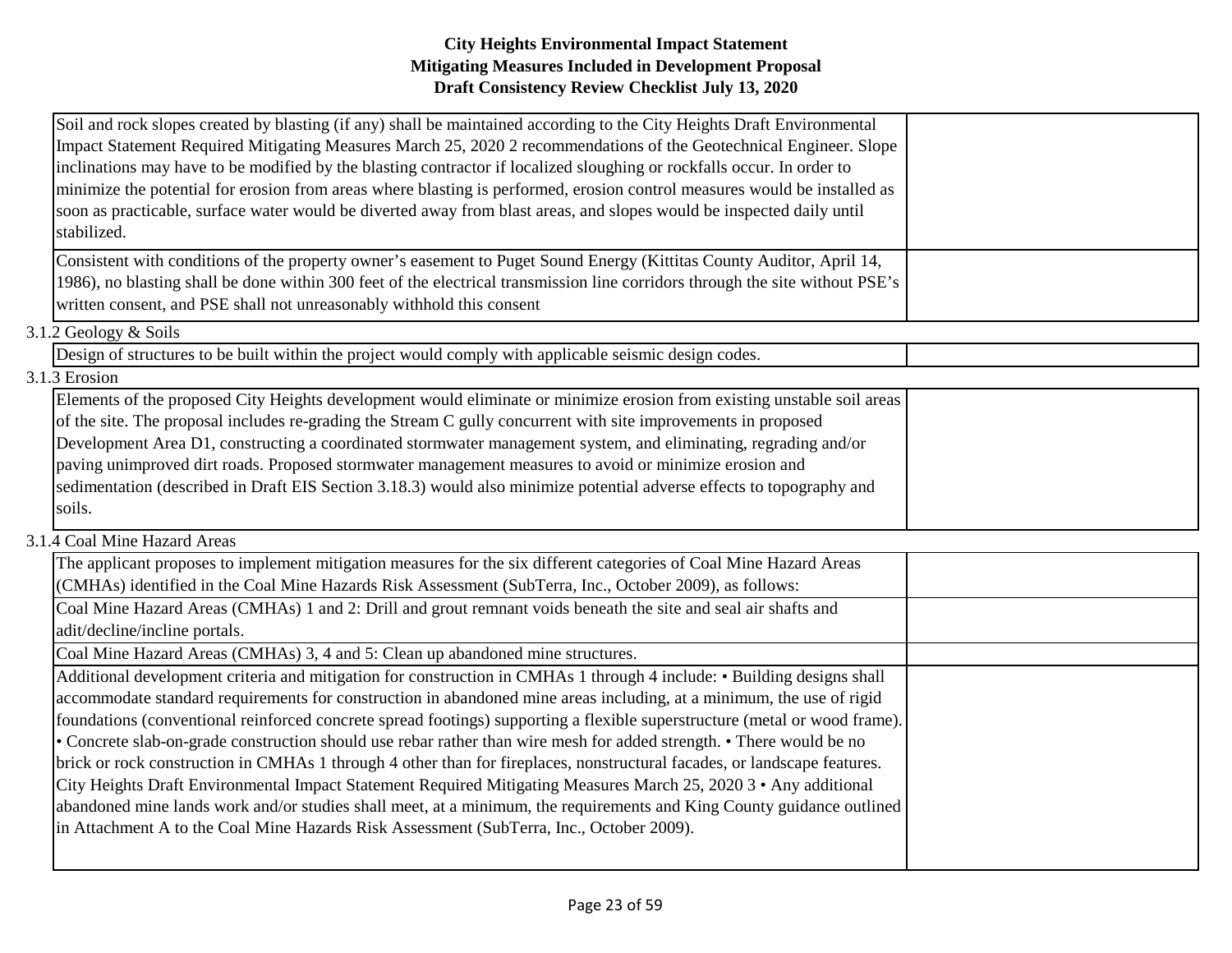| Coal Mine Hazard Area (CMHA) 6: Completely or partially remove coal waste (spoil) material from the proposed<br>development area to the satisfaction of the qualified Geotechnical/Civil Engineer. Guidance on coal mine spoil pile hazard<br>mitigation is provided in King County guidelines attached to the Coal Mine Hazards Risk Assessment (SubTerra, Inc.,<br>October 2009).                                                                                                                                                                                                                                                                                                                                                                                                                                                                                                                                                                                                                                                                   |              |
|-------------------------------------------------------------------------------------------------------------------------------------------------------------------------------------------------------------------------------------------------------------------------------------------------------------------------------------------------------------------------------------------------------------------------------------------------------------------------------------------------------------------------------------------------------------------------------------------------------------------------------------------------------------------------------------------------------------------------------------------------------------------------------------------------------------------------------------------------------------------------------------------------------------------------------------------------------------------------------------------------------------------------------------------------------|--------------|
| 3.1.5 Hazardous Substances Investigation                                                                                                                                                                                                                                                                                                                                                                                                                                                                                                                                                                                                                                                                                                                                                                                                                                                                                                                                                                                                              |              |
| Mitigation Measures Included in the Development Proposal. The applicant proposes to comply with the recommendations<br>of the Geotechnical consultant with regard to handling, disposal, compaction, and/or capping (as necessary) coal waste<br>deposits on the site. A common approach for addressing soils that present only a direct-contact risk is to cap these areas<br>with clean soils to prevent contact. This would be consistent with both the Washington State Model Toxics Control Act<br>(MTCA) (Chapter 70.105D Revised Code of Washington (RCW), and Chapter 173.340 Washington Administrative Code)<br>remediation requirements and coal mine waste reclamation practices. Alternatively, this material may be excavated and<br>disposed off-site as a non-hazardous waste at a Subtitle D landfill (Aspect Consulting, November 2009).                                                                                                                                                                                             |              |
| <b>City Heights DEIS Chapter 3.2 Air Quality</b>                                                                                                                                                                                                                                                                                                                                                                                                                                                                                                                                                                                                                                                                                                                                                                                                                                                                                                                                                                                                      |              |
|                                                                                                                                                                                                                                                                                                                                                                                                                                                                                                                                                                                                                                                                                                                                                                                                                                                                                                                                                                                                                                                       | <b>Notes</b> |
| Mitigation Measures Included in the Development Proposal. The project proponent (Northland Resources) has committed<br>to prohibit residential wood-burning devices for space heating or aesthetics, and outdoor burning through Covenants,<br>Conditions & Restrictions (CC&Rs) to be enforced by the Homeowners Association. The City will further enforce these<br>restrictions through plat conditions and/or building permit conditions. These commitments will preclude the discharge of<br>potentially significant sources of fine particulates and other pollutants to the air with Alternative 1, 2 or 3A. It is not<br>known at the time of this writing whether there will be any additional features incorporated into the proposed development<br>to minimize potential greenhouse gas emissions. The analysis identifies no need to mitigate traffic-related emissions for<br>purposes of maintaining good air quality, based on acceptable Level of Service operating conditions at signalized<br>intersections within the study area. |              |
| <b>City Heights DEIS Chapter 3.3 Water Resources</b>                                                                                                                                                                                                                                                                                                                                                                                                                                                                                                                                                                                                                                                                                                                                                                                                                                                                                                                                                                                                  | <b>Notes</b> |

| The City Heights proposal includes two options for a "water budget neutral" approach to the provision of water supply to |  |
|--------------------------------------------------------------------------------------------------------------------------|--|
| Alternative 1, 2, or 3A of the development. These are described below under Applicable Regulations. Proposed             |  |
| development City Heights Draft Environmental Impact Statement Required Mitigating Measures March 25, 2020 4 under        |  |
| Alternatives 1 or 2 would incorporate low-flow faucets, toilets and similar fixtures to minimize domestic water supply   |  |
| requirements.                                                                                                            |  |
| <b>Sewage Disposal Effects</b>                                                                                           |  |

No mitigation measures for groundwater quantity or quality would be required for a wastewater collection and treatment option to serve Alternative 1, 2, or 3A (i.e., a Public System Option, or MBR System Option).

Stormwater Effects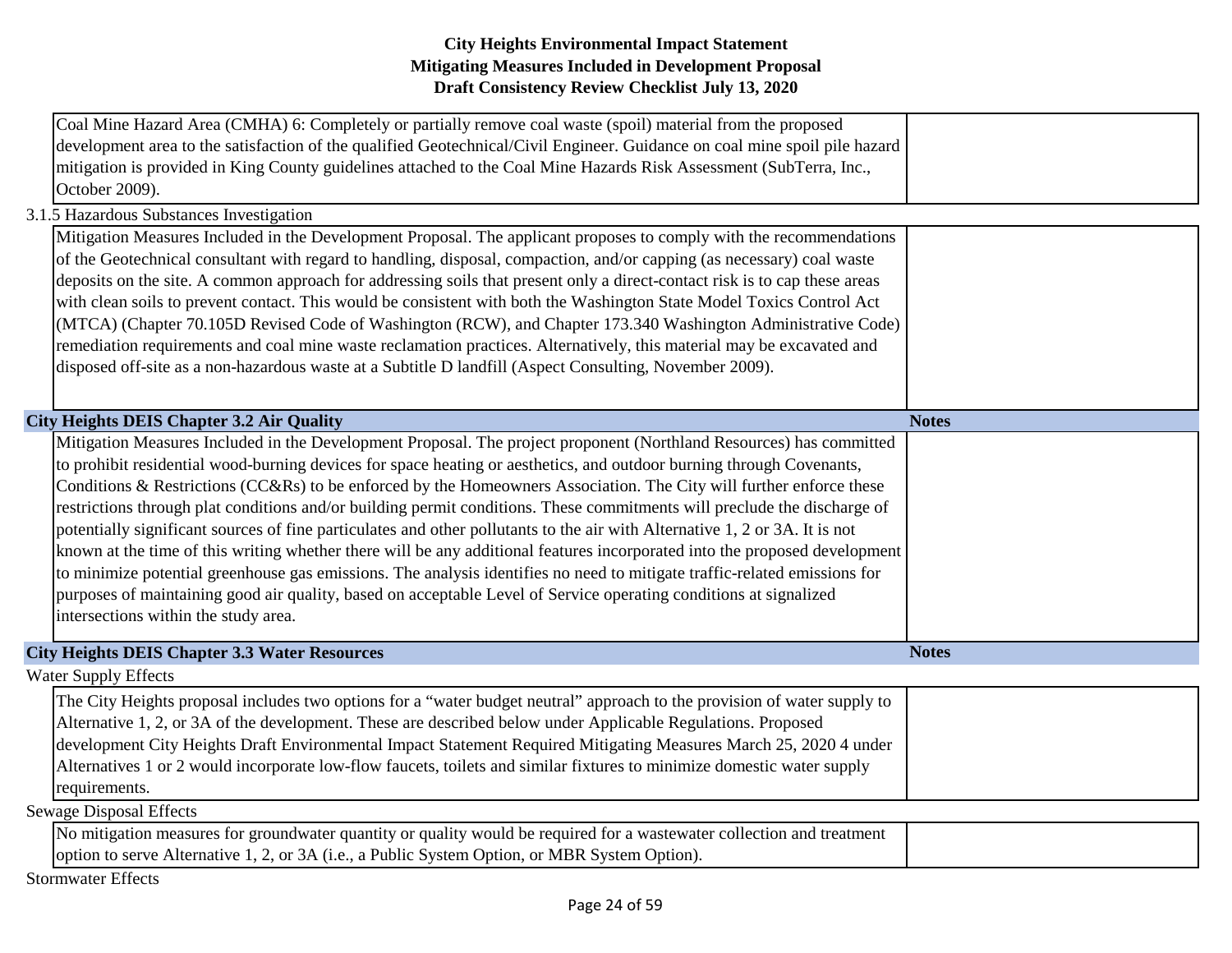| Construction contractors would be required to comply with applicable State and local regulations and permit requirements<br>(described below) to mitigate potential construction-related impacts to groundwater quantity or quality.                                                                                                                                                                                                                                                                                                                                                                                                                                                                                   |              |
|------------------------------------------------------------------------------------------------------------------------------------------------------------------------------------------------------------------------------------------------------------------------------------------------------------------------------------------------------------------------------------------------------------------------------------------------------------------------------------------------------------------------------------------------------------------------------------------------------------------------------------------------------------------------------------------------------------------------|--------------|
| Potential impacts to groundwater quantity due to reduced recharge in the developed condition of the site would be offset in<br>part or in whole by the following features of the Planned Mixed-Use development:<br>• The open space proposal under Alternative 1, 2 or 3A would retain approximately 43 to 45 percent in a condition where<br>the natural process of groundwater recharge would continue to occur.<br>• To the extent that parks and residential landscaping are irrigated, this would locally increase groundwater recharge.<br>• The on-site stormwater infiltration proposal would increase groundwater recharge due to the increased volume of runoff<br>from the developed condition of the site. |              |
| <b>City Heights DEIS Chapter 3.4 Wetlands and Streams</b>                                                                                                                                                                                                                                                                                                                                                                                                                                                                                                                                                                                                                                                              | <b>Notes</b> |
| 3.4.1 Wetlands                                                                                                                                                                                                                                                                                                                                                                                                                                                                                                                                                                                                                                                                                                         |              |
| Construction contractors will be required to comply with all applicable permit conditions to avoid inadvertent clearing or<br>compaction within wetlands and their associated buffers. Prior to the start of construction in areas where delineated<br>wetlands occur, wetland boundaries will be flagged and silt fencing will be installed to alert contractors to the "no<br>disturbance" requirement for these areas.                                                                                                                                                                                                                                                                                              |              |
| Best Management Practices to be implemented during construction, and water quality treatment facilities in the developed-<br>condition stormwater management system, would minimize or avoid water quality impacts to wetlands. These measures<br>would potentially improve water quality discharges over existing conditions, as removal of the off-road vehicle use would<br>reduce the amount of untreated sediment-laden runoff that currently flows into creeks and enters wetlands.                                                                                                                                                                                                                              |              |
| Direct impacts to wetlands $(i \in \text{fill}$ at road crossings) will be mitigated at required ratios per City or County Code                                                                                                                                                                                                                                                                                                                                                                                                                                                                                                                                                                                        |              |

igated at required ratios pe (depending on the alternative selected for implementation) through wetland creation, likely by expanding the edge of impacted wetlands outside the area of fill. Potential impacts to wetland buffers will be mitigated through buffer averaging as allowed by Code. Buffer averaging allows reduction of a buffer in one area as long as an equal area is added to (or preserved in) the buffer in another location. Under buffer averaging, the actual area of the buffer remains the same as the standard full width buffer.

In compliance with Ecology's Stormwater Management Manual for Eastern Washington (SWMMEW), potential impacts to wetland hydrology would be minimized or avoided by the proposed stormwater management system that would re-direct treated water back toward wetlands that received stream hydrology prior to development.

3.4.2 Streams

Potential impacts to streams will be avoided or mitigated through the installation and operation of a stormwater management system on the site – both during construction and in the developed-condition of the project – in accordance with the Washington Department of Ecology 2004 Stormwater Manual for Eastern Washington. The proposed system is described in Draft EIS Section 3.18.3.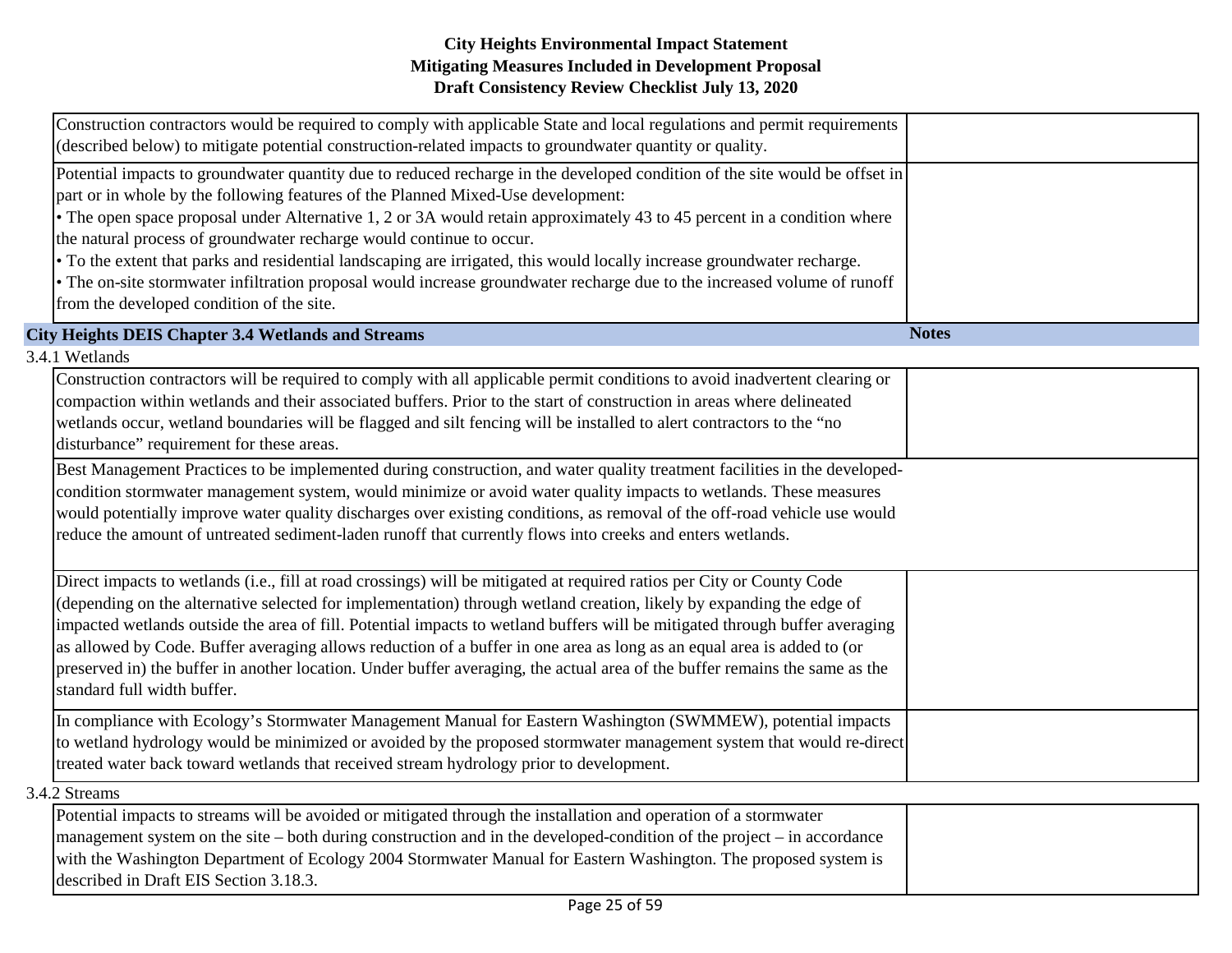| Construction contractors will be required to comply with all applicable permit conditions for the protection of stream beds,<br>stream banks, and stream water quality. |
|-------------------------------------------------------------------------------------------------------------------------------------------------------------------------|
| City Heights DEIS Chapter 3.5 Wildlife and Habitat                                                                                                                      |

### 3.5.1 Habitat Conditions on the Site

| Landscaping to be introduced on the site and restoration plantings would be specified to include native vegetation to the  |  |
|----------------------------------------------------------------------------------------------------------------------------|--|
| extent practicable. This would partially compensate for the loss of existing wildlife habitat with implementation of any   |  |
| conceptual land use alternative. Target species should include plants particularly beneficial as food sources for wildlife |  |
| such as chokecherry, serviceberry, and native roses (Rosa pisocarpa; R. nutka; and R. gymnocarpa). Potentially invasive,   |  |
| exotic vegetation would not be allowed in site landscaping (to be enforced through the Covenants, Conditions, and          |  |
| Restrictions of the development), including but not limited to English ivy (Hedera helix), Scott's broom (Cytisus          |  |
| scoparius), Japanese knotweed (Polygonum cuspidatum), baby's breath (Gypsophila paniculata), or any other species on       |  |
| the Kittitas County Noxious Weed List.                                                                                     |  |
|                                                                                                                            |  |

# 3.5.2 Wildlife Species Use of the Site

| It will not be possible to fully mitigate wildlife impacts under any build alternative. Species that use the site will either use |  |
|-----------------------------------------------------------------------------------------------------------------------------------|--|
| the remaining linked habitat areas (wetlands, streams, buffers, and open space corridors), or they will relocate to the north     |  |
| into the large forested area that includes more than 1,000,000 acres of commercial forest and wilderness area. The                |  |
| proposal to retain open space corridors on the site and connection through the development to off-site habitat areas would        |  |
| partially off-set habitat fragmentation that would result from site development. This would retain shelter and sources of         |  |
| food for small mammals and birds, but could have the undesirable effect of also maintaining corridors for large mammals           |  |
| and predators to move through the site.                                                                                           |  |
|                                                                                                                                   |  |
| Covenants, Conditions and Restrictions (CC&Rs) to be enforced by the Homeowner's Association with Alternative 1, 2 or             |  |
| 3A would be used to inform residents of wildlife in the area and how to minimize sources of conflict. For example,                |  |
| garbage storage areas can be required to include animal-exclusion features, and a pet leash law could help minimize               |  |
| predation by domestic pets on small mammals and birds on the property, as well as to control these pets to minimize their         |  |
| availability as prey for large native predators. Certain types of landscaping could be discouraged to prevent conflicts with      |  |
| wildlife, such as grassed lawns, fruit trees, and berry bushes.                                                                   |  |
|                                                                                                                                   |  |
| <b>City Heights DEIS Chapter 3.6 Energy and Natural Resources</b>                                                                 |  |
| Homes and commercial buildings to be constructed within the City Heights development will comply with the most                    |  |
| current energy conservation measures specified in applicable codes The applicant will also encourage builders to                  |  |
| include provisions for the use of solar energy as this technology advances, such as roofing materials with solar power            |  |
| generation capabilities.                                                                                                          |  |
| City Heights DEIS Chapter 3.7 Relationship of the Proposal to Plans, Policies, and Regulations                                    |  |

No "Mitigation Measures Included in the Development Proposal" identified.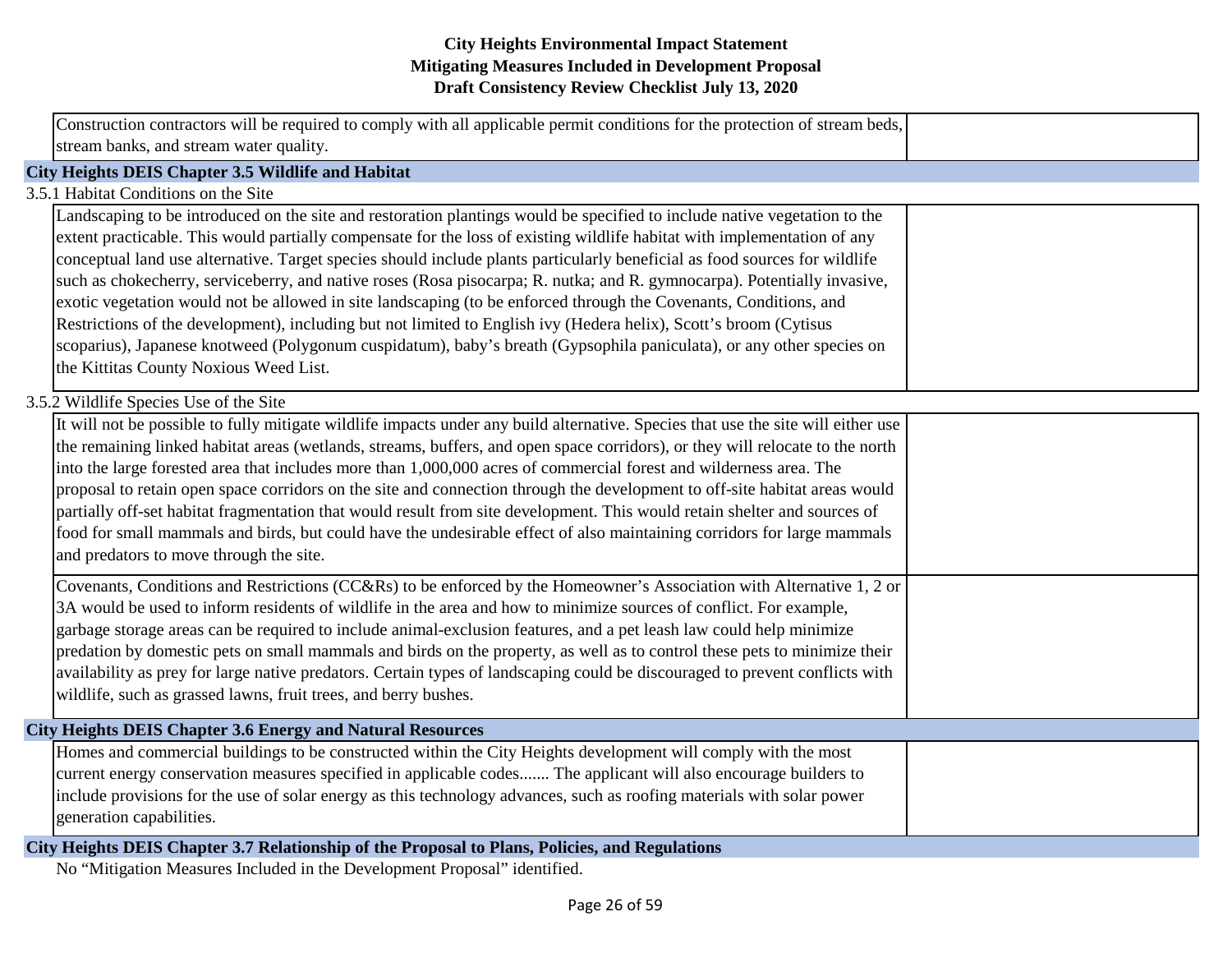# **City Heights DEIS Chapter 3.8 Land Use**

| While no adverse impacts requiring mitigation were identified in this section, several of the purpose and objective           |
|-------------------------------------------------------------------------------------------------------------------------------|
| statements for the City Heights project (listed below) indicate an intent to integrate the project with the existing          |
| community consistent with the City's Comprehensive Plan land use goals, and with the purpose and objectives of the            |
| City's Planned Mixed-Use district (discussed in Draft DEIS Section 3.7.2):                                                    |
| • Provide an interconnecting trail system to enhance the ability of the public to travel east and west through the Cle Elum   |
| area on trails through open space rather than on roads shared with vehicles.                                                  |
| • Provide connections to existing developed areas within the City for residents to enjoy the public amenities provided        |
| within the development, and to facilitate access to the services provided in the commercial core.                             |
| • Invigorate the downtown commercial area by increasing the population within the service area.                               |
| • Provide neighborhood commercial uses that would not compete with downtown core businesses.                                  |
|                                                                                                                               |
| <b>City Heights DEIS Chapter 3.9 Noise</b>                                                                                    |
| The proposal includes maintaining an existing natural buffer in an area 20 to 80 feet wide along most of the south            |
| boundary of the site. In addition to visual screening, this buffer may help dampen noise generated within the project.        |
|                                                                                                                               |
| A detailed blast specification would be prepared, as needed, by a Project Engineer to integrate the findings and              |
| recommendations of the Geotechnical Report (Aspect Consulting 2009) and the Coal Mine Hazards Risk Assessment                 |
| (Subterra 2009), and to outline blasting objectives and activities. A Blasting Contractor would prepare a site-specific blast |
| plan, as needed, that identifies all details and procedures for blasting on-site.                                             |
| <b>City Heights DEIS Chapter 3.10 Population</b>                                                                              |
| No "Mitigation Measures Included in the Development Proposal" identified.                                                     |
| <b>City Heights DEIS Chapter 3.11 Housing</b>                                                                                 |
| No "Mitigation Measures Included in the Development Proposal" identified.                                                     |
|                                                                                                                               |

**City Heights DEIS Chapter 3.12 Light and Glare**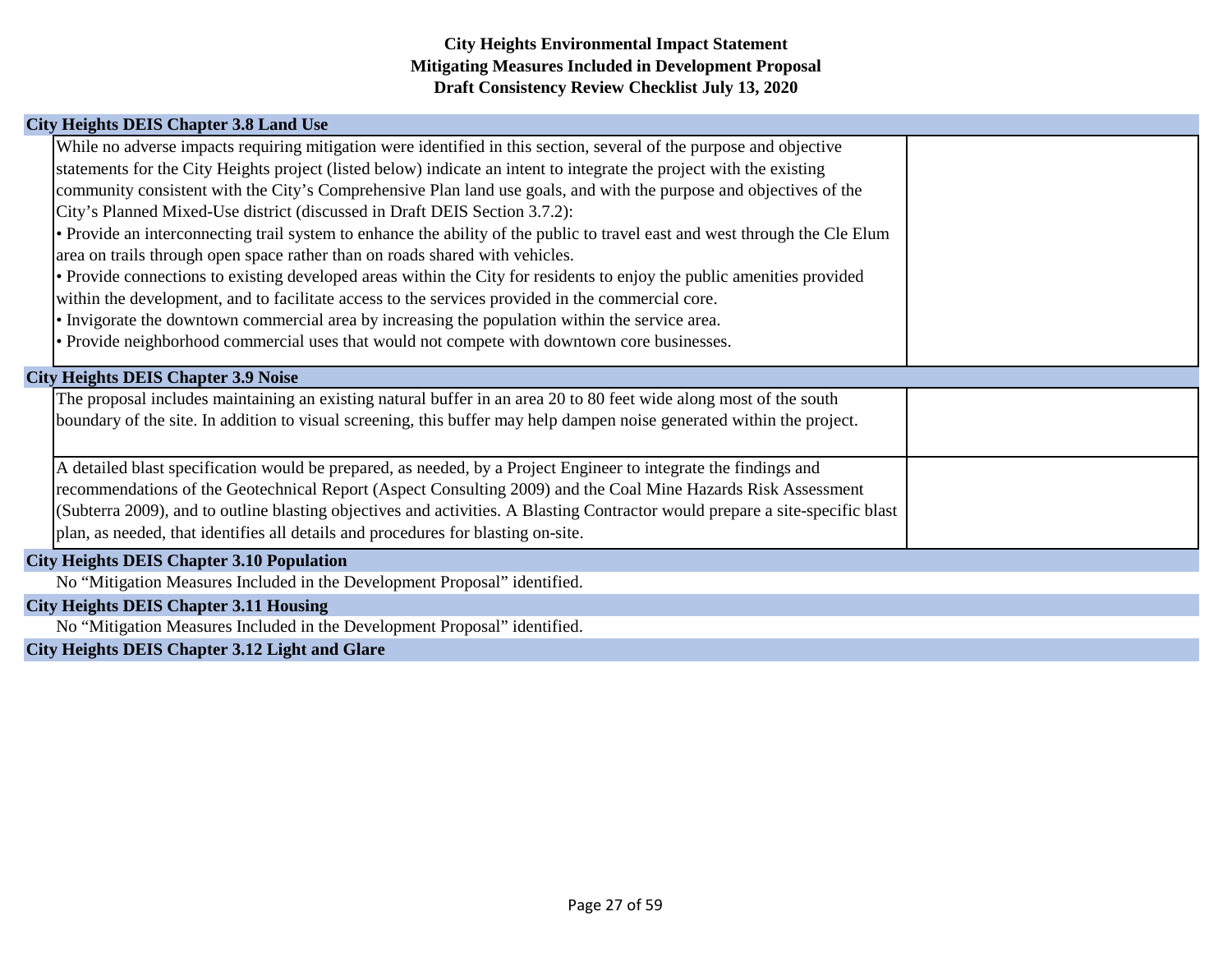| The City Heights conceptual land use plans do not yet describe a lighting proposal. These would be evaluated during              |  |
|----------------------------------------------------------------------------------------------------------------------------------|--|
| review of site-specific development proposals. The applicant proposes to minimize the amount of glare, light trespass and        |  |
| sky glow generated by lighting from residential neighborhoods, commercial areas, vehicular and pedestrian corridors              |  |
| through a combination of measures. Representative measures may include:                                                          |  |
| • State-of-the-art lighting system components and controls used for maximum efficiency and effect.                               |  |
| • Light fixture shielding systems to emit light down to areas intended to be illuminated, and not into surrounding areas of      |  |
| the community.                                                                                                                   |  |
| • Use of lighting design principles that focus on appropriate selection of fixtures, levels of lighting, and mounting heights    |  |
| to limit "light spillage" off-site.                                                                                              |  |
| • Appropriate selection of painted or treated surfaces for standards and fixtures to minimize the amount of reflected light      |  |
| glare generated.                                                                                                                 |  |
| • Preserving a perimeter buffer of existing vegetation to the extent practicable and restoring cleared areas with landscape      |  |
| plantings to provide visual screening where needed.                                                                              |  |
| <b>City Heights DEIS Chapter 3.13 Aesthetics</b>                                                                                 |  |
| The proposal under conceptual land use Alternatives 1, 2, or 3A includes preserving an existing natural buffer 20 to 80          |  |
| feet wide along much of the south boundary of the site. Only single-family detached homes are proposed along this                |  |
| boundary, for the most compatibility in use and scale with established neighborhoods at the base of the slope.                   |  |
|                                                                                                                                  |  |
| Covenants, Conditions, and Restrictions (CC&Rs) and development standards for the project will include requirements to           |  |
| assure that the proposed development will blend with the natural environment to the extent practicable. These measures           |  |
| will include such things as architectural standards for building character, exterior materials and colors; lighting, restoration |  |
| plantings and screening requirements; and road standards that include provisions for landscaping and pedestrians.                |  |
| Project CC&Rs would impose measures for the maintenance and upkeep of parks (To the extent that some parks and                   |  |
| public amenities within the development are accepted by the City as public areas, the City would maintain these areas.)          |  |
| and common areas, as well as measures that would minimize the visual impacts of construction, upgrades or repairs within         |  |
| the development. The CC&Rs, to be implemented and enforced by the Homeowner's Association, would therefore help to               |  |
|                                                                                                                                  |  |
| preserve aesthetically pleasing conditions within the development.                                                               |  |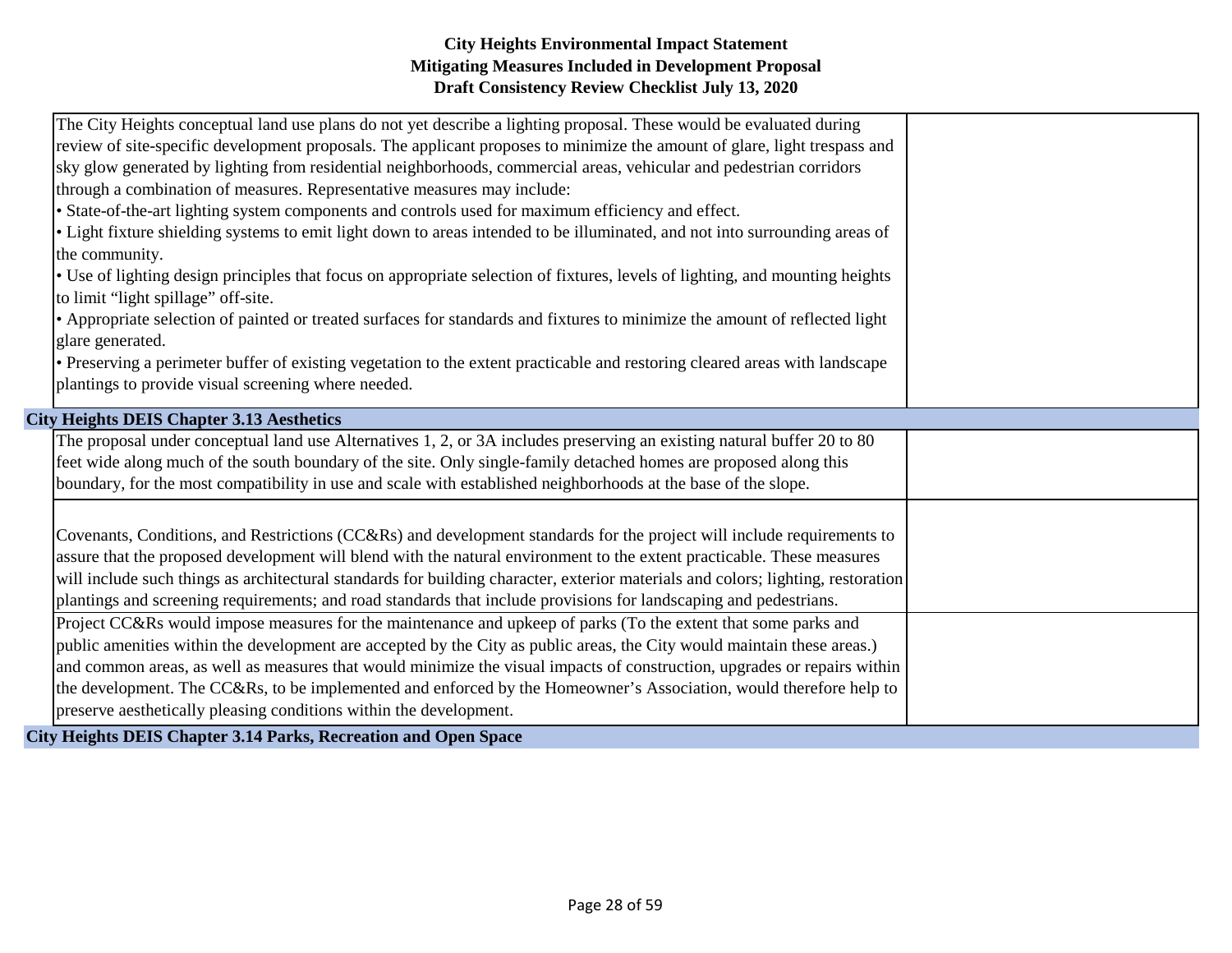| The objectives of the City Heights proposal include several priorities for retaining a significant amount of open space on                                                                                                                                                                                                         |  |
|------------------------------------------------------------------------------------------------------------------------------------------------------------------------------------------------------------------------------------------------------------------------------------------------------------------------------------|--|
| the site, both to preserve unique features of the property, and to provide recreational opportunities for residents of the                                                                                                                                                                                                         |  |
| project and the community as a whole. Trail corridors to be identified in an early phase of site planning are envisioned to                                                                                                                                                                                                        |  |
| connect parks, open spaces and public amenities both on-site and off-site so that people can flow through the development                                                                                                                                                                                                          |  |
| and have different experiences in different locations. The degree of improvements and amenities in these spaces will be a                                                                                                                                                                                                          |  |
| function of the resources available from the conceptual land use alternative selected for implementation, as described                                                                                                                                                                                                             |  |
| above. Improvements to be made will be specified in the Development Agreement to be negotiated between the City and                                                                                                                                                                                                                |  |
| the project proponent. Some parks and trails within the development may be dedicated to the City also to be negotiated                                                                                                                                                                                                             |  |
| through the Development Agreement.                                                                                                                                                                                                                                                                                                 |  |
|                                                                                                                                                                                                                                                                                                                                    |  |
| In the event that temporary disruptions to use of the Coal Mines Trail would occur during construction of a west access to                                                                                                                                                                                                         |  |
| serve the City Heights development, the developer would work with the City to publish and post advance notice to trail                                                                                                                                                                                                             |  |
| users.                                                                                                                                                                                                                                                                                                                             |  |
| <b>City Heights DEIS Chapter 3.15 Historic and Cultural Resources</b>                                                                                                                                                                                                                                                              |  |
| If at any time during project development human or unknown bones are uncovered, or deeply buried cultural deposits are                                                                                                                                                                                                             |  |
| encountered, work would be stopped in this area of the site and a professional archaeologist would be contacted to                                                                                                                                                                                                                 |  |
| evaluate these findings.                                                                                                                                                                                                                                                                                                           |  |
| <b>City Heights DEIS Chapter 3.16</b>                                                                                                                                                                                                                                                                                              |  |
| Haul routes for construction traffic will be addressed with the Public Works Director prior to the initiation of any                                                                                                                                                                                                               |  |
| construction activity. Provisions will be made in the Development Agreement to be negotiated between the City and the                                                                                                                                                                                                              |  |
| project proponent for restoration of road surfaces damaged by construction traffic (if any).                                                                                                                                                                                                                                       |  |
| New internal roadways and intersections at access points would be constructed to City of Cle Elum standards, or standards                                                                                                                                                                                                          |  |
| negotiated as part of the Development Agreement with the City (see Draft EIS Section 2.9.4.3). Internal roadways would                                                                                                                                                                                                             |  |
| be designed to meet Fire Marshal requirements, emergency access requirements and access for school buses. Snow storage                                                                                                                                                                                                             |  |
| would also be designed into Alternative 1. Proportionate-share mitigation for project impacts to the transportation system                                                                                                                                                                                                         |  |
| would be negotiated as an element of the Development Agreement between the City and the project proponent. (The City                                                                                                                                                                                                               |  |
| Heights proportionate share would be calculated by dividing project traffic volumes by the sum of project traffic plus                                                                                                                                                                                                             |  |
| background traffic volumes.) The proposal includes reconstructing the substandard curve east of the Summit View/W 6th                                                                                                                                                                                                              |  |
| Street intersection to improve sight distance and roadway width.                                                                                                                                                                                                                                                                   |  |
| $\mathbf{r}$ $\mathbf{r}$ $\mathbf{r}$ $\mathbf{r}$ $\mathbf{r}$ $\mathbf{r}$ $\mathbf{r}$ $\mathbf{r}$ $\mathbf{r}$ $\mathbf{r}$ $\mathbf{r}$ $\mathbf{r}$ $\mathbf{r}$ $\mathbf{r}$ $\mathbf{r}$ $\mathbf{r}$ $\mathbf{r}$ $\mathbf{r}$ $\mathbf{r}$ $\mathbf{r}$ $\mathbf{r}$ $\mathbf{r}$ $\mathbf{r}$ $\mathbf{r}$ $\mathbf{$ |  |

# **City Heights DEIS Chapter 3.17 Public Services**

3.17.1 Cost of Public Works and Public Services in General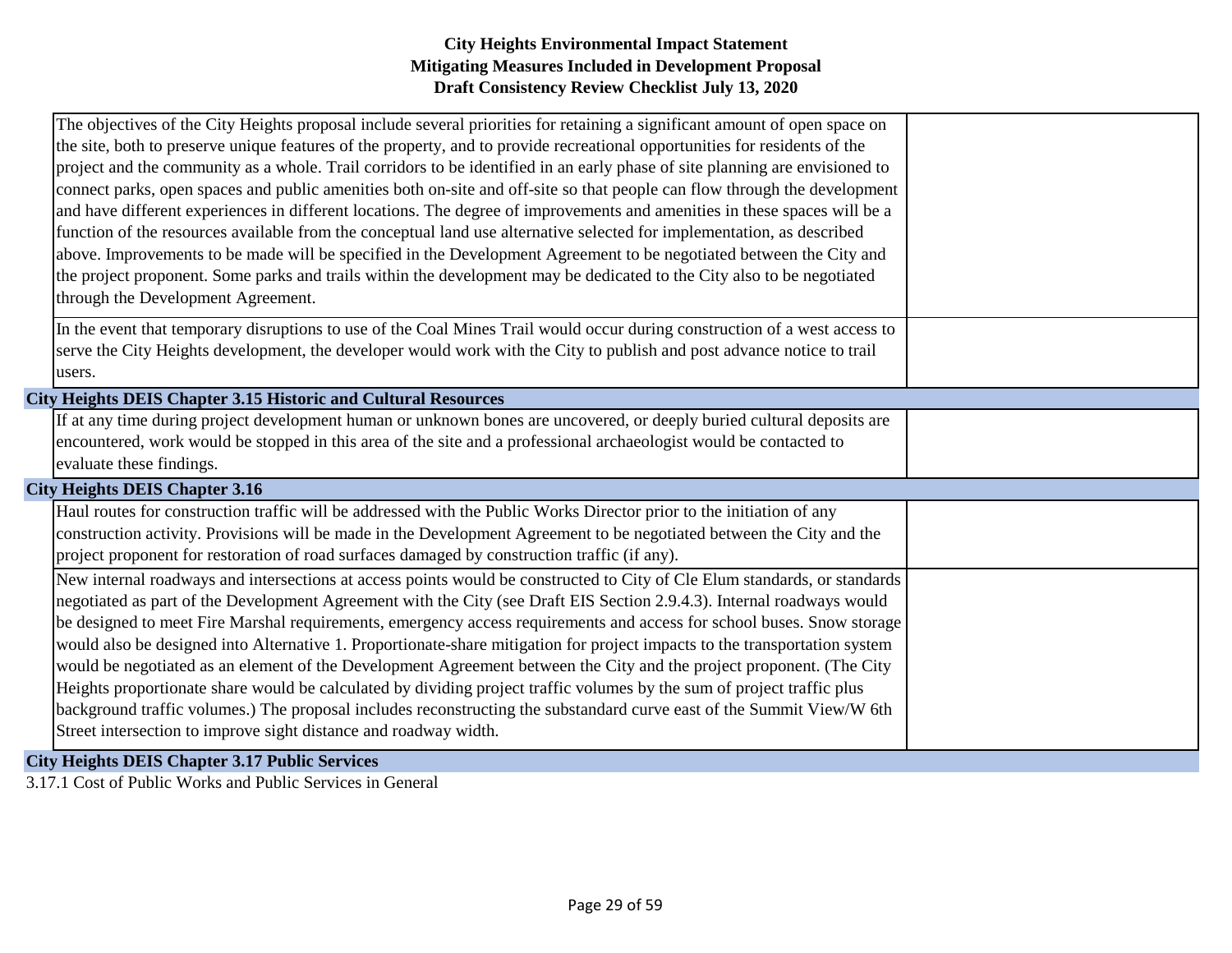| The City Heights site is within the City of Cle Elum Urban Growth Area, adjacent to the north boundary of the existing<br>incorporated area (see Figure 3.8-1 in Draft EIS Section 3.8). The proposal under Alternative 1 or 2 would implement the<br>basic tenets of the Washington State Growth Management Act, the goals of which are to implement "smart growth."<br>Among these principles are to minimize the cost and optimize the efficiency of providing public services by constructing<br>urban development within or adjacent to areas where urban services are currently available or could logically be extended.                                          |  |
|--------------------------------------------------------------------------------------------------------------------------------------------------------------------------------------------------------------------------------------------------------------------------------------------------------------------------------------------------------------------------------------------------------------------------------------------------------------------------------------------------------------------------------------------------------------------------------------------------------------------------------------------------------------------------|--|
| The Fiscal Analysis prepared for the City Heights proposal (Property Counselors 2010) estimates that annual tax revenues<br>generated by the project would generate a net surplus in revenue to the City or County compared to the operational<br>requirements of Alternative 1 or 2 (see Tables 3.19-11 and 3.19-13 in Draft EIS Section 3.19 and the preceding<br>discussion). Estimated annual tax revenues generated for the Transportation element of the City's operating budget are<br>projected to be sufficient to fund two additional Public Works staff positions.                                                                                            |  |
| The Development Agreement to be negotiated between the City and the project proponent if Alternative 1 or 2 is selected<br>for implementation will address project costs for these and other general government services to assure that the<br>development would pay for the cost of services it requires.                                                                                                                                                                                                                                                                                                                                                               |  |
| 3.17.2 Fire Protection Services                                                                                                                                                                                                                                                                                                                                                                                                                                                                                                                                                                                                                                          |  |
| The Fiscal Analysis of the proposed development (Property Counselors 2010) shows that tax revenues generated by the<br>development would generate a net surplus in revenue compared to the operational requirements of Alternative 1 or 2 (see<br>Table 3.19-11 in Draft EIS Section 3.19 and the preceding discussion). Estimated annual revenues that would be allocated<br>to Fire and Emergency Services would fund the cost of 20 additional volunteer members of the Cle Elum Fire Department<br>and a portion of the cost of the salary of a full-time Fire Chief.                                                                                                |  |
| The Development Agreement to be negotiated between the City and the project proponent will establish the terms of the<br>project's proportionate-share cost of capital and operating expenditures for Fire and Emergency Services.                                                                                                                                                                                                                                                                                                                                                                                                                                       |  |
| Roads within the development will be designed to support the weight, turning radius, and slope requirements of heavy fire<br>suppression apparatus and tenders. Responsibility for maintaining clear roadways for emergency vehicle access will be<br>determined during the development approval process when it is determined whether roads within the project will become<br>public rights-of-way (City or County, depending on the alternative selected), or whether they will remain private and<br>therefore the responsibility of the Homeowners Association. See the Public Service and Emergency Vehicle Access<br>proposal described in Draft EIS Section 3.16. |  |
| The developer (and subsequently the Homeowners Association) will be responsible for installing signage, identifying the<br>location of fire department connections, and providing current, up-to-date maps to emergency service providers to indicate<br>access routes and various locations within the development to facilitate error-free access to requested locations.                                                                                                                                                                                                                                                                                              |  |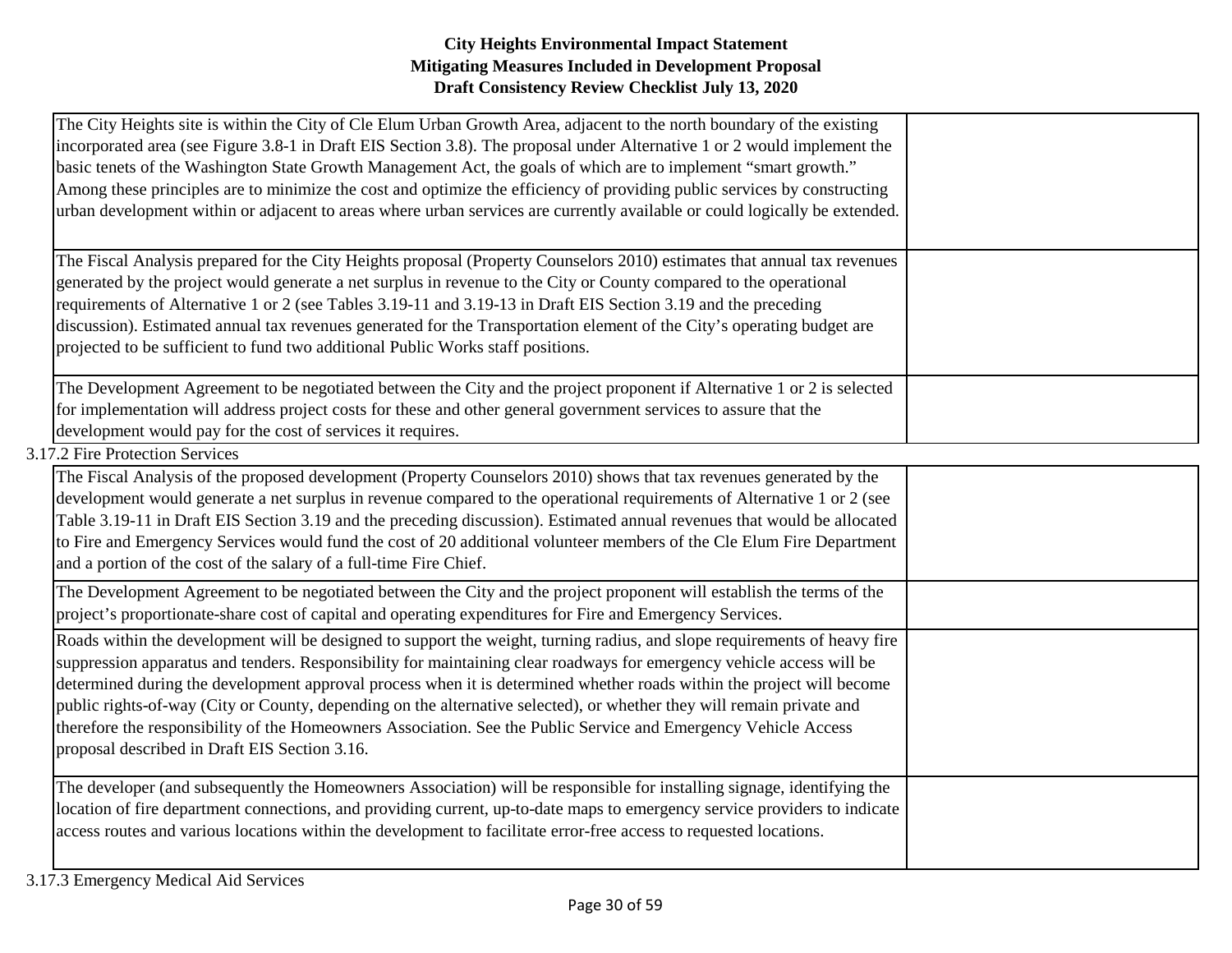| The Development Agreement to be negotiated between the City and the project proponent if Alternative 1 or 2 is selected,<br>, would address the project's proportionate-share cost responsibilities for emergency medical aid services provided by<br>Upper Kittitas County Medic One and Hospital District 2.                                                                                                                                                                                                                                                                                                                                                                                                                                                |  |
|---------------------------------------------------------------------------------------------------------------------------------------------------------------------------------------------------------------------------------------------------------------------------------------------------------------------------------------------------------------------------------------------------------------------------------------------------------------------------------------------------------------------------------------------------------------------------------------------------------------------------------------------------------------------------------------------------------------------------------------------------------------|--|
| The proposed internal road system, road standards that would support the weight and turning radius of emergency<br>vehicles, road maintenance including snow removal during winter months, signage and maps to be provided to public<br>service agencies to facilitate error-free access to the development would be beneficial to emergency medical response<br>teams. See the description of Mitigating Features Included in the Development Proposal in Section 3.17.2 above.                                                                                                                                                                                                                                                                              |  |
| 3.17.4 Police Protection and Law Enforcement Services                                                                                                                                                                                                                                                                                                                                                                                                                                                                                                                                                                                                                                                                                                         |  |
| The Fiscal Analysis of the proposed development (Property Counselors 2010) shows that tax revenues generated by City<br>Heights would result in a net surplus in revenue compared to the operational requirements of Alternative 1 or 2 (see Table<br>3.19-11 in Draft EIS Section 3.19 and the preceding discussion). Estimated annual revenues that would be allocated to the<br>City's Law and Justice budget would fund the cost of four full-time-equivalent officers (salary, benefits and equipment)<br>and approximately \$105,000 per year for jail and dispatch costs. These revenues would also approximately double the<br>City's budget for Municipal Court services, and would enable increasing the Municipal Judge staffing level to 0.6 FTE. |  |
| The proposed internal road system; road standards that would support the weight, turning radius and slope requirements of<br>emergency vehicles; road maintenance including snow removal during winter months; maps and signage that would<br>facilitate error-free access would be beneficial to the provision of law enforcement services as well as fire protection and<br>emergency medical aid. See the description of Mitigating Features Included in the Development Proposal in Section 3.17.2<br>above.                                                                                                                                                                                                                                              |  |
| 3.17.5 Schools                                                                                                                                                                                                                                                                                                                                                                                                                                                                                                                                                                                                                                                                                                                                                |  |
| Internal readways, pertiaularly the Main Agence Reads and Collector Reads described in Droft EIS Section 2012 would                                                                                                                                                                                                                                                                                                                                                                                                                                                                                                                                                                                                                                           |  |

| Internal roadways, particularly the Main Access Roads and Collector Roads described in Draft EIS Section 2.9.4.3, would   |
|---------------------------------------------------------------------------------------------------------------------------|
| be designed to accommodate Cle Elum School District buses with student bus stops at appropriate locations. Because of     |
| low forecast traffic volumes on roadways internal to the City Heights development, it is expected that bus pullouts would |
| not be needed since it would be safer to have the buses stop in-lane and hold all approaching and following traffic while |
| students embark or disembark the bus. (Concurrence received from the Cle Elum-Roslyn School District in the form of       |
| personal communication with Brian Twardoski, Director of Finance, Operations, and Athletics, March 3, 2010.) Cul-de-      |
| sac turn-arounds designed for fire equipment would also accommodate the turn-around needs of school buses.                |
| Accommodations for school bus access would be the same with any action alternative, since the Cle Elum-Roslyn School      |
| District would serve the City Heights site regardless of the City or County jurisdiction in which the site is developed.  |
|                                                                                                                           |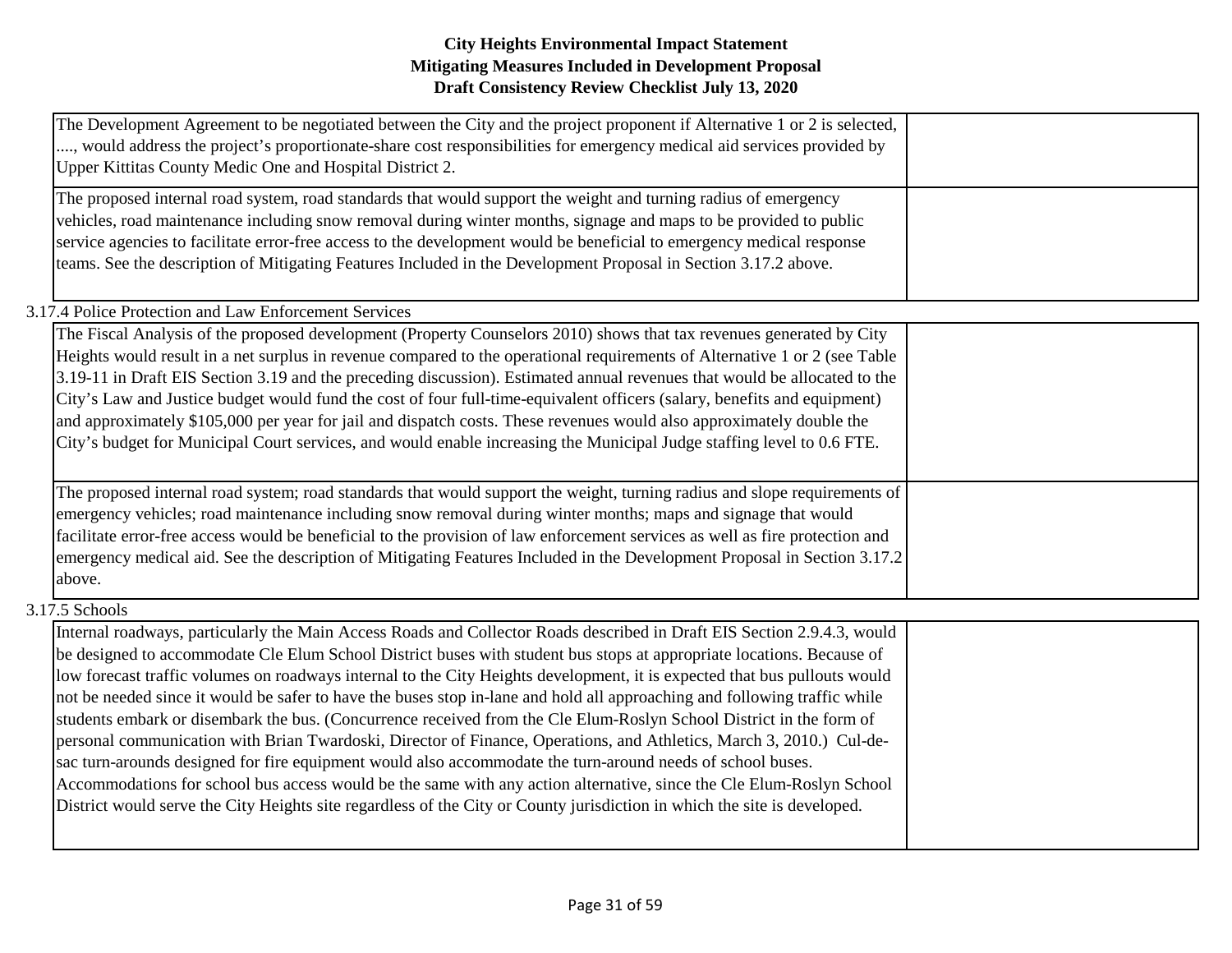| If areas under construction have the potential to temporarily affect school bus routes within the project, the developer<br>would be responsible for implementing measures to assure safe and reliable passage for school buses. |  |
|----------------------------------------------------------------------------------------------------------------------------------------------------------------------------------------------------------------------------------|--|
| <b>City Heights DEIS Chapter 3.18 Utilities</b>                                                                                                                                                                                  |  |

# 3.18.1 Water Service

| It is typical that as development occurs within local communities, developers are responsible for the initial capital      |  |
|----------------------------------------------------------------------------------------------------------------------------|--|
| investment costs of infrastructure improvements to mitigate their impacts as part of project approval conditions. It is    |  |
| anticipated that an agreement will be created between the City of Cle Elum and the project proponent to indicate that the  |  |
| costs of improvements required within the City's water system to serve Alternative 1 or 2 of City Heights and all on-site  |  |
| improvements required to supply water to City Heights will be paid by the project proponent and not directly by the City   |  |
| of Cle Elum. Payment could take the form of direct payment by the project proponent, through some form of City-            |  |
| sponsored financing such as a Local Improvement District sponsored by Cle Elum (completely paid for by the project         |  |
| proponent, not with City funds), or through grant money secured by the City of Cle Elum (with the costs of application and |  |
| procurement funded by the project proponent and not the City).                                                             |  |
| The proposed development under Alternative 1 or 2 would incorporate low-flow faucets, toilets, and other similar fixtures  |  |
| to minimize domestic water supply requirements. Water meters would be installed at each building, or at another            |  |
| connection point using water and pipe/meter sizes to be determined on the basis of domestic flow volumes and fire flow     |  |
| needs. Increased operating and maintenance costs accrued by the City would be recovered through utility rates paid by the  |  |
| actual users of the water system.                                                                                          |  |
| All reasonable efforts will be made to locate new water reservoirs with minimal visual impacts.                            |  |
| Best management practices would be implemented during the construction of utilities to minimize noise, dust, and erosion   |  |
| potential (see Section 3.18.3, below).                                                                                     |  |

# 3.18.2 Sewer Service

| Public System. Mitigation measures for the wastewater collection and treatment requirements of Alternative 1, 2 or 3A        |
|------------------------------------------------------------------------------------------------------------------------------|
| would be approximately the same. The Upper Kittitas County Regional Wastewater Treatment Facilities Project                  |
| Agreement, Development Agreement and Service Agreement, as amended (the Service Agreement), guides the                       |
| construction, use and operation of the Cle Elum wastewater collection and treatment system. In accordance with the           |
| Service Agreement, a Capital Recovery Charge is currently charged by the City of Cle Elum to all new ERUs utilizing the      |
| existing system. These funds are remitted to Suncadia. As noted above, the City of Cle Elum does not have any existing       |
| was tewater system capacity to allocate to the needs of the City Heights project; therefore, it is presently unclear how the |
| project could be served by the City's wastewater collection system. Any costs associated with allocating existing capacity   |
| in the wastewater collection and treatment system to the City Heights project would be imposed through the Development       |
| Agreement, requiring the project proponent to reimburse costs as lots were developed and connected to the City's             |
| infrastructure.                                                                                                              |
|                                                                                                                              |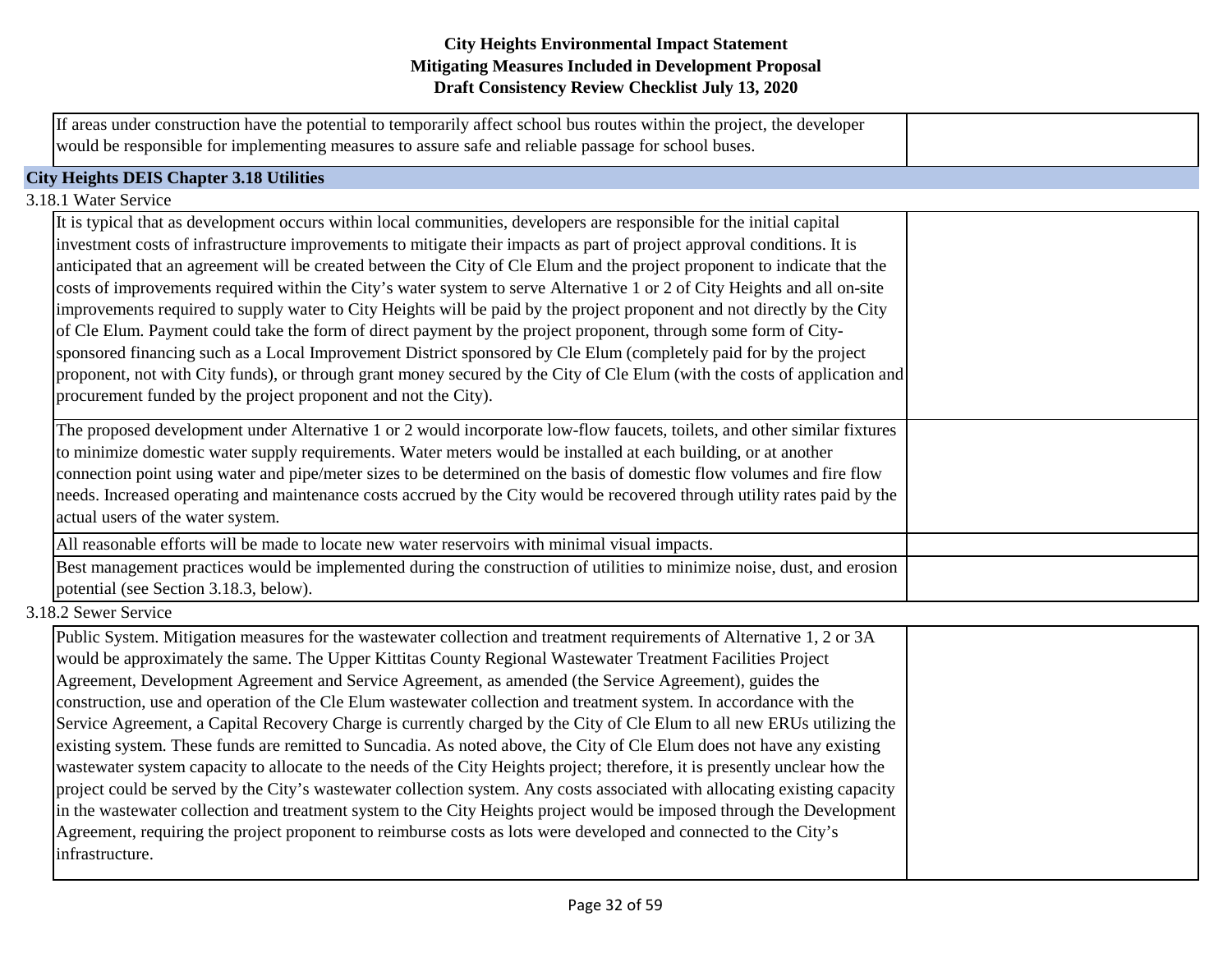| If the Borrow Option, Purchase Option, or Infiltration/Inflow Option for the collection system were selected, existing<br>capacity would be rented or purchased and the compensation would be negotiated between the parties.                                                                                                                                                                                                                                                                                                                                                                                                                                                                                                                                                                                                                                                                                                                                                                                                                                                                                                                                                                                                                                                                                                                                                 |  |
|-------------------------------------------------------------------------------------------------------------------------------------------------------------------------------------------------------------------------------------------------------------------------------------------------------------------------------------------------------------------------------------------------------------------------------------------------------------------------------------------------------------------------------------------------------------------------------------------------------------------------------------------------------------------------------------------------------------------------------------------------------------------------------------------------------------------------------------------------------------------------------------------------------------------------------------------------------------------------------------------------------------------------------------------------------------------------------------------------------------------------------------------------------------------------------------------------------------------------------------------------------------------------------------------------------------------------------------------------------------------------------|--|
| In the event that collection and treatment system capacity could not be secured on a permanent basis under the Purchase<br>Option or the Infiltration/Inflow Option, then the developer would be responsible for the initial capital investment costs of<br>infrastructure improvements required to serve City Heights as an element of project approval conditions. It is anticipated<br>that an agreement will be created between the City of Cle Elum and the City Heights Planned Mixed-Use development<br>providing that the costs of improvements required within the City of Cle Elum sewer system to serve City Heights and all<br>on-site improvements required to supply service to the project would be paid for by the project proponent and not directly<br>by the City of Cle Elum. Payment could take the form of direct payment by the project proponent, through some form of<br>City-sponsored financing such as a Local Improvement District (completely paid for by the project proponent, not with<br>City funds), or through grant money secured by the City of Cle Elum (with the costs of application and procurement<br>funded by the project proponent, not the City). Under no circumstance would costs to provide sewer service to the City<br>Heights development be borne directly by the City of Cle Elum or existing sewer service customers. |  |
| Increased operating and maintenance costs accrued by the City would be recovered by utility rates paid by the actual City<br>Heights users of the wastewater collection and treatment system.                                                                                                                                                                                                                                                                                                                                                                                                                                                                                                                                                                                                                                                                                                                                                                                                                                                                                                                                                                                                                                                                                                                                                                                 |  |
| MBR System. A MBR system could be implemented to serve Alternative 1, 2 or 3A. Proper design and operation of a<br>MBR plant would produce reclaimed water that would meet Class A water quality standards for possible seasonal reuse on-<br>site for landscape irrigation, and for discharge to the Yakima River (subject to obtaining all required permits and approvals<br>for a new outfall to the river).                                                                                                                                                                                                                                                                                                                                                                                                                                                                                                                                                                                                                                                                                                                                                                                                                                                                                                                                                               |  |
| 3.18.3 Stormwater Management                                                                                                                                                                                                                                                                                                                                                                                                                                                                                                                                                                                                                                                                                                                                                                                                                                                                                                                                                                                                                                                                                                                                                                                                                                                                                                                                                  |  |
| The City Heights proposal would comply with the requirements of Ecology's 2004 Stormwater Management Manual for<br>Eastern Washington (SWMMEW) to mitigate the potential impacts of surface water runoff described above. Temporary                                                                                                                                                                                                                                                                                                                                                                                                                                                                                                                                                                                                                                                                                                                                                                                                                                                                                                                                                                                                                                                                                                                                           |  |

| erosion/sedimentation control (ESC) facilities would be installed during construction. ESC measures would minimize soil  |
|--------------------------------------------------------------------------------------------------------------------------|
| erosion once the natural vegetative cover has been removed, and would minimize the occurrence of sediment from those     |
| same areas migrating into water bodies such as streams. Permanent stormwater management facilities would be created      |
| concurrent with residential and commercial development on the site, and technologies associated with sustainable designs |
| would be implemented. Possible treatment methods to accomplish this goal are described below.                            |
|                                                                                                                          |
| Based on the proposed design criteria and mitigation measures for stormwater management, it is anticipated that the City |
|                                                                                                                          |
| Heights project would not adversely affect the existing water quality of Crystal Creek during construction or in the     |
| completed condition of the development.                                                                                  |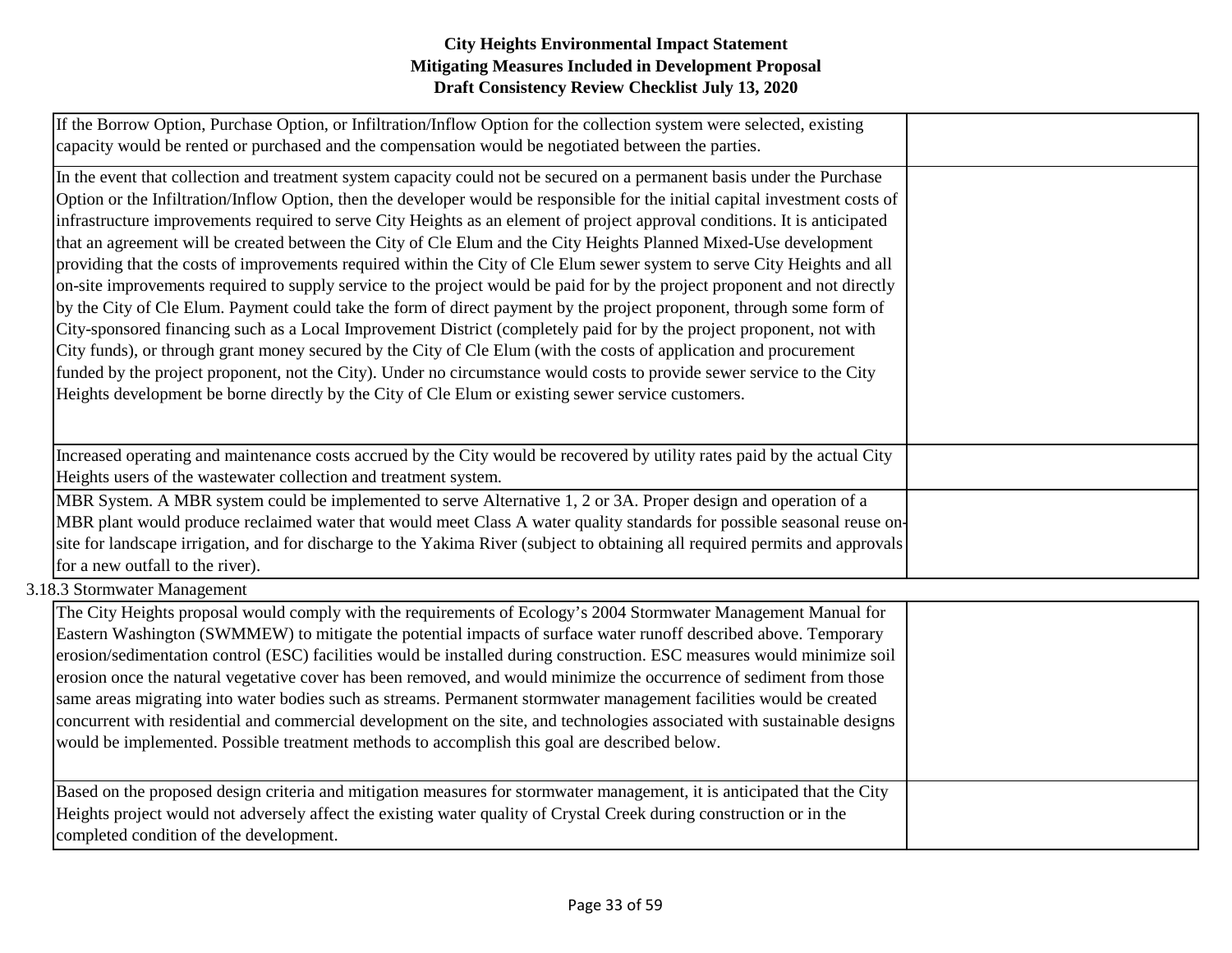| Flow control and channel stabilization measures will be implemented throughout the project site in compliance with      |  |
|-------------------------------------------------------------------------------------------------------------------------|--|
| Ecology's 2004 SWMMEW standards, especially near existing critical areas such as wetlands and streams (such as Stream)  |  |
| D), to minimize both existing conditions of erosion and sediment transport and conditions that have the potential to be |  |
| made worse as a result of site development. Representative Best Management Practices are listed below:                  |  |
| • BMP C102: Buffer Zones                                                                                                |  |
| • BMP C120: Temporary and Permanent Seeding                                                                             |  |
| • BMP C122: Nets and Blankets                                                                                           |  |
| $\cdot$ BMP C124: Sodding                                                                                               |  |
| • BMP C200: Interceptor Dike and Swales                                                                                 |  |
| • BMP C202: Channel Lining                                                                                              |  |
| • BMP C207: Check Dams                                                                                                  |  |
| • BMP C209: Outlet Protection                                                                                           |  |
| • BMP C234: Vegetated Strip                                                                                             |  |
| • BMP C235: Straw Wattles                                                                                               |  |
| • BMP F6.10: Detention Ponds                                                                                            |  |
| • BMP F6.21: Infiltration Ponds                                                                                         |  |
| • BMP F6.42: Full Dispersion                                                                                            |  |
| • BMP T5.10: Infiltration Ponds                                                                                         |  |
| • BMP T5.40: Biofiltration Swales                                                                                       |  |
| • BMP T5.50: Vegetated Filter Strip                                                                                     |  |
|                                                                                                                         |  |
|                                                                                                                         |  |
|                                                                                                                         |  |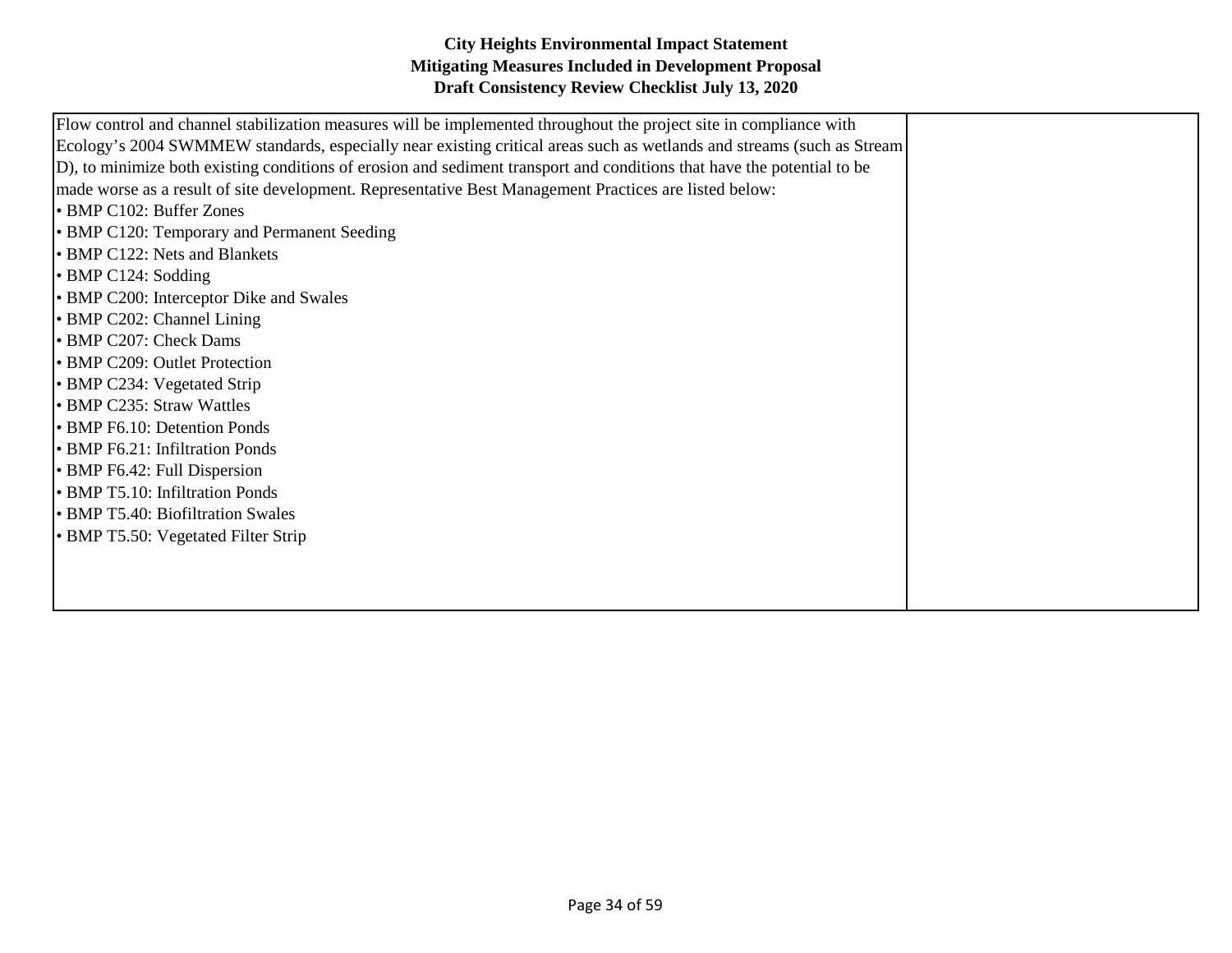3.1 Given that seasonal flooding occurs in the Crystal Creek basin and in seasonal streams that flow through the City Heights

8.3 site under existing conditions, mitigation measures may be selected from the following strategies to address the increased Sto volume of stormwater and increased peak flows that would occur as a result of the City Heights Planned Mixed-Use rm development:

- wa Reduce the quantity of stormwater to be discharged.
- ter Implement full or basic dispersion for each phase of development based on the King County 2009 Surface Water Design
- Ma Manual in order to reduce, treat and/or slow down post-development runoff.
- na Where possible, infiltrate stormwater in an area where recharge does not report directly to basins that have flooding ge problems.
- me Store stormwater during the wet season for use during the dry season and/or until the timing of recharge will have a
- nt minimal impact on these basins.
	- Improve and/or maintain the capacity of the City's stormwater conveyance infrastructure so that it can handle increased flows without an increase in flooding.
	- Develop on-site snow removal policies that will allow snow runoff to be properly detained and not by-pass the stormwater management system.

| Given that seasonal flooding occurs in the Crystal Creek basin and in seasonal streams that flow through the City Heights  |  |
|----------------------------------------------------------------------------------------------------------------------------|--|
| site under existing conditions, mitigation measures may be selected from the following strategies to address the increased |  |
| volume of stormwater and increased peak flows that would                                                                   |  |
| occur as a result of the City Heights Planned Mixed-Use development:                                                       |  |
| • Reduce the quantity of stormwater to be discharged.                                                                      |  |
| • Implement full or basic dispersion for each phase of development based on the King County 2009 Surface Water Design      |  |
| Manual in order to reduce, treat and/or slow down post-development runoff.                                                 |  |
| • Where possible, infiltrate stormwater in an area where recharge does not report directly to basins that have flooding    |  |
| problems.                                                                                                                  |  |
| Store stormwater during the wet season for use during the dry season and/or until the timing of                            |  |
| recharge will have a minimal impact on these basins.                                                                       |  |
| • Improve and/or maintain the capacity of the City's stormwater conveyance infrastructure so that it can handle increased  |  |
| flows without an increase in flooding.                                                                                     |  |
| • Develop on-site snow removal policies that will allow snow runoff to be properly detained and not by-pass the            |  |
| stormwater management system.                                                                                              |  |
|                                                                                                                            |  |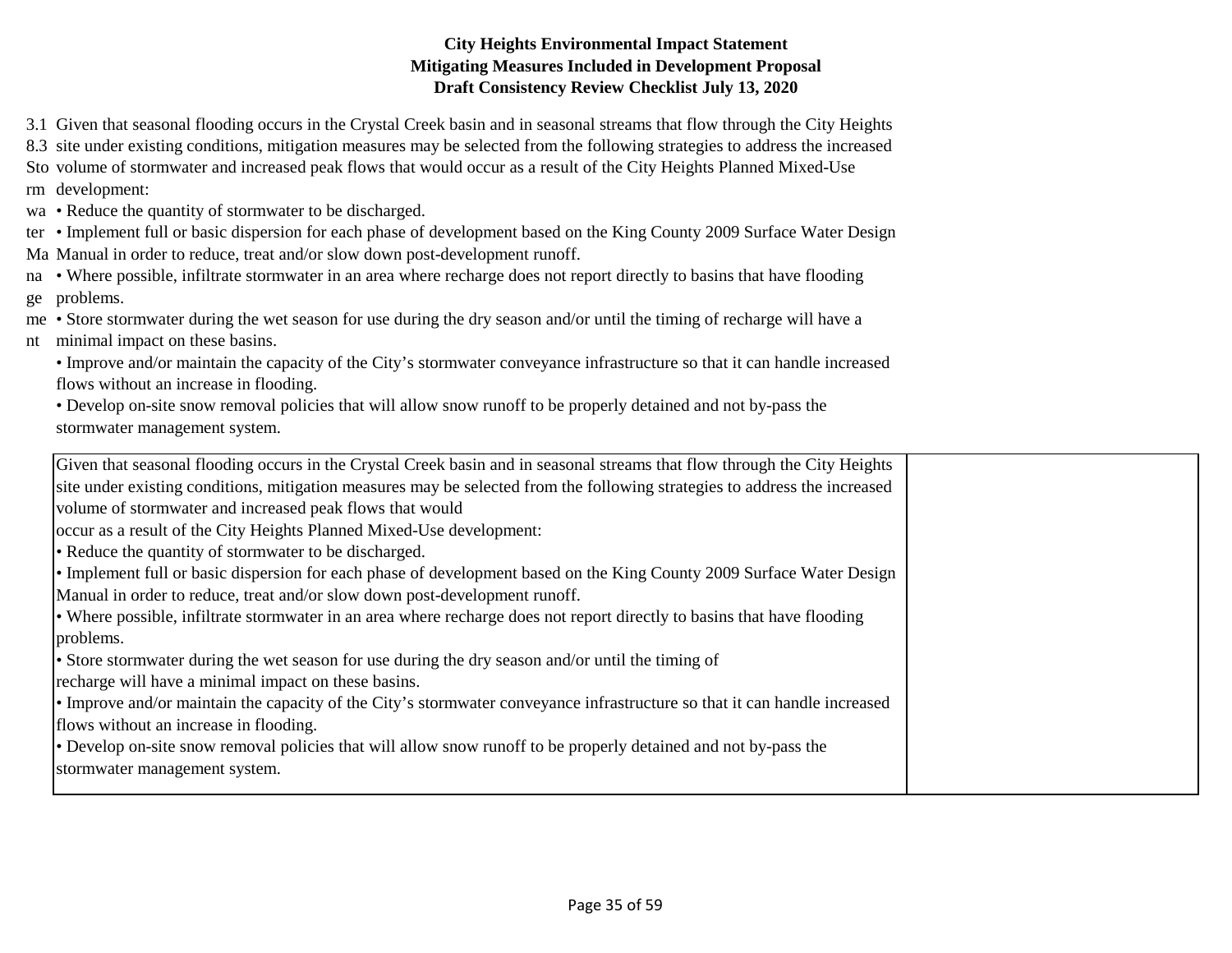| It is anticipated that some form of low impact development approach to stormwater management may be used depending         |
|----------------------------------------------------------------------------------------------------------------------------|
| on the conceptual land use alternative selected for implementation. Low impact development methods differ from             |
| traditional development in that they are applied at a smaller scale and are designed to more closely mimic pre-development |
| hydrology by managing stormwater closer to its source in small drainage areas, rather than creating large stormwater       |
| facilities for entire drainage basins. Stormwater management facilities within the City Heights development would be       |
| owned and maintained by the Homeowners' Association (HOA) after construction is complete and lots are legally platted.     |
| Prior to that time, the property owner/developer would be responsible for maintenance of these facilities. Each stormwater |
| management facility would need to be periodically observed and maintained to ensure design performance. The HOA            |
| would need to create a procedure for this observation and                                                                  |
| maintenance.                                                                                                               |
|                                                                                                                            |

# 3.18.4 Electrical Service

| The City Heights developer will coordinate with PSE and BPA concerning the construction, operation, and maintenance of      |  |
|-----------------------------------------------------------------------------------------------------------------------------|--|
| roads, utilities, and/or trail improvements within the easements granted to PSE and BPA for the overhead electrical         |  |
| transmission lines that pass through the property.                                                                          |  |
| It is the preference of the project proponent to have natural gas service installed throughout the development to serve all |  |
| homes and neighborhood commercial uses, provided that it is cost-effective to                                               |  |
| do so.                                                                                                                      |  |
| The developer will encourage builders to incorporate "built green" features and additional energy conservationm measures    |  |
| to the extent possible.                                                                                                     |  |

3.18.5 Natural Gas Service

| <b>PSE</b> would construct the natural gas system within dedicated rights-of-way using one of its authorized contractors to |  |
|-----------------------------------------------------------------------------------------------------------------------------|--|
| perform this work. The contractor would be required to work with the City of Cle Elum and/or Kittitas County (depending)    |  |
| on the alternative selected for implementation) to provide traffic control measures during work within road rights-of-way   |  |
| adjacent to operational roadways.                                                                                           |  |

### 3.18.6 Telecommunications Service

| In order to minimize potential construction conflicts, the developer will contact the selected telecommunications service |  |  |  |  |  |  |  |  |  |  |  |  |  |  |  |  |  |  |  |  |  |  |  |  |  |  |  |  |  |  |  |  |  |
|---------------------------------------------------------------------------------------------------------------------------|--|--|--|--|--|--|--|--|--|--|--|--|--|--|--|--|--|--|--|--|--|--|--|--|--|--|--|--|--|--|--|--|--|
| provider as early as possible following development approvals to initiate engineering design of the system and establish  |  |  |  |  |  |  |  |  |  |  |  |  |  |  |  |  |  |  |  |  |  |  |  |  |  |  |  |  |  |  |  |  |  |
| the construction schedule. If Qwest is selected, they usually require a minimum of 60 days to                             |  |  |  |  |  |  |  |  |  |  |  |  |  |  |  |  |  |  |  |  |  |  |  |  |  |  |  |  |  |  |  |  |  |
| complete a design and release the necessary work orders to their construction department once they have                   |  |  |  |  |  |  |  |  |  |  |  |  |  |  |  |  |  |  |  |  |  |  |  |  |  |  |  |  |  |  |  |  |  |
| received the plat drawings and power company designs, and enter into a Provisioning Agreement for                         |  |  |  |  |  |  |  |  |  |  |  |  |  |  |  |  |  |  |  |  |  |  |  |  |  |  |  |  |  |  |  |  |  |
| Housing Developments.                                                                                                     |  |  |  |  |  |  |  |  |  |  |  |  |  |  |  |  |  |  |  |  |  |  |  |  |  |  |  |  |  |  |  |  |  |
|                                                                                                                           |  |  |  |  |  |  |  |  |  |  |  |  |  |  |  |  |  |  |  |  |  |  |  |  |  |  |  |  |  |  |  |  |  |

3.18.7 Solid Waste Collection Service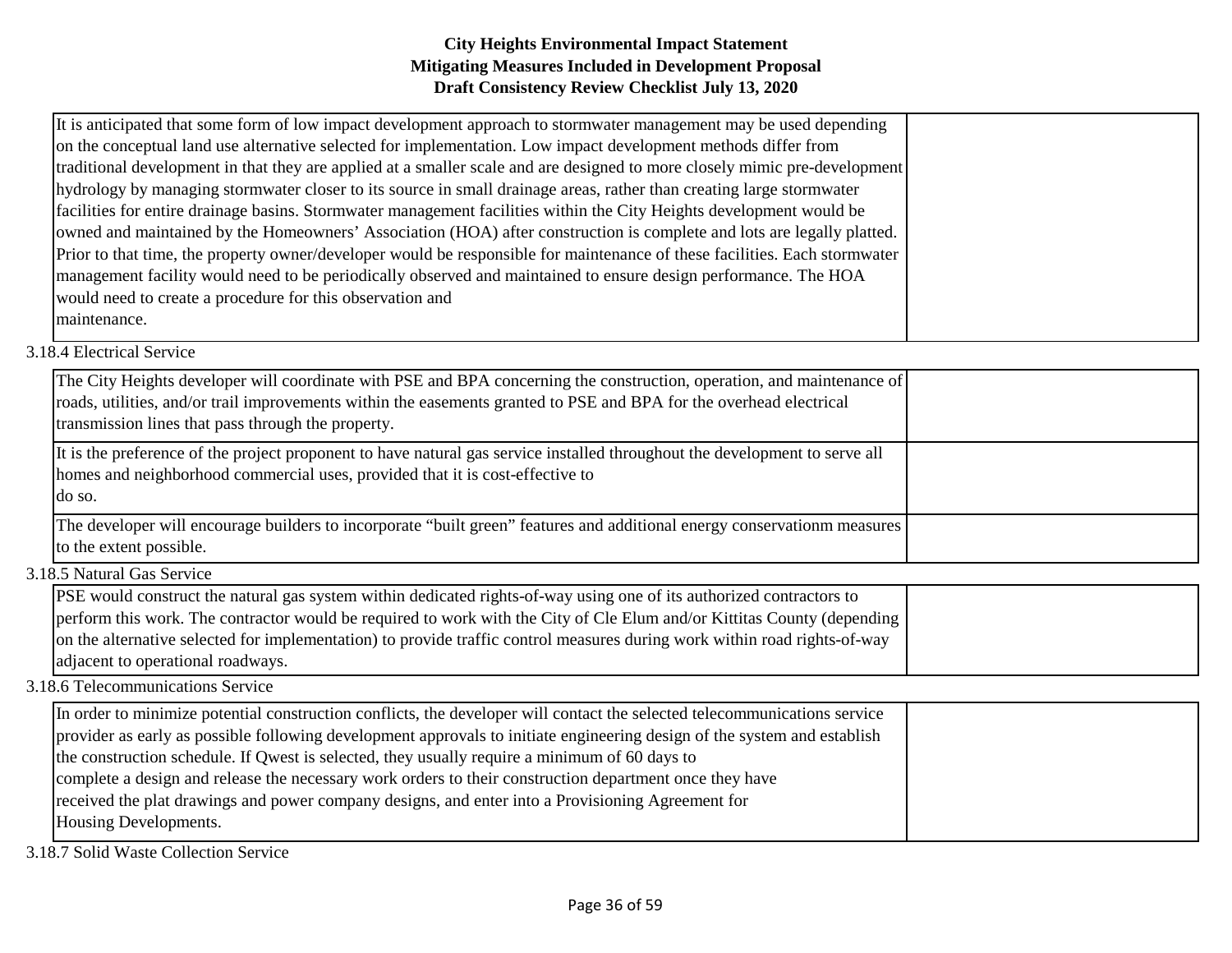| The project developer and/or City would notify Waste Management of Ellensburg at the time each new phase of<br>development is proposed within City Heights, in order to coordinate the provision of services that may be required during<br>construction, and to give the company advance notice of the forthcoming increase in the number of customers to be served. |  |
|-----------------------------------------------------------------------------------------------------------------------------------------------------------------------------------------------------------------------------------------------------------------------------------------------------------------------------------------------------------------------|--|
| As an alternative to burning land-clearing debris (biomass), the proposal includes grinding wood waste and stumps on-site<br>to create woodchips for use in temporary site stabilization and permanent landscaping. Excess material may also be hauled<br>off-site.                                                                                                   |  |
| <b>City Heights DEIS Chapter 3.19 Fiscal Analysis</b>                                                                                                                                                                                                                                                                                                                 |  |
| No "Mitigation Measures Included in the Development Proposal" identified.                                                                                                                                                                                                                                                                                             |  |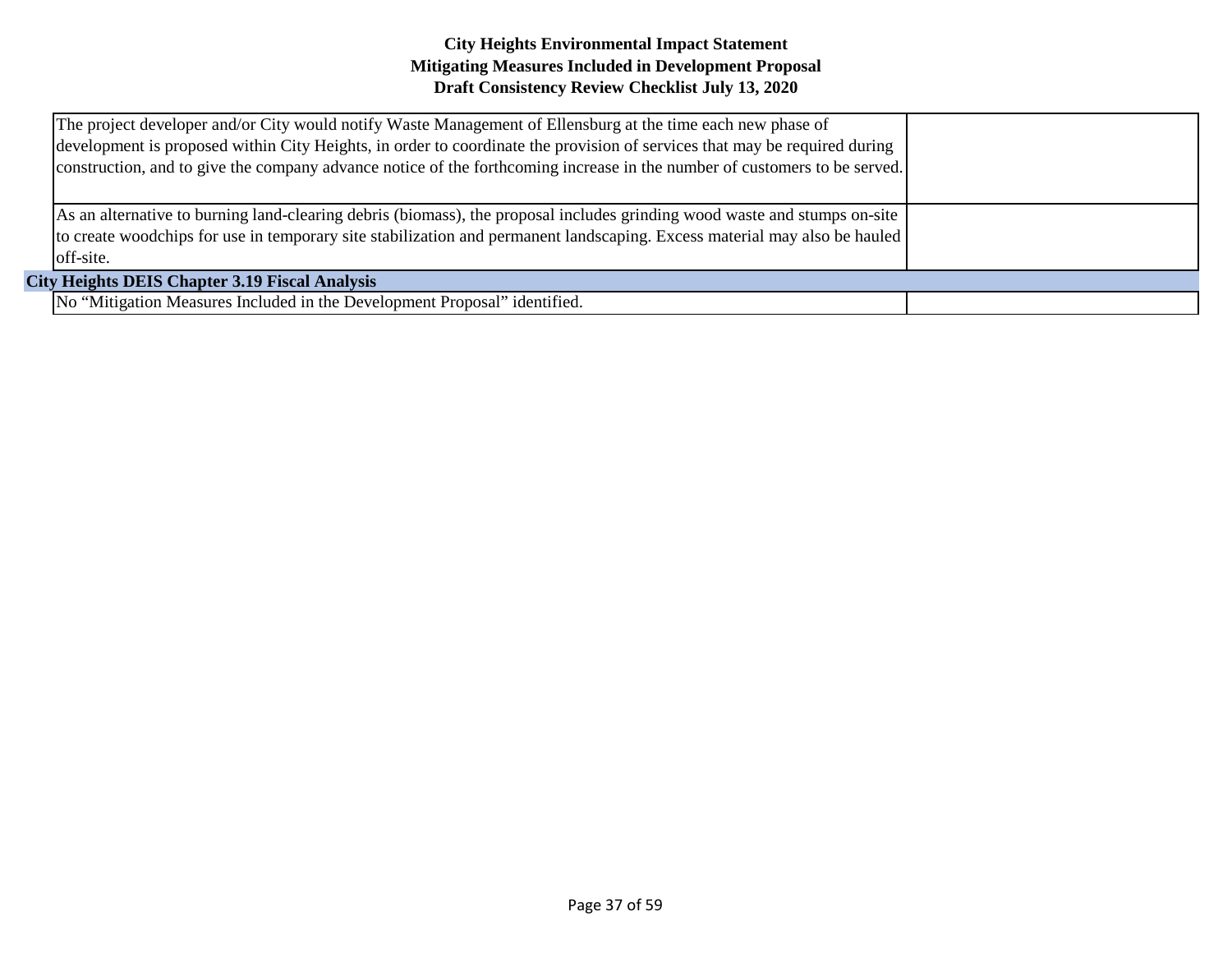#### *City Heights Development Agreement Paragraph 8.2 Vesting of Development Standards and Mitigation*

*The Project shall vest under the laws and regulations in effect on the Vesting Date. Except as expressly stated herein, the Project shall not be subject to any mitigation, impact fee Date. During the Buildout Period, the City shall not modify or impose new or additional Conditions of Approval on City Heights beyond those set forth in this Agreement except if: (a) such is required to avoid a serious threat to public health or safety or (b) modification is necessary to prevent a violation of applicable state or federal laws or regulations necessary for approving subsequent development or construction permits for the Project. The Parties agree that budgetary issues and lack of funds for general or capital improvements shall not be construed to constitute a serious threat to public health or safety. To the extent this Agreement does not establish Development Standards covering a certain subject, element or condition, then City Heights shall be governed by the city codes and standards in effect on the Vesting Date, with any ambiguity construed in furtherance of the policies and goals set forth in Section 3.2, except as follows: {See Development Agreement for More Details}.*

| <b>Title 12 Streets, Sidewalks and Public Places</b>                                                                                                                                                                                                                                                                                                                                                         | <b>Notes</b>                                                                                                        |
|--------------------------------------------------------------------------------------------------------------------------------------------------------------------------------------------------------------------------------------------------------------------------------------------------------------------------------------------------------------------------------------------------------------|---------------------------------------------------------------------------------------------------------------------|
| 12.01 Excavations in streets, sidewalks, and public ways                                                                                                                                                                                                                                                                                                                                                     |                                                                                                                     |
| 12.01.010 Permits required.<br>It is unlawful for any person, firm or corporation to make any excavation in a public right-of-way<br>without first having obtained a permit from the city. All parties shall apply for a permit from the city<br>clerk to work within the public right-of-way at least seven working days prior to commencement of<br>work, unless otherwise approved by the superintendent. | Right-of-way permits will be<br>obtained from the City prior to<br>performing any work within said<br>right-of-way. |
| 12.01.050 Standard utility locations.<br>A. Standard minimum depth requirements for underground utility service: 1. Electricity, thirty-six inches; 2.<br>Telephone, thirty inches; 3. Natural gas. thirty inches. B. Any deviation from these standards must have written<br>approval from the city engineer.                                                                                               | Electric, telephone, and gas utility<br>lines have not been proposed at<br>this time.                               |
| 12.01.070 Traffic control.<br>A. The applicant shall furnish, place and maintain all required traffic-control devices (both vehicular and<br>pedestrian) as per the most recent edition of the Manual on Uniform Traffic Control Devices published by the<br>Federal Highway Administration (FHWA).                                                                                                          | Traffic control devices will be<br>designed to meet the referenced<br>standards during the final design<br>process. |
| 12.01.080 Construction methods and restrictions.                                                                                                                                                                                                                                                                                                                                                             | During final design the required 5'                                                                                 |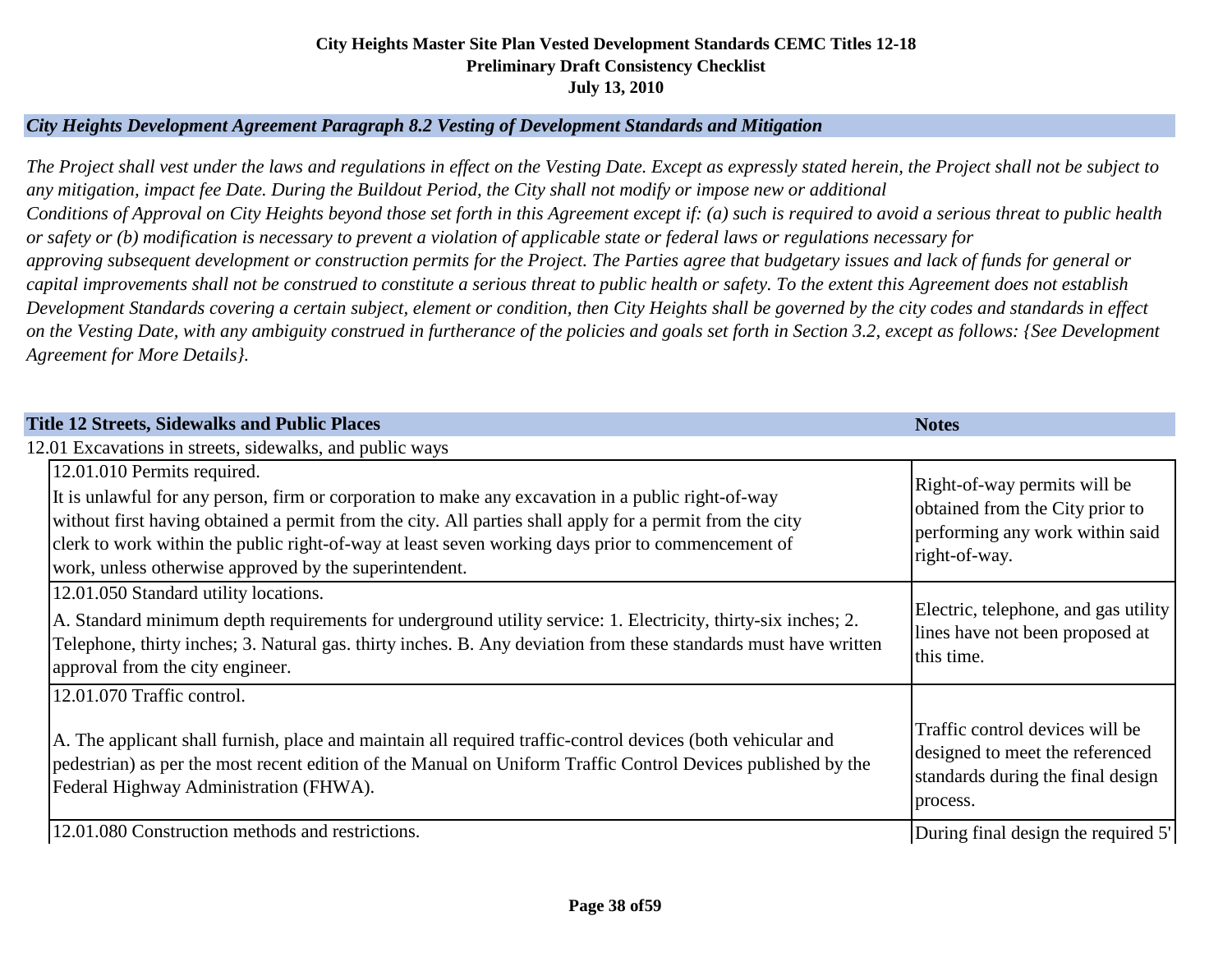| p. ivo racinties snan de instancu within five feet to any water main or other pipe or contunt or other<br>utility without prior approval of the city engineer. This separation distance is for parallel facilities and<br>not facility crossings.                                                                                                                                                                                                                                                                                                                                                                                                                                                                                                                                                                                                                                  | separation will be confirmed or<br>otherwise coordinated with the<br>city engineer.                                                                       |
|------------------------------------------------------------------------------------------------------------------------------------------------------------------------------------------------------------------------------------------------------------------------------------------------------------------------------------------------------------------------------------------------------------------------------------------------------------------------------------------------------------------------------------------------------------------------------------------------------------------------------------------------------------------------------------------------------------------------------------------------------------------------------------------------------------------------------------------------------------------------------------|-----------------------------------------------------------------------------------------------------------------------------------------------------------|
| 12.01.090 Standards for restoration of surfaces.                                                                                                                                                                                                                                                                                                                                                                                                                                                                                                                                                                                                                                                                                                                                                                                                                                   | After work is completed within<br>any right-of-way, the surfaces will<br>be restored in accordance with the<br>vested code outlined in CEMC<br>12.01.090. |
| <b>Title 13 Public Services</b>                                                                                                                                                                                                                                                                                                                                                                                                                                                                                                                                                                                                                                                                                                                                                                                                                                                    | <b>Notes</b>                                                                                                                                              |
| <b>Chapter 13.08 Sewer Regulations</b>                                                                                                                                                                                                                                                                                                                                                                                                                                                                                                                                                                                                                                                                                                                                                                                                                                             |                                                                                                                                                           |
| 13.08.050 Connection with public system required<br>All houses, buildings or properties used for human occupancy, employment, recreation, or other public<br>use situated within the city and abutting on any street, alley or right-of-way in which there is now located or may<br>in the future be located a public sanitary sewer of the city, is required at his expense to install suitable toilet and<br>sewage facilities therein, and to connect the facilities directly with the proper public sewer in accordance with the<br>provisions of this chapter, within thirty days after date of official notice to do so; provided, that the public sewer is<br>within two hundred feet of the lot or parcel to be sewered. All new uses shall connect to the public sanitary sewer<br>system unless such use lawfully incorporates no facilities generating sewage effluent. | All currently proposed lots and<br>subsequent homes will connect<br>with the existing public sanitary<br>sewer system.                                    |
| 13.08.090 Private system regulations<br>The type, capacities, location and layout of a private sewage disposal system shall comply with all regulations of<br>the Washington State Health Department and the Kittitas County sanitarian. No permit shall be issued for any<br>private sewage disposal system employing subsurface soil absorption facilities where the area of the lot is less than at this time.<br>five thousand square feet. No septic tank or cesspool is permitted to discharge to any public sewer or natural<br>outlet.                                                                                                                                                                                                                                                                                                                                     | No private systems are proposed                                                                                                                           |
| <b>Title 15 Buildings and Construction</b>                                                                                                                                                                                                                                                                                                                                                                                                                                                                                                                                                                                                                                                                                                                                                                                                                                         | <b>Notes</b>                                                                                                                                              |
| Chapter 15.22 Historic Preservation                                                                                                                                                                                                                                                                                                                                                                                                                                                                                                                                                                                                                                                                                                                                                                                                                                                |                                                                                                                                                           |

Is any area or improvement within the project site on, or eligible for inclusion in a local, state, or federal register? - See B.13. Historic and Cultural Preservation in the submitted SEPA checklist

Chapter 15.30 Grading Excavation, and Land Filling

15.30.040 Prohibited excavation, grading and filling.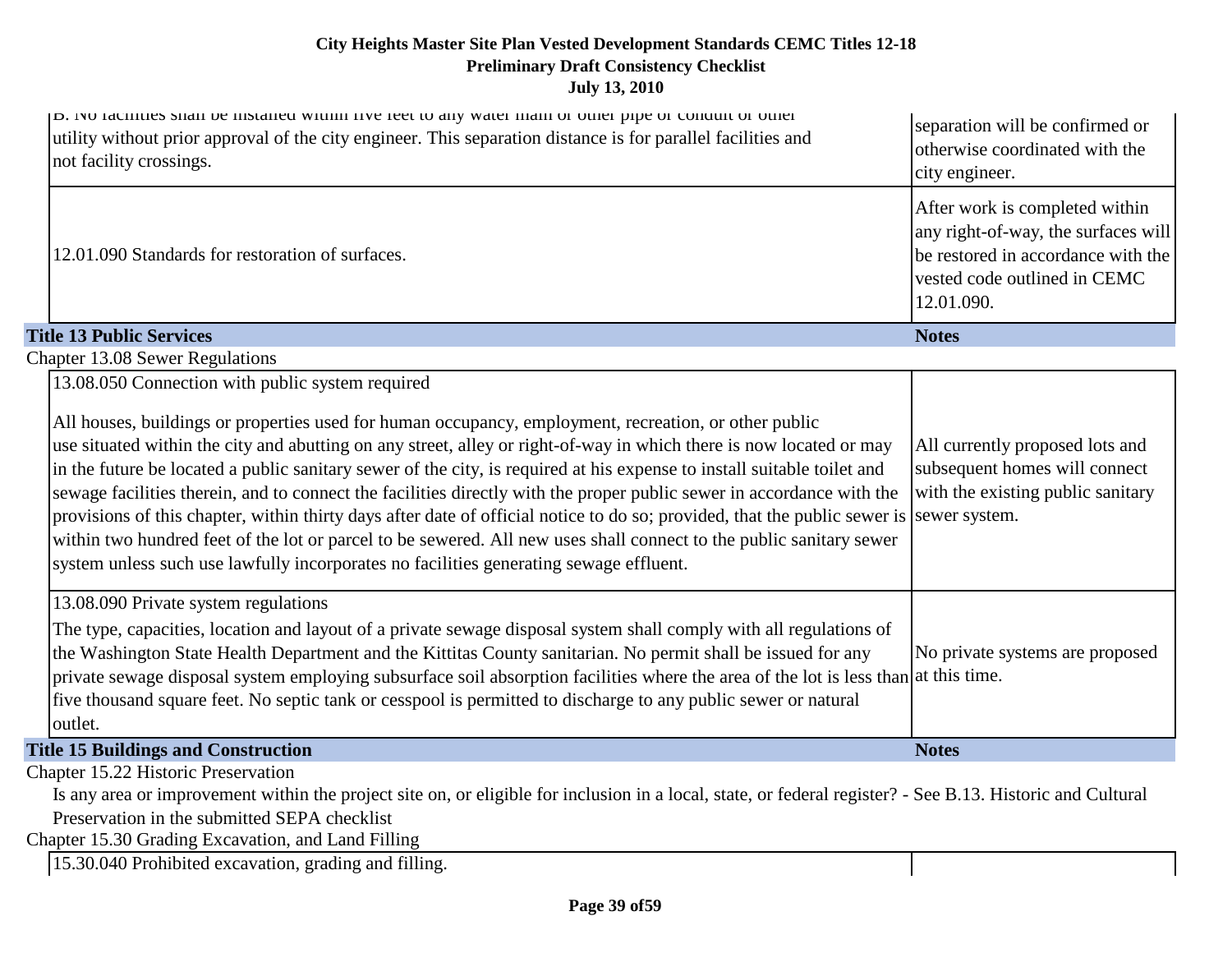| Excavation, grading or filling is prohibited in the following areas and situations:<br>A. Within 50' of the top of the bank of any watercourse except as required by an approved drainage plan;<br>B. If the work would result in the deposit of materials or otherwise have effects on public rights of-<br>way, easements and property; or<br>C. On slopes greater than forty percent in gradient.                                                                                                                                                                                                                                                                                                                                                                                                                                                                                                                                                                                                                                                                                                                                                                                           | See B.1.a-h. of the submitted<br>SEPA checklist.                                                                                                                  |
|------------------------------------------------------------------------------------------------------------------------------------------------------------------------------------------------------------------------------------------------------------------------------------------------------------------------------------------------------------------------------------------------------------------------------------------------------------------------------------------------------------------------------------------------------------------------------------------------------------------------------------------------------------------------------------------------------------------------------------------------------------------------------------------------------------------------------------------------------------------------------------------------------------------------------------------------------------------------------------------------------------------------------------------------------------------------------------------------------------------------------------------------------------------------------------------------|-------------------------------------------------------------------------------------------------------------------------------------------------------------------|
| 15.30.060 Standards.<br>The following standards must be met to the satisfaction of the city planner prior to permit issuance: A. Cut slopes<br>shall be no steeper than is safe for the intended use and shall not be steeper than two horizontal to one vertical, or<br>as recommended by a soils engineer. B. Fills that are intended for building sites shall be constructed in<br>conformance with the requirements of the latest edition of the IBC as adopted by the city. C. Except as permitted<br>by the city, no material other than earth material shall be buried or placed in fills. Placement of other than earth<br>material is regulated by state statutes or federal laws and additional permits may be required. D. Fills shall be<br>constructed using earth materials, compaction methods and construction techniques, so that stable fills are created.<br>E. Grading, filling, or clearing in or within the vicinity of a wetland shall comply with CEMC Chapter 18.01. G.<br>Grading, filling or clearing of archaeological sites shall be done in accordance with WAC Chapter 25-48, as now<br>adopted or as may be amended, or other applicable state or federal law. | See B.1.a-h. of the submitted<br>SEPA checklist.                                                                                                                  |
| <b>Title 16 Subdivisions</b>                                                                                                                                                                                                                                                                                                                                                                                                                                                                                                                                                                                                                                                                                                                                                                                                                                                                                                                                                                                                                                                                                                                                                                   | <b>Notes</b>                                                                                                                                                      |
| Chapter 16.12A Subdivisions<br>16.12A.050 Preliminary plat approval criteria.                                                                                                                                                                                                                                                                                                                                                                                                                                                                                                                                                                                                                                                                                                                                                                                                                                                                                                                                                                                                                                                                                                                  |                                                                                                                                                                   |
| Prior to granting approval. the applicant shall                                                                                                                                                                                                                                                                                                                                                                                                                                                                                                                                                                                                                                                                                                                                                                                                                                                                                                                                                                                                                                                                                                                                                |                                                                                                                                                                   |
|                                                                                                                                                                                                                                                                                                                                                                                                                                                                                                                                                                                                                                                                                                                                                                                                                                                                                                                                                                                                                                                                                                                                                                                                | As an implementing approval<br>associated with the Master Site<br>Plan for City Heights, the<br>proposal is consistent with the<br>City's 2007 Comprehensive Plan |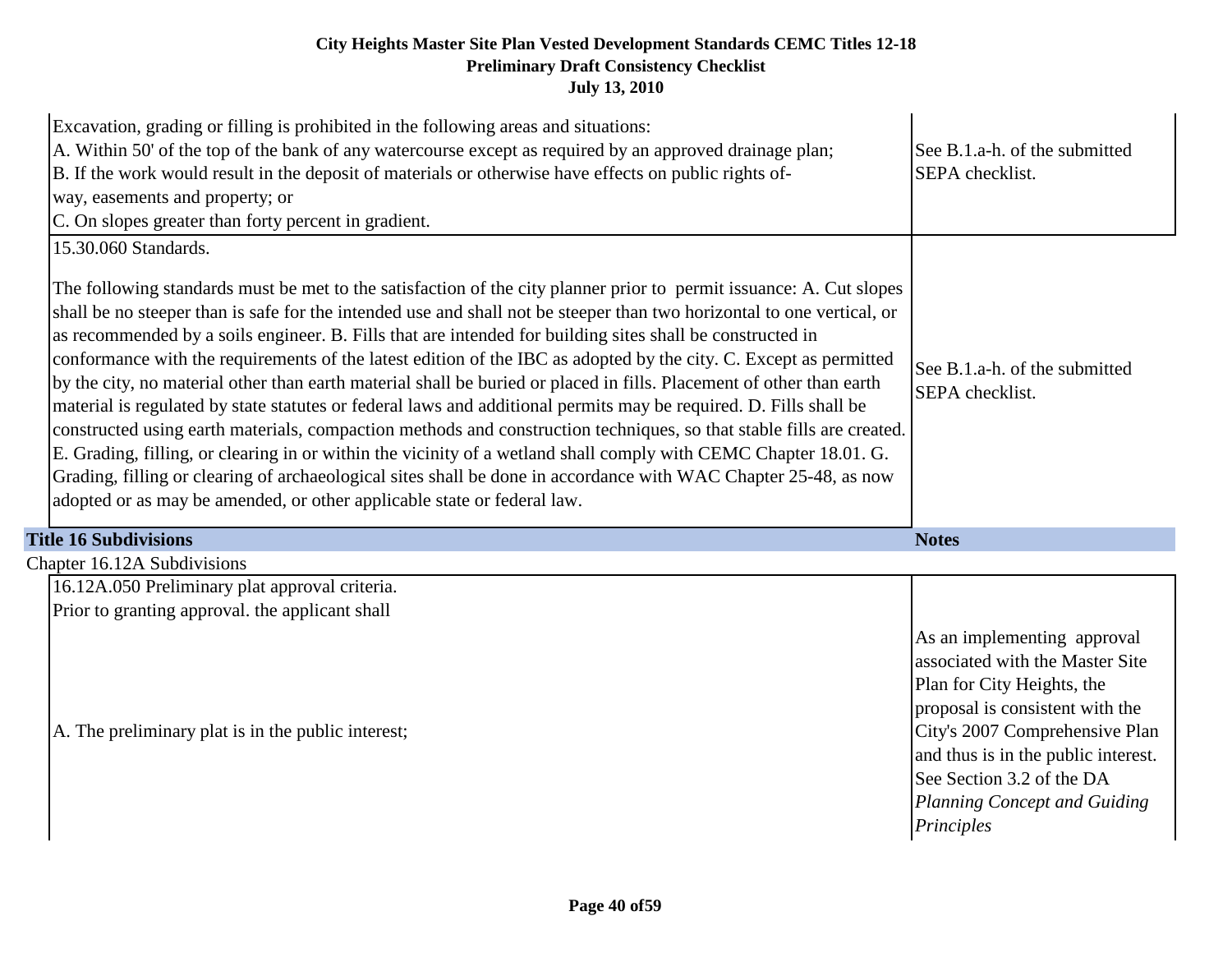| B. The subject preliminary plat is consistent with the comprehensive plan;                                                                                                                             | As an implementing approval<br>associated with the Master Site<br>Plan for City Heights, the<br>proposal is consistent with the<br>City's 2007 Comprehensive Plan.<br>See Section 3.2 of the DA<br>Planning Concept and Guiding<br>Principles                                                                                                                                                                                                                     |  |
|--------------------------------------------------------------------------------------------------------------------------------------------------------------------------------------------------------|-------------------------------------------------------------------------------------------------------------------------------------------------------------------------------------------------------------------------------------------------------------------------------------------------------------------------------------------------------------------------------------------------------------------------------------------------------------------|--|
| C. The preliminary plat shall conform to the applicable requirements of the zoning district in which it is located<br>including but not limited to requirements for area, dimensions. use and density; | applicable requirements of the<br>zoning district have been outlined<br>in the DA and compliance can be<br>found in the DA compliance<br>document                                                                                                                                                                                                                                                                                                                 |  |
| D. The preliminary plat conforms to the applicable standards in Chapter 18.01, Maintenance, Enhancement and<br>Preservation of Critical Areas of this code;                                            | The critical area designations and<br>delineations set forth in the EIS<br>shall be deemed the final<br>determination of the<br>identification, designation, and<br>extent of critical areas and<br>boundaries for purposes of<br>applying and implementing the<br>provisions of the City's critical<br>area<br>ordinance(s) set forth in Title 18<br>of CEMC. Buffers and the use of<br>buffer averaging are both<br>addressed in the DA compliance<br>document. |  |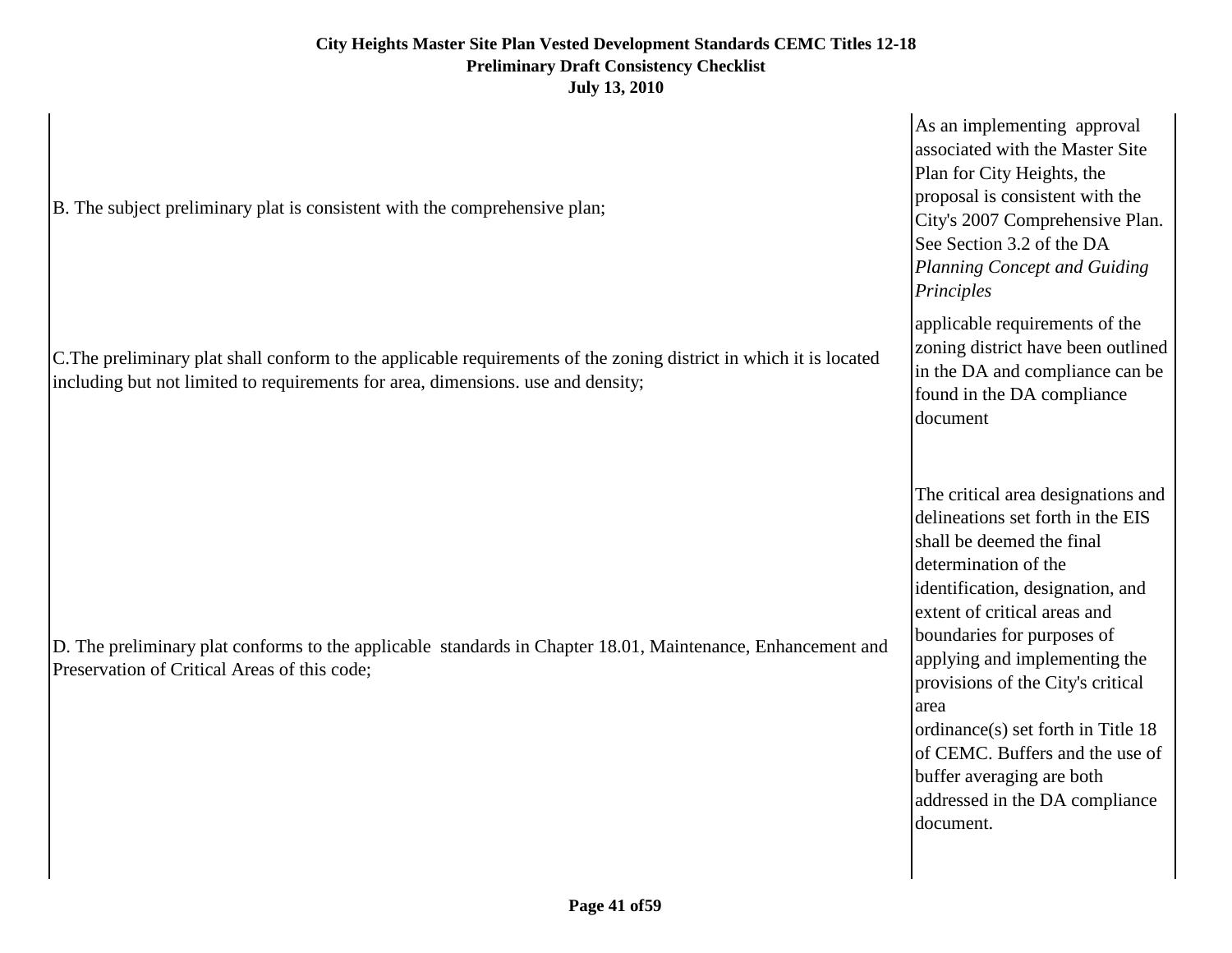E. For those preliminary plats located within a designated floodplain, conformance with the applicable requirements of CEMC Chapter 15.25;

F. The preliminary plat includes appropriate provisions for public health, safety and welfare, for open spaces, drainage ways, streets or roads, alleys, other public ways including trails, transit stops, potable water, sanitary waste disposal, parks and recreation, playgrounds, schools, sidewalks and safe walking conditions for those students who will only walk to school;

G. The preliminary plat conforms or can conform to adopted standards for the construction of all public facilities including streets, sidewalks, stormwater control, sewer systems, water systems and street lighting;

not applicable - project is not located within a floodplain

the proposed preliminary plat complies with all applicable provisions for public health, safety and welfare, for open spaces, drainage ways, streets or roads, alleys, other public ways including trails, transit stops, potable water, sanitary waste disposal, parks and recreation, playgrounds, schools, sidewalks and safe walking conditions for those students who will only walk to school as outlined within the vested CEMC, the conditions of approval within the DA, and the mitigating measures of the EIS.

the proposed preliminary plat complies with all applicable standards for the construction of all public facilities including streets, sidewalks, stormwater control, sewer systems, water systems and street lighting as outlined within the vested CEMC, the conditions of approval within the DA, and the mitigating measures of the EIS.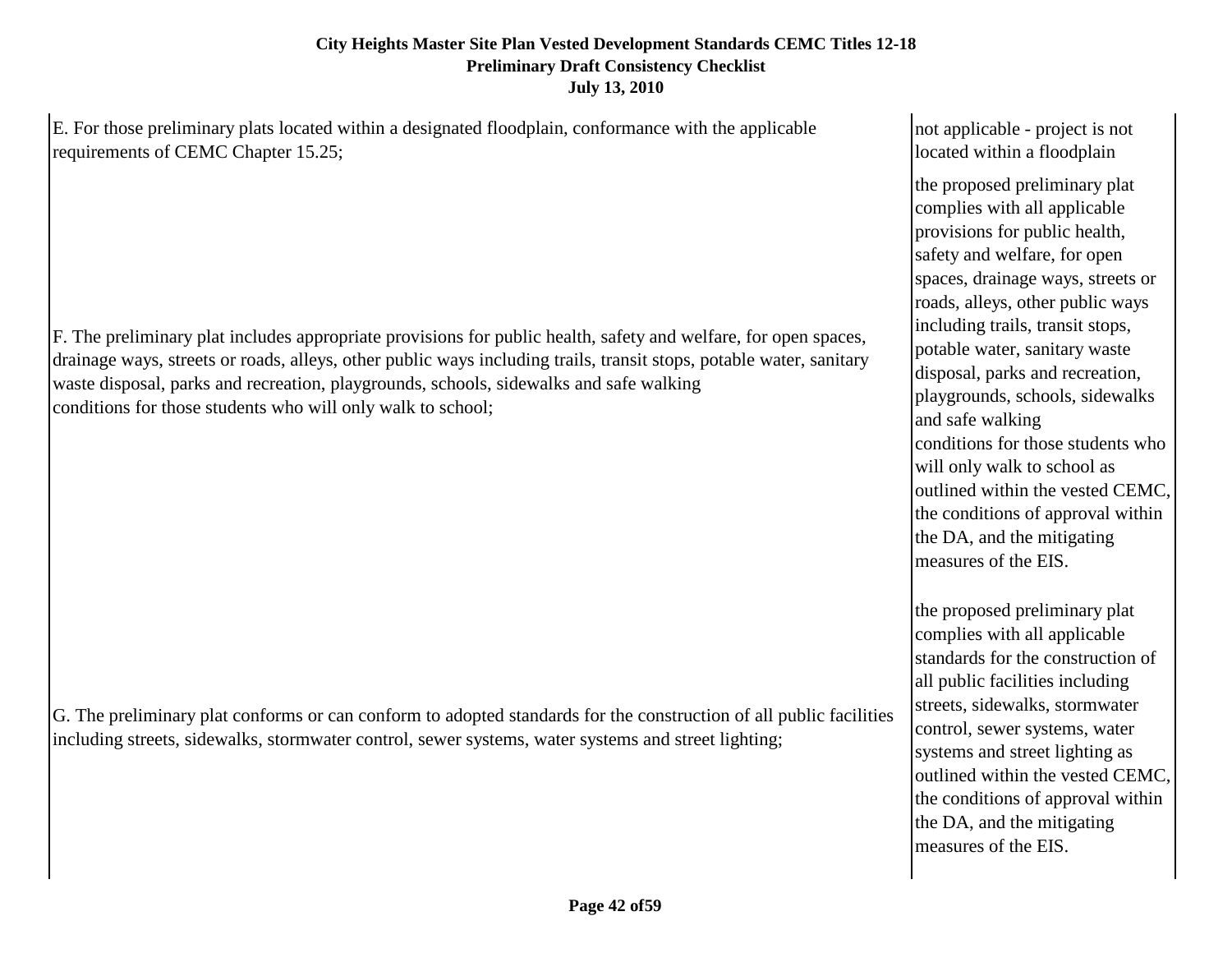$\overline{\phantom{a}}$ 

| H. Every proposed lot, tract or area in the preliminary plat has an approved access to a public right-of-way;                                                                                                                    | every lot, tract, and area within<br>the proposal has adequate access<br>to a public right-of-way as<br>outlined within the vested CEMC,<br>the conditions of approval within<br>the DA, and the mitigating                                                                                                 |
|----------------------------------------------------------------------------------------------------------------------------------------------------------------------------------------------------------------------------------|-------------------------------------------------------------------------------------------------------------------------------------------------------------------------------------------------------------------------------------------------------------------------------------------------------------|
| I. The proposed preliminary plat conforms to established design requirements;                                                                                                                                                    | measures of the EIS.<br>the proposed preliminary plat<br>conforms to all design<br>requirements as outlined within<br>the vested CEMC, the conditions<br>of approval within the DA, and<br>the mitigating measures of the<br>EIS.                                                                           |
| J. The proposed preliminary plat will not cause the level of service of public facilities or services to drop below<br>established limits;                                                                                       | the proposed preliminary plat has<br>complied with all applicable<br>provisions that will prevent public<br>facilities or services from<br>dropping below established limits<br>outlined within the vested CEMC,<br>the conditions of approval within<br>the DA, and the mitigating<br>measures of the EIS. |
| K. The proposed preliminary plat is consistent with any other applicable city regulations, and development or other<br>agreements specified to the subject property.<br>or other agreements specific to the subject<br>property. | the proposed preliminary plat has<br>complied with all applicable<br>provisions outlined within the<br>vested CEMC, the conditions of<br>approval within the DA, and the<br>mitigating measures of the EIS.                                                                                                 |
| 16.12A.060 Development Standards.<br>A. Design. All subdivisions shall conform to the following design requirements:                                                                                                             |                                                                                                                                                                                                                                                                                                             |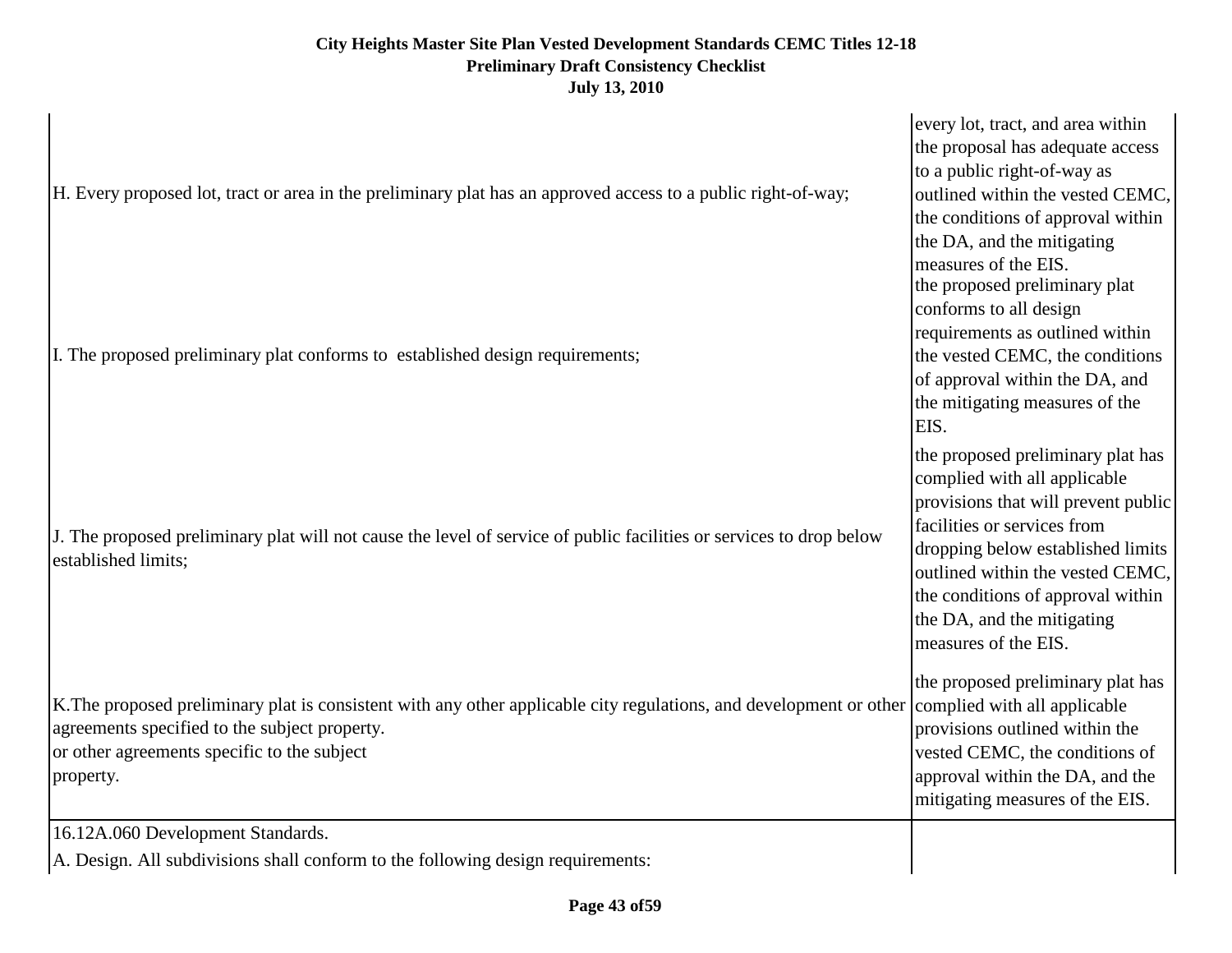| 1. B1ocks: Blocks shall not exceed eight hundred feet in length nor less than three hundred feet on any single side,<br>unless terrain or property boundaries prevent compliance with this standard:                                                                                                 | City Heights is not subject to this<br>code provision per DA Appendix<br>B, Subdivisions Title 16, #3.             |
|------------------------------------------------------------------------------------------------------------------------------------------------------------------------------------------------------------------------------------------------------------------------------------------------------|--------------------------------------------------------------------------------------------------------------------|
| 2. Arterial streets: Blocks abutting an arterial street shall be designed to provide limited access from the arterial.<br>Individual lots may not be accessed from an arterial street:                                                                                                               | no individual lots are access from<br>an arterial street                                                           |
| 3. Property lines at street intersections shalt be arcs having radii of at least twenty feet or shall be cords of such<br>arc:                                                                                                                                                                       | all proposed property lines at<br>street intersections will have a<br>radius of at least 25'                       |
| 4. The shape and orientation of lots shall be appropriate to the location of the proposed subdivision and the (type<br>of development contemplated. Generally. lots should be rectangular in shape and side lot lines should be at<br>approximately right angles to the street which they intersect: | all proposed lots are rectangular<br>in shape and form approximate<br>right angles to the street they<br>intersect |
| 5. Lots with frontages on a public street on both the front and rear lot lines, with the exception of corner tots and<br>alleys, shall be avoided by appropriate subdivision design:                                                                                                                 | City Heights is not subject to this<br>code provision per DA Appendix<br>B, Subdivisions Title 16, #3.             |
| 6. Future subdivision: If a tract is subdivided into larger parcels than ordinary building lots. Such parcels shall be<br>arranged to allow for logical future subdivision;                                                                                                                          | Noted.                                                                                                             |
| 7. Reserve strips: There shall be no reservation of strips of land that prevent or limit access to land dedicated or<br>intended to be dedicated to public use:                                                                                                                                      | Access to land dedicated to public<br>use will not be limited or<br>prevented in any manner.                       |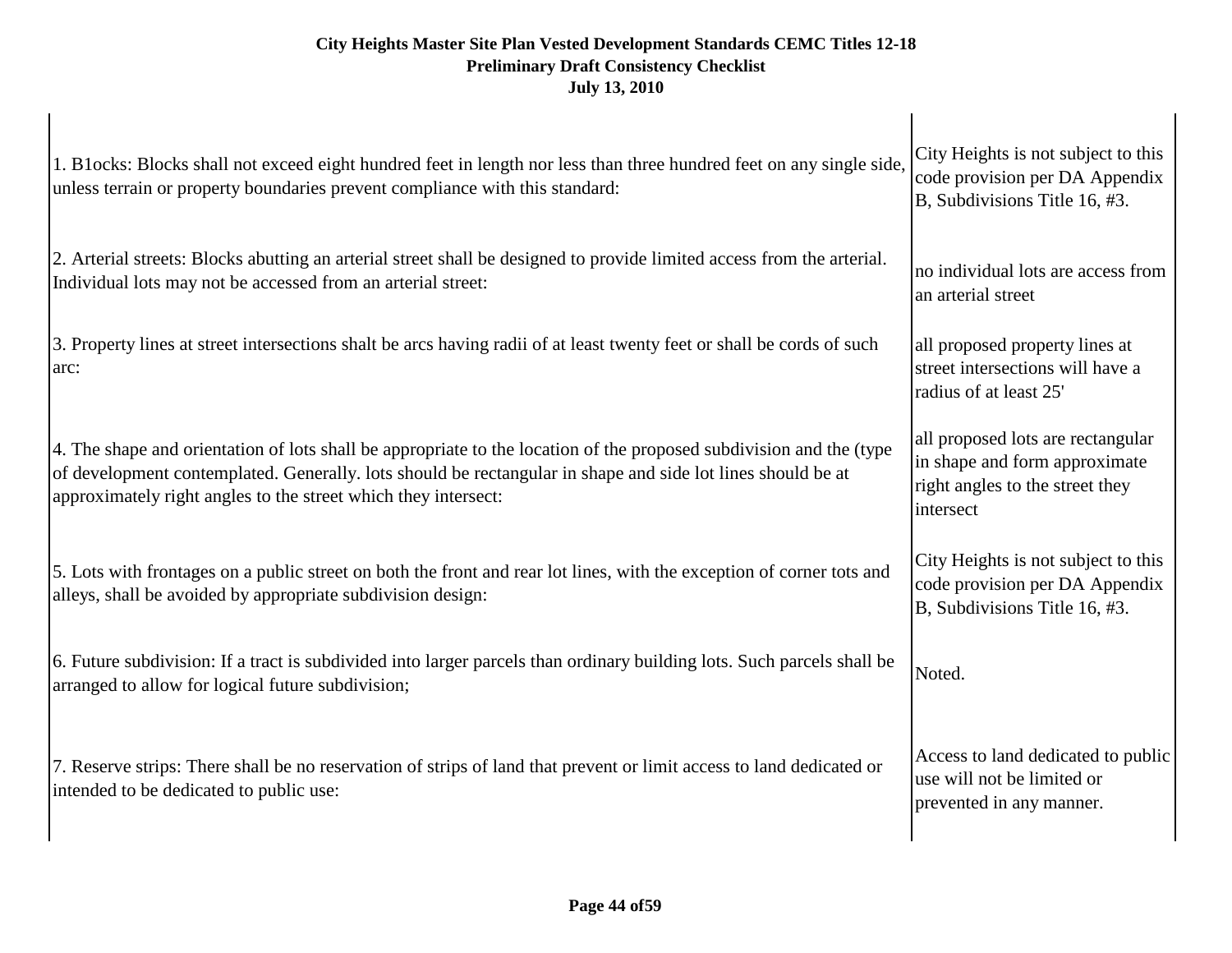| 8. Clearing: A tree preservation and clearing plan shall be submitted for approval and large trees shall be<br>preserved whenever possible by appropriate design and clearing shall not occur where prohibited by critical areas<br>ordinances;                                                                                                                        | City Heights is not subject to this<br>code provision per DA Appendix<br>B, Subdivisions Title 16, #3.                                                                                         |
|------------------------------------------------------------------------------------------------------------------------------------------------------------------------------------------------------------------------------------------------------------------------------------------------------------------------------------------------------------------------|------------------------------------------------------------------------------------------------------------------------------------------------------------------------------------------------|
| 9. Variances: Variances to development standards are subject to the provisions of CEMC Chapter 17.85;                                                                                                                                                                                                                                                                  | no variances are being pursued at<br>this time                                                                                                                                                 |
| 10. Streets: All lots shall abut on a dedicated and improved public street for at least twenty feet:                                                                                                                                                                                                                                                                   | all lots have street frontage of 25<br>feet or more                                                                                                                                            |
| 11. Utilities: City utilities (water and sewer) shall be installed and maintained at a minimum depth of not less than<br>forty-eight inches below the street. All other utilities shall be installed underground and shall meet or exceed state<br>and federal safety codes for installation:                                                                          | Minimum depts will be provided<br>during final engineering design.                                                                                                                             |
| 12. Secondary access required. Subdivisions containing forty or more lots shall contain at least two ingress-egress<br>routes which are interconnected. Subdivisions containing fewer than forty lots shall be subject to review of the<br>egress routes. When determined necessary by the city public works director more than one egress route shall be<br>required. | The current phases proposes less<br>than 40 units on a single access.<br>Future developments that create<br>more than 40 units on a single<br>access will need to provide<br>secondary access. |
| B. Stormwater. Each development shall be provided with a drainage system for the collection. control,<br>and/or disposal of the surface water runoff consistent with the following requirements:                                                                                                                                                                       |                                                                                                                                                                                                |
| 1. A stormwater drainage plan, prepared by an engineer licensed and registered in the state of Washington, shall be<br>required for any new development that creates more than five thousand square feet of impervious surfaces;                                                                                                                                       | a drainage plan has been<br>submitted and is discussed within<br>the submitted SEPA                                                                                                            |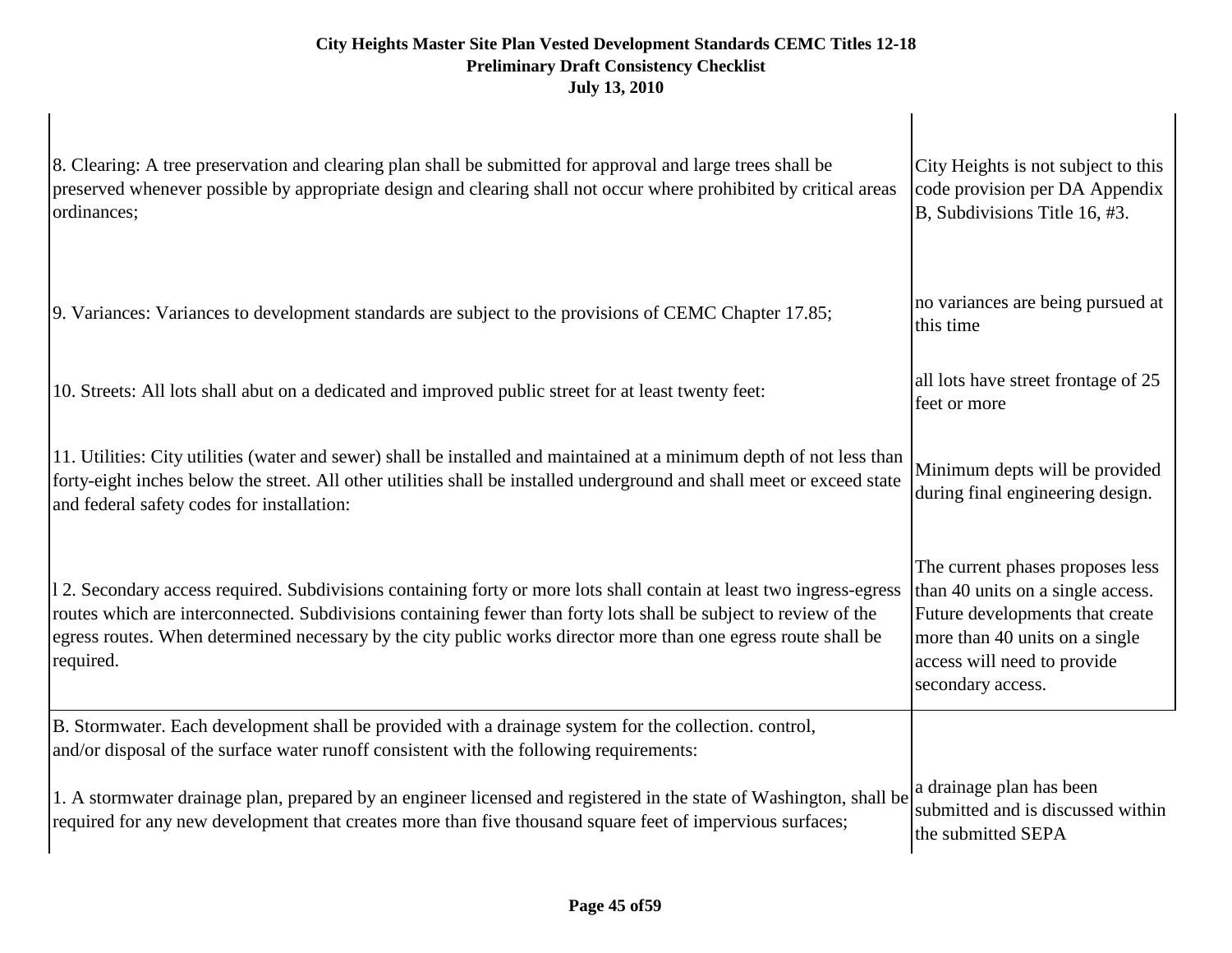2. Design calculations for peak flow and peak volume storage requirements shall be based on a design storm frequency of ten years. Design calculations for treatment shall be based on sixty-four per· cent of the two-year recurrence interval. twenty-four hour storm runoff event;

3. The plan shall provide for the on-site treatment and detention/retention of all increased runoff based on the design storm over the predevelopment conditions:

4. Treatment standards shall be based on best management practices identified in the Washington State Department of Ecology's Stormwater Management Manual for Eastern Washington or an equivalent manual deemed acceptable by the city;

Per the Development Agreement, while the [DOE] manual stipulates that the design needs to assume a 25-year flood event, the City has requested, and the Ridge Entities have agreed, to design the stormwater system for City Heights assuming a 100-year flood event, thereby increasing the capacity of the system beyond what is required by current regulations. Water quality treatment facilities have been designed in accordance with the 2019 DOE SWMMEW (0.70\*2 yr, 24-hr storm event).

Onsite treatment and detention/retention facilities have been designed to provide for the increase in runoff based on the existing condition, which is consistent with Section 2.7.7 of the 2019 DOE SWMMEW.

Water quality treatment facilities have been designed in accordance with the 2019 DOE SWMMEW.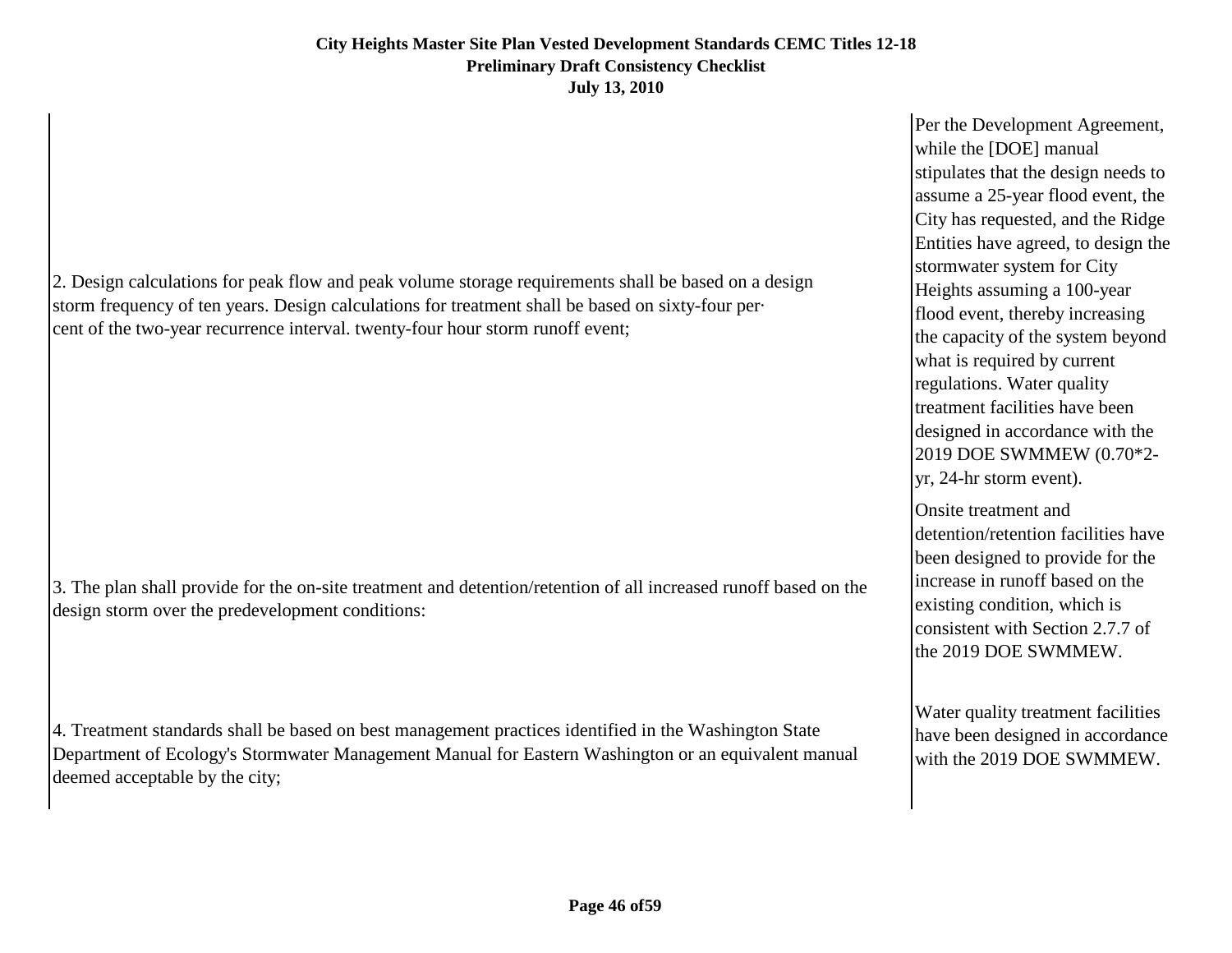5. The overflow of runoff in excess of the design storm quantities must be situated or directed to locations to where it would have overflowed prior to development. Appropriate methods must be used to attenuate flows so that erosion or damage to downstream properties does not occur;

6. The drainage plan shall include all calculations for the determination of the required size of the system. Said calculations shall be based on the required criteria and upon an analysis of estimated runoff from areas contributing to the facilities. Peak flow analyses shall be done using the rational method. Storage volume quantities shall be calculated by the rational stored rate method. The assumption for the outflow rate used in the stored rate method will need to be verified by the developer by actual field-testing in the case of infiltration systems. Collection systems shall be gravity pipe systems;

7. In calculating the amount of impervious surfaces, the area of roofs shall not be included if the roof drains to downspout or other systems that discharge directly to the ground and not onto paved or other impervious surfaces:

8. Treatment of runoff from sidewalks and detached bikeways is not required if the sidewalk or bikeway drains away from roadways so the stormwater does not mix with runoff from the roadway;

Peak flows from the detention facilities mimic the peak flows in the existing condition. Proposed outfall locations from the detention facilities mimic the existing condition drainage patterns.

The Storm Drainage Report includes calculations for the determination of the required system. The geotechnical analysis indicates that infiltration is not feasible. Therefore, detention facilities have been modeled using the Santa Barbara Urban Hydrograph (SBUH) method in accordance with the 2019 DOE SWMMEW. It is anticipated that SBUH will also be used for conveyance sizing.

Noted. This design parameter may be utilized.

Noted. This design parameter may be utilized.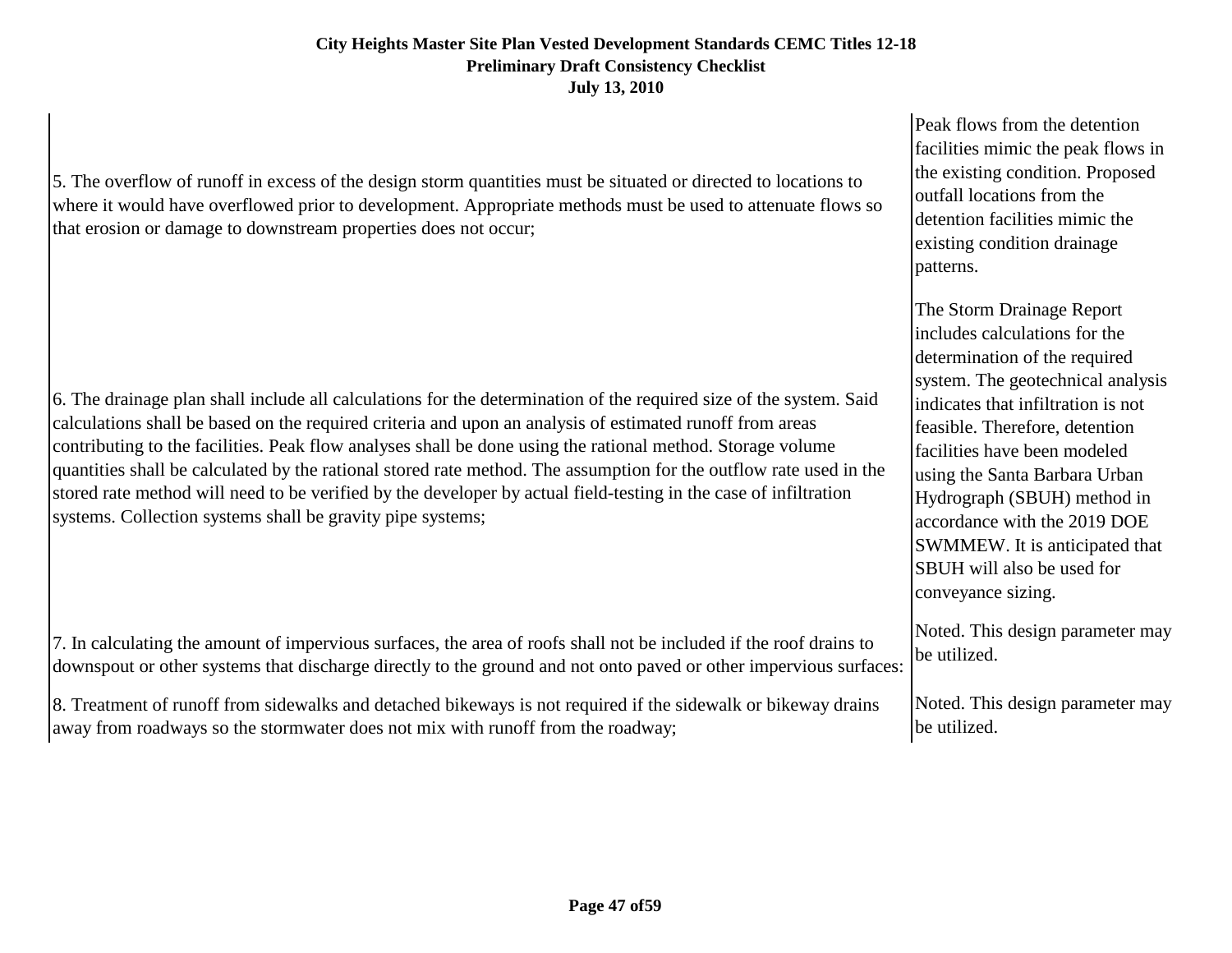| 9. Stormwater facilities should be incorporated into on-site open spaces and preference will be given to those<br>facilities that maintain a natural appearance.                                               | Stormwater facilities have been<br>incorporated into onsite open<br>spaces. One pond and one<br>underground vault are proposed<br>for Phase 1A. The pond will<br>maintain a natural appearance and<br>the vault will be located<br>underground such that it has<br>minimal impact the appearance of<br>the open space. |
|----------------------------------------------------------------------------------------------------------------------------------------------------------------------------------------------------------------|------------------------------------------------------------------------------------------------------------------------------------------------------------------------------------------------------------------------------------------------------------------------------------------------------------------------|
| C. Streets. All subdivisions shall be served by public streets meeting the following requirements:<br>1. Street layout snall be designed to erriclently serve the development. Where existing streets abut the | See Table for more details.                                                                                                                                                                                                                                                                                            |
| development they shall be extended to serve the development. Streets shall be stubbed to serve future development                                                                                              |                                                                                                                                                                                                                                                                                                                        |
| on adiacent undeveloned narcels if develonment can he reasonably expected where terrain                                                                                                                        |                                                                                                                                                                                                                                                                                                                        |
| 2. Cul-de-sacs: Dead end streets or cul-de-sacs are not permitted unless terrain and parcel conditions result in                                                                                               |                                                                                                                                                                                                                                                                                                                        |
| greater impacts than connected streets. Where permitted, dead end streets shall be constructed with a turnaround                                                                                               |                                                                                                                                                                                                                                                                                                                        |
| located within the right of way or in a temporary easement. In no case shall a cul-de-sac exceed four hundred feet                                                                                             |                                                                                                                                                                                                                                                                                                                        |
| in length. Cul-de-sacs shall be located within a minimum right-of. way radius of fifty feet and shall have a<br>minimum paved radius of forty-five feet;                                                       |                                                                                                                                                                                                                                                                                                                        |
| 3. Alley: Paved alleys with a minimum width of sixteen feet within a twenty feet of right-of-way shall                                                                                                         |                                                                                                                                                                                                                                                                                                                        |
| be provided unless prohibited by physical limitations that are not caused by the proposed street layout or<br>the design of the project;                                                                       |                                                                                                                                                                                                                                                                                                                        |
| 4. Where a proposed development abuts a public street that is not improved with the required frontage                                                                                                          |                                                                                                                                                                                                                                                                                                                        |
| improvements. the developer shall be responsible for making the remaining improvements to that street                                                                                                          |                                                                                                                                                                                                                                                                                                                        |
| for the length of the proposed development;                                                                                                                                                                    |                                                                                                                                                                                                                                                                                                                        |
| 5. Street grades shall conform in general to the natural terrain and shall not be less than one half of                                                                                                        |                                                                                                                                                                                                                                                                                                                        |
| one percent and generally not greater than eleven percent. Short sections of steeper grades are permitted<br>where approved by the city engineer and will not result in hazardous traffic conditions;          |                                                                                                                                                                                                                                                                                                                        |
| 6. Intersections of streets shall be made at ninety-degree angles unless terrain or other physical limitations not                                                                                             |                                                                                                                                                                                                                                                                                                                        |
| caused by the subdivision design or the developer require a different angle that will not result in a traffic hazard;                                                                                          |                                                                                                                                                                                                                                                                                                                        |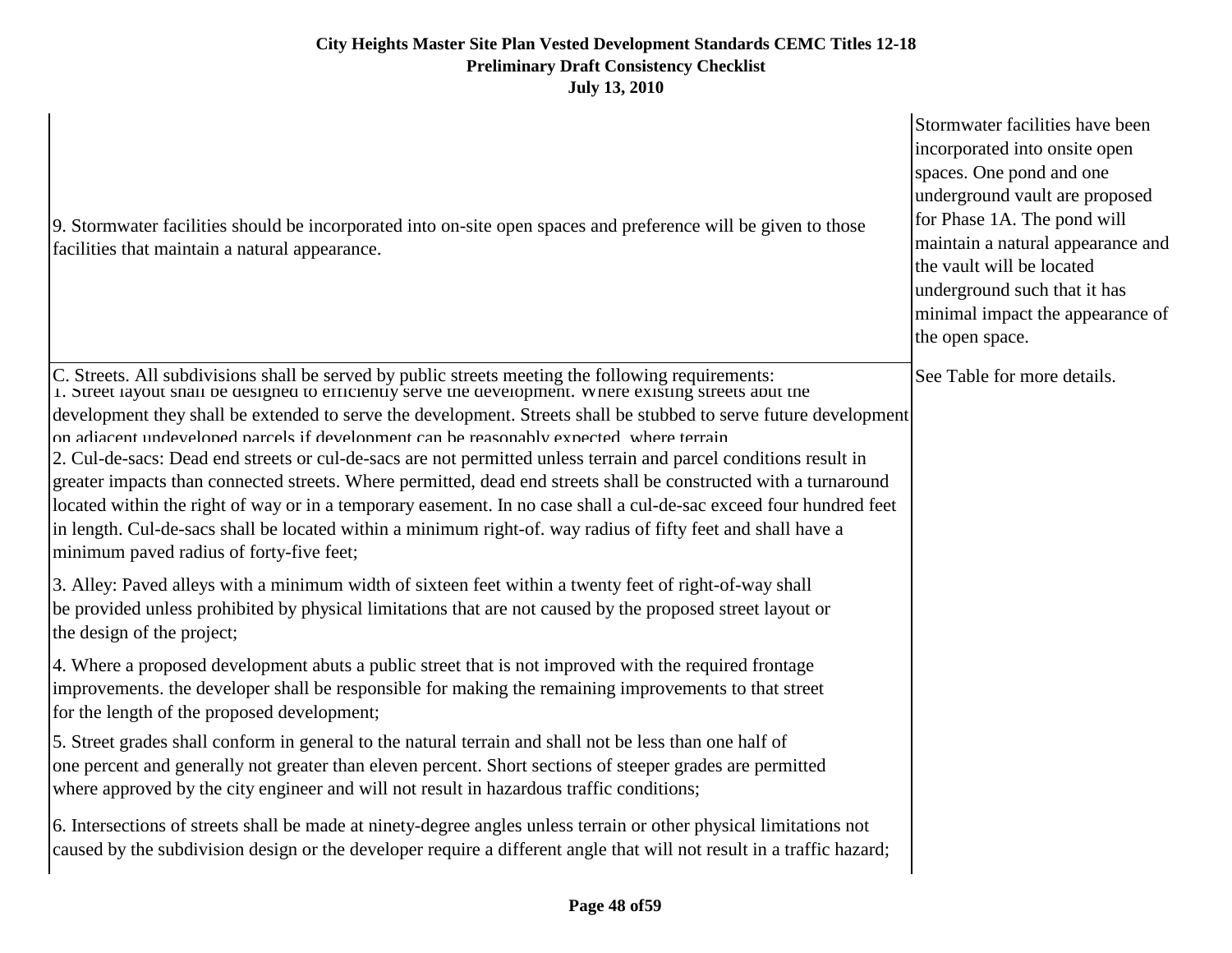| 7. Curb radii shall not be less than ten feet:<br>8. The paved portion of the street shall be constructed to the following standards unless a geotechnical<br>engineer can certify that another pavement section is suitable: a. Two inches asphalt concrete pavement or<br>Portland cement concrete, b. Three inches crushed surfacing top course (five eighths to zero). c. Four inches<br>ballast (two and one-half inches to zero);<br>9. Roadway and right-of-way widths. Roadways shall be built to the following standards:<br>10. Sidewalks shall be located in the right-of-way and must be constructed of Portland cement concrete. Curb<br>ramps for physically handicapped persons shall be constructed at alt intersections and other appropriate locations;<br>11. Vehicular access to single-family residential lots shall be limited to the alley unless otherwise approved<br>through an alternative access plan as part of an approved subdivision by the city;<br>12. The standards for the construction of roads and all other construction within the publicly owned right-of-way.<br>shall consist of the current published addition of the ··standard specifications for Road. Bridge and Municipal<br>Construction" and "Standard plans for Road and Bridge Construction  as published by the Washington State<br>Department of Transportation and the American Public Works Association.<br>D. The following public improvements are required for all land divisions. Improvements shall be made in<br>accordance with adopted city standards or specifications established by the public works director:<br>1. Concrete curb, gutters and sidewalks; 2. Streets; 3. Sanitary sewers; 4. Water mains and hydrants: Fire<br>protection facilities including hydrants and appurtenances shall; be provided in accordance with the Uniform Fire<br>Code: 5. Landscaping: 6. Concrete survey monuments.<br>E. Maintenance and correction of improvements. The applicant shall be responsible for: 1. Correcting any defect in<br>materials and/or workmanship arising within two years following completion and acceptance of the<br>improvements; 2. Protecting all improvements from loss or damage during construction, filling, grading,<br>landscaping or other work within or adjacent to the subdivision; 3. If any repairs are required to public<br>improvements resulting from the applicants action. the two-year period shall be restarted for the improvement<br>being repaired. | City Heights is not subject to<br>CEMC 16.12A.060 (C) per DA<br>Appendix B, Subdivisions Title<br>16, #5. See DA compliance<br>document for compliance. Streets<br>are subject to the design standards<br>in Appendix I of the DA |
|--------------------------------------------------------------------------------------------------------------------------------------------------------------------------------------------------------------------------------------------------------------------------------------------------------------------------------------------------------------------------------------------------------------------------------------------------------------------------------------------------------------------------------------------------------------------------------------------------------------------------------------------------------------------------------------------------------------------------------------------------------------------------------------------------------------------------------------------------------------------------------------------------------------------------------------------------------------------------------------------------------------------------------------------------------------------------------------------------------------------------------------------------------------------------------------------------------------------------------------------------------------------------------------------------------------------------------------------------------------------------------------------------------------------------------------------------------------------------------------------------------------------------------------------------------------------------------------------------------------------------------------------------------------------------------------------------------------------------------------------------------------------------------------------------------------------------------------------------------------------------------------------------------------------------------------------------------------------------------------------------------------------------------------------------------------------------------------------------------------------------------------------------------------------------------------------------------------------------------------------------------------------------------------------------------------------------------------------------------------------------------------------------------------------------------------------------------------------------------------------------------------------|-----------------------------------------------------------------------------------------------------------------------------------------------------------------------------------------------------------------------------------|
| F. Guarantee and Security. The applicant shall secure a maintenance bond in favor of the city or shall provide an                                                                                                                                                                                                                                                                                                                                                                                                                                                                                                                                                                                                                                                                                                                                                                                                                                                                                                                                                                                                                                                                                                                                                                                                                                                                                                                                                                                                                                                                                                                                                                                                                                                                                                                                                                                                                                                                                                                                                                                                                                                                                                                                                                                                                                                                                                                                                                                                  |                                                                                                                                                                                                                                   |
| alternate security in a form acceptable to the city attorney to guarantee the successful operation of any required<br>improvements for two years, and assuring the correction or repair of any defects in workmanship or material<br>appearance within the two year period. The amount and conditions of the maintenance bond or other approved<br>security shall be ten percent of the cost of construction of the improvements as estimated by the developer or<br>actual costs.                                                                                                                                                                                                                                                                                                                                                                                                                                                                                                                                                                                                                                                                                                                                                                                                                                                                                                                                                                                                                                                                                                                                                                                                                                                                                                                                                                                                                                                                                                                                                                                                                                                                                                                                                                                                                                                                                                                                                                                                                                 |                                                                                                                                                                                                                                   |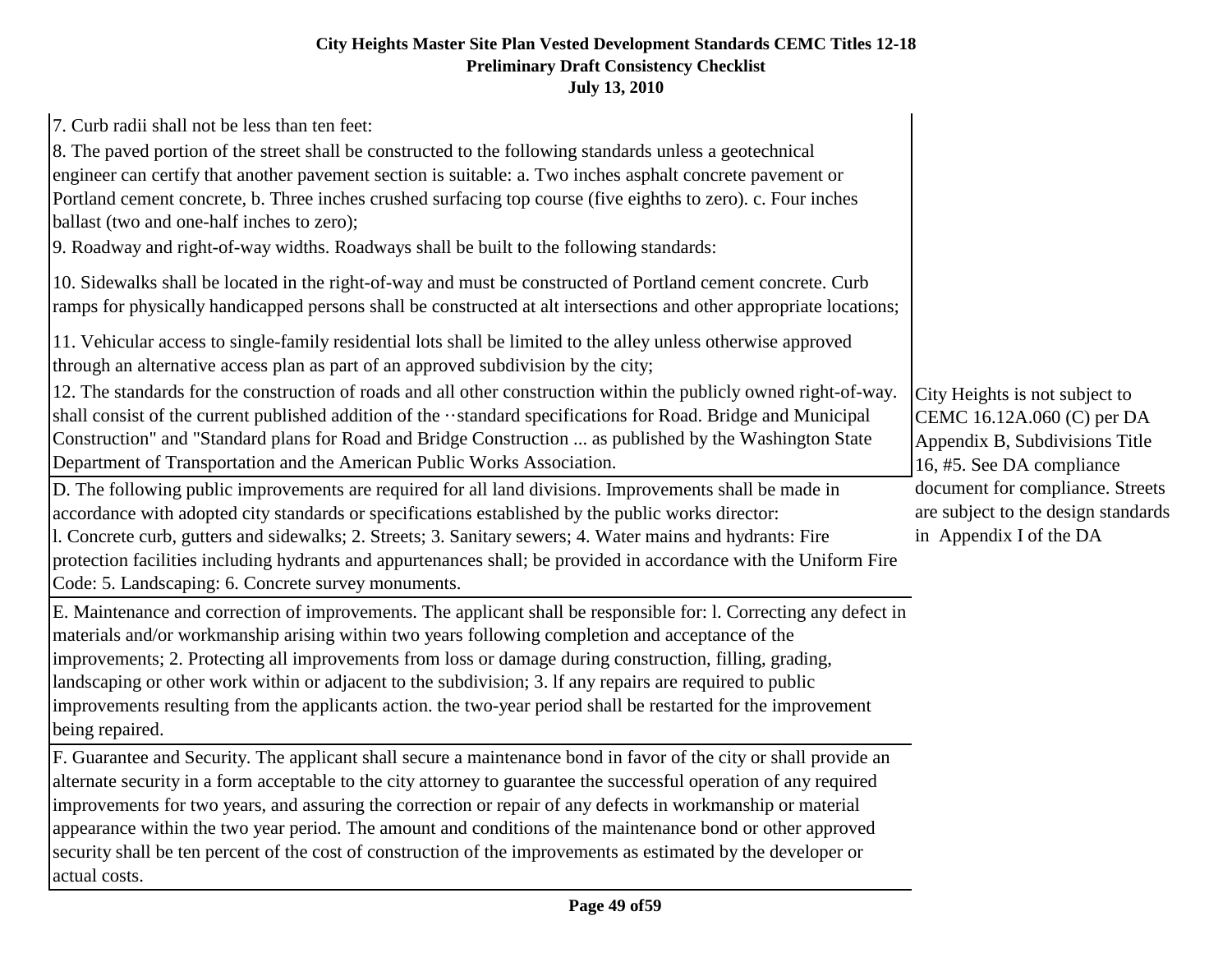G. Protection of Existing Improvements. The applicant shall be responsible to insure that existing improvements and city property are not damaged or rendered less useful or unsightly by the operations of the developer, those working at the direction of the developer, or those constructing the development. This includes damage or nuisance to the property of the city, including. but not limited to, damage to existing streets, sidewalks, curbs and gutter by passage there over of equipment or trucks or by excavation for any purpose, the spillage or tracing of earth. sand or rock onto existing streets, sidewalks. right-of-way or city property, the washing by stormwater of earth or sand onto city right-of way or streets, curbs, gutters or stormwater systems. or damage to water mains, sanitary sewer, storm drains or culverts. The city may require the posting of a bond or other surety to cover the cost of clearing any debris and the repair of any damages. It shall be the sole cost of the developer to clean, fix, repair or replace any damaged improvements.

H. Inspections. The applicant is responsible for all costs associated with the inspection of all public improvements. Inspections and testing shall be completed as necessary to insure that public improvements are completed in conformance with the approved plans and adopted standards.

I. As-built drawings for all public improvements shall be completed by a licensed and registered engineer in the state of Washington and provided to the public works director on a mylar and in an electronic form as specified by the city public works director.

### **Title 17 Zoning Notes**

Chapter 17.45 Planned Mixed Use District

Insert from application checklist

Chapter 17.56 Off-Street Parking and Loading Requirements

Confirm this has been superseded by Development Agreement.

Chapter 17.64 Landscaping Requirements

17.64.030 Landscape plan approval.

parking requirements for City Heights is outlined in the DA, Appendix B, Zoning (Title 17), #

6-8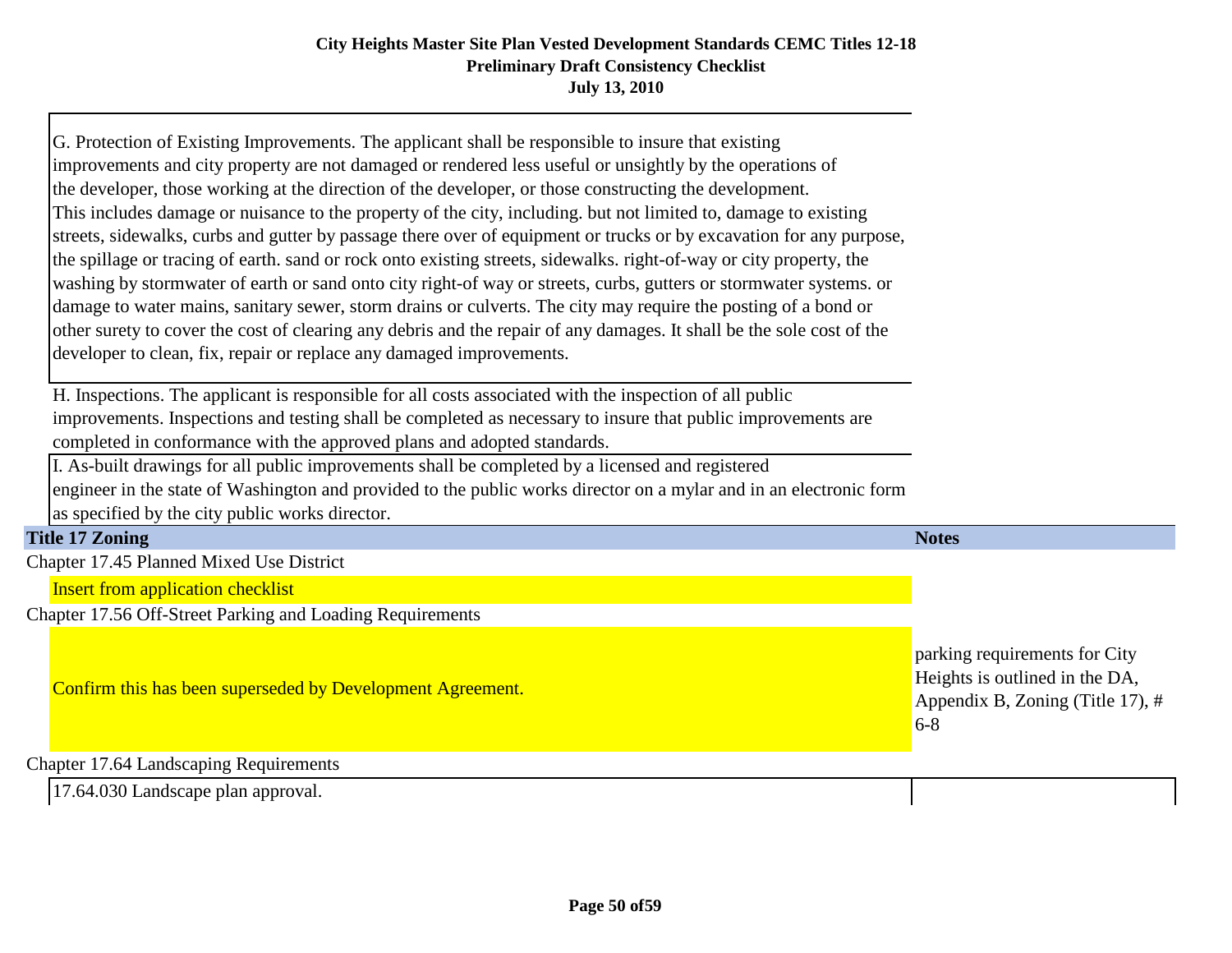| Development applications shall include a landscape plan consistent with the requirements of this section. The<br>landscape plan should be prepared or approved by a licensed landscape architect, architect, certified nurseryman,<br>or certified landscaper, and drawn on the same base map as the development plans. The Landscape plan shall<br>include: A. Total landscape area, including location of any street trees; B. Identification of landscape materials<br>(botanical/common name) and applicable size; C. Property lines;<br>D. Impervious surfaces, including parking stalls, access aisles, and other vehicle use areas; E. Natural or man-<br>made water features or bodies; F. Existing or proposed structures, fences and retaining walls;<br>G. Natural features or vegetation left in a natural state; H. Location and p)an for all existing significant<br>trees; I. Any designated recreational and/ or open space areas.<br>No building permit or clearing and grading permit shall be issued where landscaping is required until a<br>landscaping plan has been submitted to, and approved by, the city. The landscape plan shall include identification<br>and provisions for any existing "significant trees" and any required street trees, as well as other landscaping<br>requirements. | a preliminary landscape plan has<br>been provided. A detailed<br>landscape plan will be provided<br>during final design for the current<br>phase.                                                                                                                                                                                                                                                                                        |
|-------------------------------------------------------------------------------------------------------------------------------------------------------------------------------------------------------------------------------------------------------------------------------------------------------------------------------------------------------------------------------------------------------------------------------------------------------------------------------------------------------------------------------------------------------------------------------------------------------------------------------------------------------------------------------------------------------------------------------------------------------------------------------------------------------------------------------------------------------------------------------------------------------------------------------------------------------------------------------------------------------------------------------------------------------------------------------------------------------------------------------------------------------------------------------------------------------------------------------------------------------------------------------------------------------------------------|------------------------------------------------------------------------------------------------------------------------------------------------------------------------------------------------------------------------------------------------------------------------------------------------------------------------------------------------------------------------------------------------------------------------------------------|
| 17.64.040 Preservation of significant trees.                                                                                                                                                                                                                                                                                                                                                                                                                                                                                                                                                                                                                                                                                                                                                                                                                                                                                                                                                                                                                                                                                                                                                                                                                                                                            |                                                                                                                                                                                                                                                                                                                                                                                                                                          |
| Significant trees in areas in wetlands, fish and wildlife conservation areas. frequently flooded areas,<br>geologically hazardous areas as defined in CEMC Chapter 18.01, and in the required landscaped buffer adjacent to<br>1-90, shall be preserved. "Significant trees" are defined as existing healthy trees which, when measured four feet<br>above grade, have a minimum diameter of eight inches for evergreen trees, or twelve inches for deciduous trees.<br>Significant trees shall be identified by a tree survey prepared by the applicant and shall be preserved to the<br>maximum extent possible. During construction, the applicant shall use accepted preservation techniques to protect<br>significant trees designated for retention.                                                                                                                                                                                                                                                                                                                                                                                                                                                                                                                                                              | The definition of "significant"<br>trees" set forth in CEMC<br>17.64.040 pertains<br>only to trees within wetlands, fish<br>and wildlife conservation areas,<br>frequently flooded areas, and<br>geologically hazards areas. Such<br>trees may be removed from these<br>areas where such removal is<br>mitigated through relocation or<br>revegetation pursuant to a critical<br>area mitigation plan consistent<br>with applicable law. |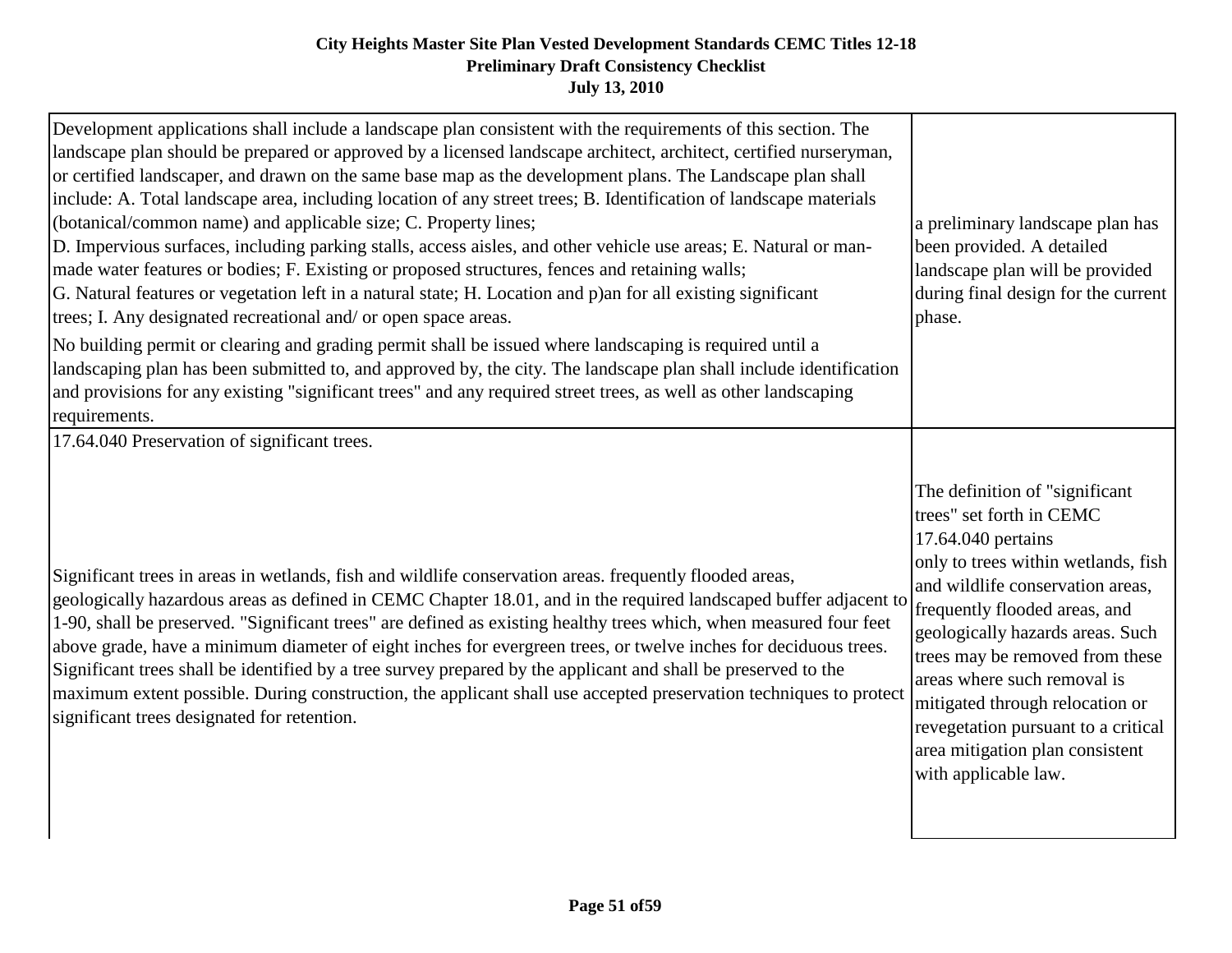| 17.64.050 Surface parking areas.<br>Surface parking areas shall provide perimeter and interior landscaping as shown below. The perimeter<br>landscaping may be used to meet landscape area requirements of the underlying zoning district.<br>A. Perimeter Landscaping. The perimeter of all parking areas shall be landscaped. Parking areas that abut a<br>residential zone shall be landscaped with a five foot B2 buffer. Parking lots perimeters not adjacent to residential<br>zone shall be landscaped with a five foot B1 buffer. Parking lots adjacent to a public right-of-way shall be<br>landscaped with a five foot B2 buffer. B. Landscaping shall be provided within all surface parking areas<br>encompassing six or more stalls. Such parking areas shall have a minimum of ten percent of the parking area,<br>maneuvering area and loading space landscaped, provided that no landscaping area shall be less than fifty square<br>feet in area, and no parking shall be located more than one hundred feet from a landscaped area. Perimeter<br>landscaping, required adjacent to property lines and/ or residential areas, shall not be calculated as part of the ten<br>percent figure. C. Landscaped islands shall be provided and distributed throughout the parking area at a ratio of<br>one tree for every six parking stalls. Landscaped islands shall be a minimum of twenty-five square feet in size and<br>contain a minimum of one tree of suitable species and ground cover plantings. D. Permanent curbs or structural<br>barriers shall be provided to protect the plantings from vehicle overhang and damage. | Landscaping for City Heights<br>shall be consistent with the<br>standards set forth in CEMC<br>17.64, with modifications and<br>clarifications found in the DA,<br>Appendix B, Zoning (Title 17),<br>#9.2-9.4 |
|--------------------------------------------------------------------------------------------------------------------------------------------------------------------------------------------------------------------------------------------------------------------------------------------------------------------------------------------------------------------------------------------------------------------------------------------------------------------------------------------------------------------------------------------------------------------------------------------------------------------------------------------------------------------------------------------------------------------------------------------------------------------------------------------------------------------------------------------------------------------------------------------------------------------------------------------------------------------------------------------------------------------------------------------------------------------------------------------------------------------------------------------------------------------------------------------------------------------------------------------------------------------------------------------------------------------------------------------------------------------------------------------------------------------------------------------------------------------------------------------------------------------------------------------------------------------------------------------------------------------------------------------------|---------------------------------------------------------------------------------------------------------------------------------------------------------------------------------------------------------------|
| 17.64.070 General standards for all landscape areas.<br>A. All new development shall comply with the screening and buffering required by the buffering matrix in Table<br>17.64-1 and the following standards: 1. B.1-Low Screen Buffer. This buffer is intended for areas where a limited<br>buffer screen is required to separate uses that are potentially incompatible. This buffer is composed of live ground<br>cover through out the buffer and trees planted every thirty feet along the length of the buffer. 2. B.2-Medium<br>Screen Buffer. This buffer is intended for areas where a moderate buff er is<br>needed to separate incompatible uses. This buffer is composed of live ground cover through out the buffer,<br>evergreen shrubs which reach a minimum of two to four feet in height and trees planted every thirty feet along the<br>length of the buffer. 3. B.3-High Screen Buffer. This buffer is used where a high degree of visual screening is<br>required between incompatible uses. This buffer consists of a fully site obscuring fence with landscaping between<br>the fence and the property line composed of live ground cover through out the buffer, evergreen shrubs which<br>reach a minimum of six feet in height and trees planted every thirty feet along the length of the buffer.                                                                                                                                                                                                                                                                                                                    | Landscaping for City Heights<br>shall be consistent with the<br>standards set forth in CEMC<br>17.64, with modifications and<br>clarifications found in the DA,<br>Appendix B, Zoning (Title 17),<br>#9.2-9.4 |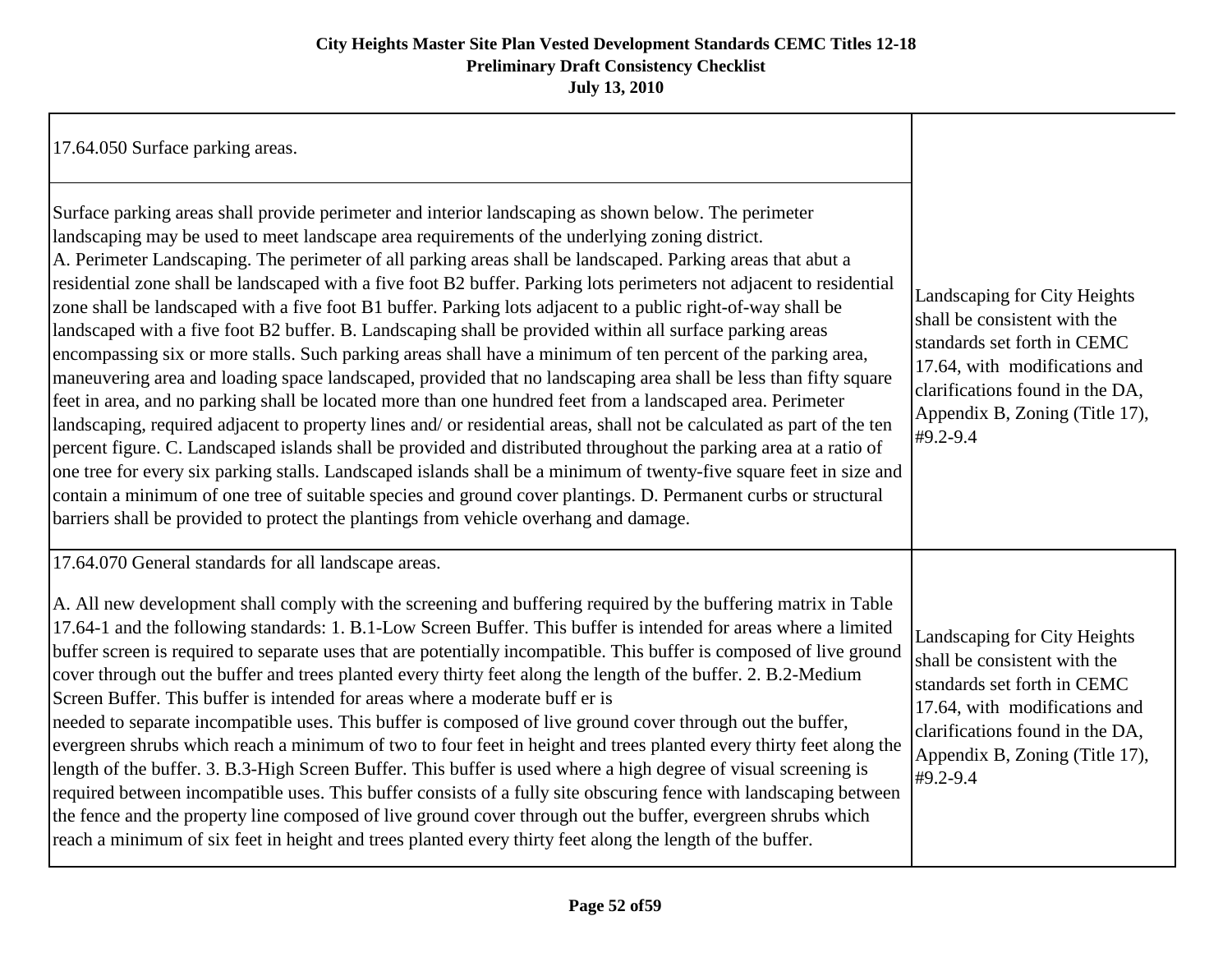Landscaping for City Heights Single-stemmed trees required pursuant to these regulations shall. at the time of planting, conform to the following shall be consistent with the standards set forth in CEMC 17.64, with modifications and clarifications found in the DA, Appendix B, Zoning (Title 17), #9.2-9.4 B. All new landscape areas shall be subject to the following provisions: 1. Plant selection shall consider adaptability to climate, geologic, and topographical characteristics of the site. Bark, mulch, gravel or other nonvegetative material shall only be used in conjunction with landscaping to assist vegetative growth and maintenance or to visually complement plant material. Non-vegetative material is not a substitute for plant material. 2. Berms shall not exceed a slope of two horizontal feet to one vertical foot (2: I). 3. Landscape areas shall be provided with adequate drainage. 4. Retention of existing substantial vegetation is encouraged. 5. Use of native vegetation is encouraged. 6. All plants shall conform to American Association of Nurserymen (AAN) grades and standards as published in the "American Standards for Nursery Stock" manual, provided that existing healthy vegetation used to augment new plantings shall not be required to meet the standards of this manual. 7. standards: a. Deciduous trees shall have a minimum caliper of two inches and a height of twelve feet. b. Conifers and evergreens shall be at least six feet in height. 8. Multi-stemmed trees shall be permitted as an option to singlestemmed trees provided that such multiple-stemmed trees are at least eight feet in height and not allowed within street rights-of way. 9. Medium and tall shrubs required pursuant to these regulations shall be at least twenty-four to thirty inches in height at time of planting. 10. Groundcover required pursuant to these regulations shall be at least four inches in height at time of planting and spaced to result in the required coverage within three years. 11. Landscape water features shall not use potable water unless the water feature recirculates water used in its operation. 12. Landscaping shall not conflict with the safety of those using adjacent sidewalks or with traffic safety. I 3. Required landscape areas which, at the determination of the city, are inappropriate to landscape due to the existence of some natural or man-made feature, shall be relocated: first, to another lot line, or second, to an equal-sized area elsewhere on the property as directed by the city. 14. Plants listed on the Noxious Weed List of the Kittitas County Weed Board or the State of Washington Noxious Weed List arc prohibited in landscaped areas.

17.64.080 Irrigation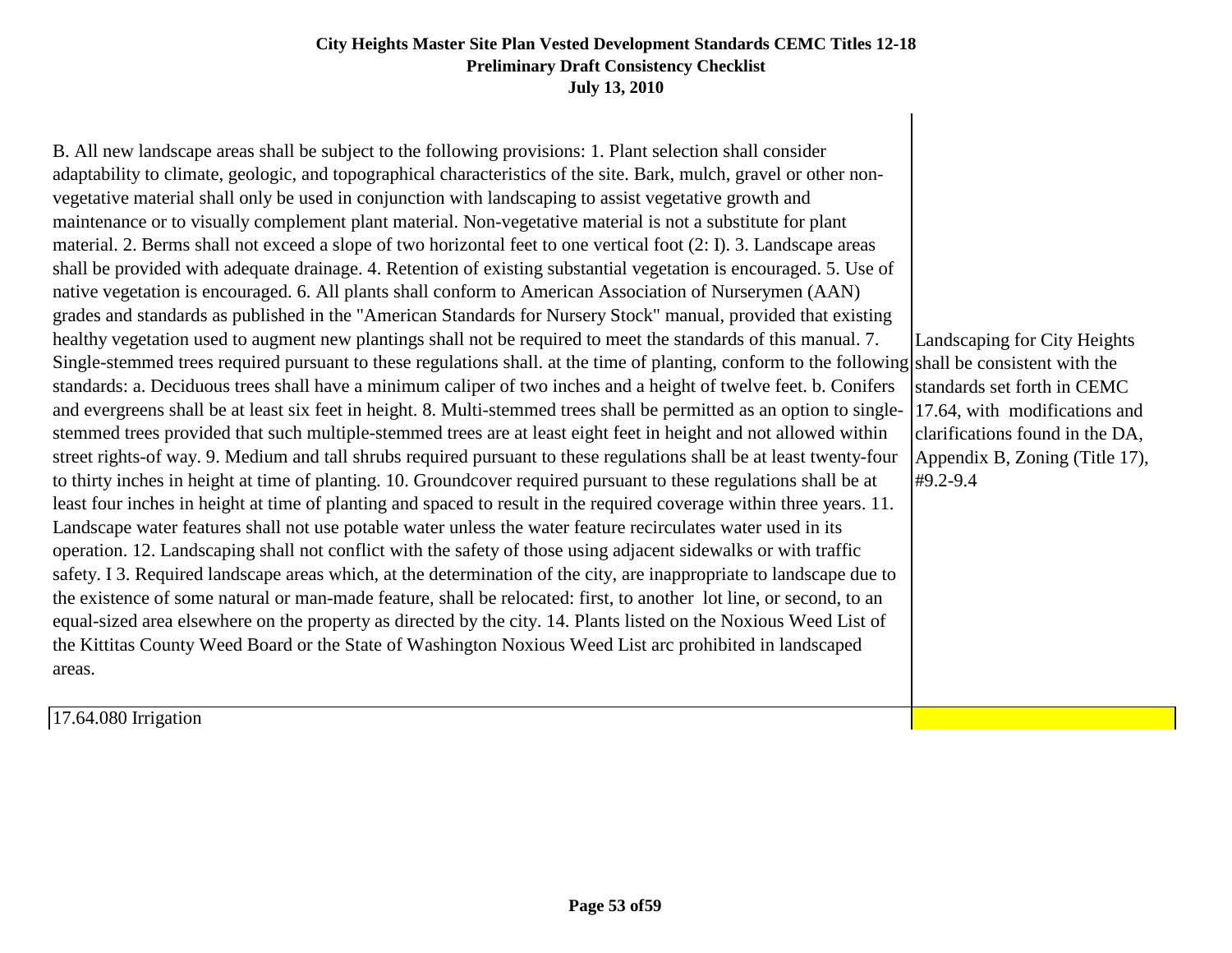$\blacksquare$ 

|                    | All plants shall receive sufficient water to assure their survival. Landscaping that can be supported by natural<br>precipitation patterns to encourage the conservation of water. Automatic irrigation systems are required for all<br>landscaped areas required by this title unless a landscape architect, certified nurseryman, or certified landscaper<br>certifies that the proposed landscaping consists of native or other suitable vegetation which is capable of surviving the required landscape plan at<br>without supplemental irrigation. Irrigation systems shall make provisions for winterization. Irrigation water,<br>whether manually applied or applied through an irrigation system, shall be applied with the goals of avoiding<br>runoff and overspray. An irrigation plan and schedule shall be included as part of the required landscape plan. | An irrigation plan and schedule<br>will be included, as needed, with<br>final design. |
|--------------------|---------------------------------------------------------------------------------------------------------------------------------------------------------------------------------------------------------------------------------------------------------------------------------------------------------------------------------------------------------------------------------------------------------------------------------------------------------------------------------------------------------------------------------------------------------------------------------------------------------------------------------------------------------------------------------------------------------------------------------------------------------------------------------------------------------------------------------------------------------------------------|---------------------------------------------------------------------------------------|
| shall be required. | 17.64.090 Timing of installation.<br>All required landscaping shall be installed prior to building occupancy, provided that the city may authorize up to<br>a 180-day delay when planting season conflicts could produce a high probability of plant loss. A bond or<br>assignment of funds in the amount of 125% of the work and materials required to install the approved landscaping                                                                                                                                                                                                                                                                                                                                                                                                                                                                                  | Noted.                                                                                |
|                    | <b>Title 18 Critical Areas Development</b>                                                                                                                                                                                                                                                                                                                                                                                                                                                                                                                                                                                                                                                                                                                                                                                                                                | <b>Notes</b>                                                                          |

# **Chapter 18.01 Critical Areas Protection** Noted. All applications for permits to conduct activities having a possible significant impact on critical areas that are located on or near a project site must identify the areas affected and make an estimate of the probable impact. The City of Cle Elum shall deny all requests for permits which would result in activities degrading a wetland or fish and/ or wildlife habitat conservation area, which would put people or property in a position of unacceptable risk with respect to floods or geologic hazards, which would tend to aggravate geologic hazards, or which would harm critical recharging areas for aquifers. The City of Cle Elum may, however, grant permits which include mitigation measures if the mitigation measures adequately protect the critical area and people involved. In granting a permit that includes mitigation measures, best available science, which shall be determined utilizing the criteria set out in WAC 365-195-900 through 365-195-925, shall be used to develop and approve the mitigation measures. 18.01.055 Determination. 18.01.050 Permitting.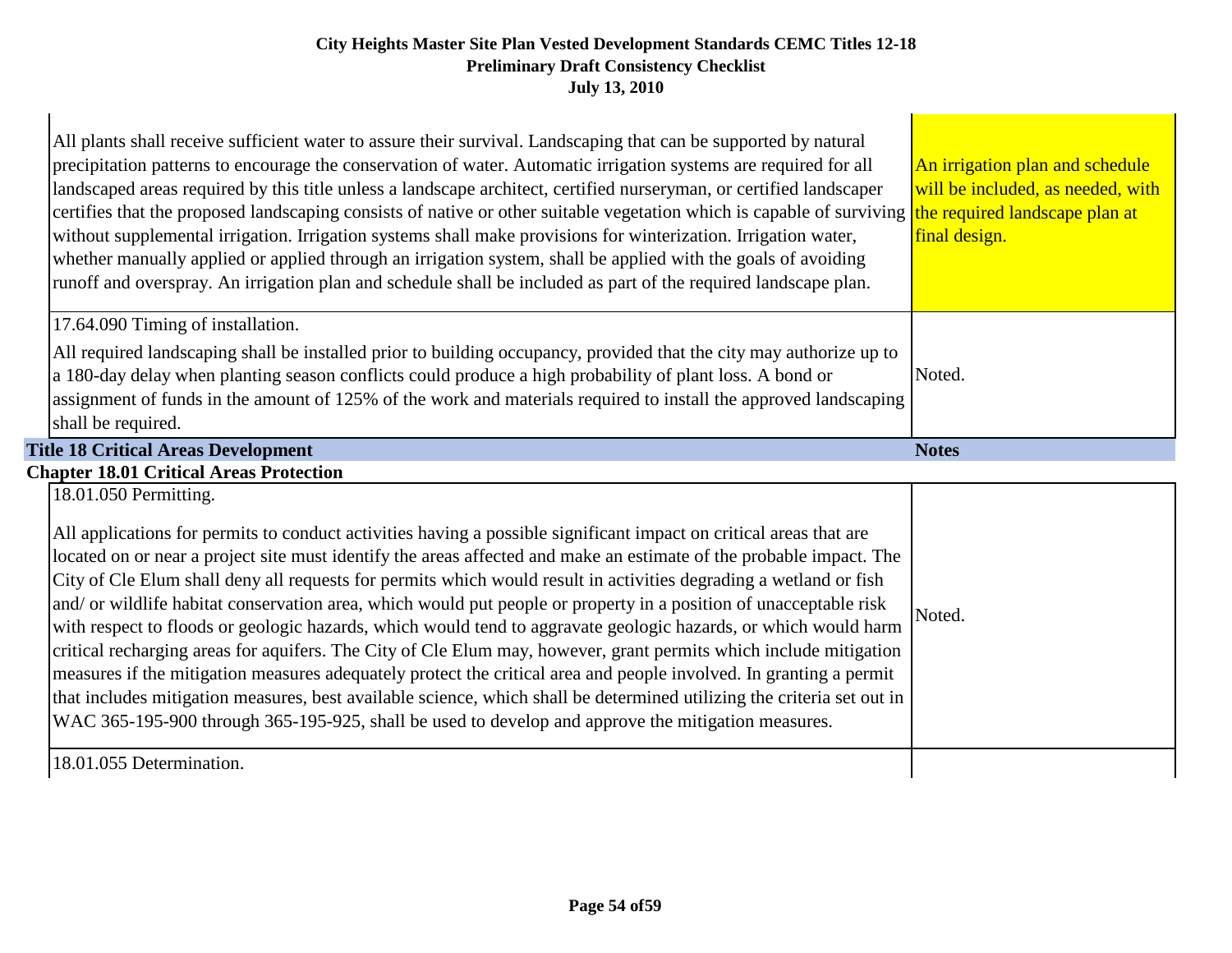| buff er. City staff shall use maps and data maintained by the city and a site inspection if appropriate. B. If it is<br>Per the DA, Appendix B, Critical<br>determined that a critical area(s) is present additional assessments prepared by a qualified professional best suited<br>Areas (Title 18) #1 The critical<br>for the type of identified critical area(s) may be required. C. In cases related to geohazards, the assessment shall<br>area designations and delineations<br>include a description of the geology of the site and the proposed development; and assessment of the potential<br>set forth in the EIS shall be<br>impact the project may have on the geologic hazard; an assessment of what potential impact the geologic hazard<br>deemed the final determination of<br>may have on the project; appropriate mitigation measures, if any; a conclusion as to whether further analysis is<br>the identification, designation,<br>necessary; and be signed by and bear the seal of the engineer or geologist that prepared it. D. When a geotechnical<br>and extent of critical areas and<br>report is required it shall include a certification from the engineer preparing the report, including the engineer's<br>boundaries for purposes of<br>professional<br>applying and implementing the<br>stamp and signature, stating all of the following: 1. The risk of damage from the project, both on- and off- site; 2.<br>provisions of the City's critical<br>The project will not materially increase the risk of occurrence of the hazard; and E. All mitigation measures,<br>construction techniques, recommendations and technical specifications provided in the geotechnical report shall be area<br>ordinance(s) set forth in Title 18<br>applied during the implementation of the proposal. The engineer of record shall submit sealed verification at the<br>of CEMC.<br>conclusion of construction that development occurred in conformance with the approved plans. F. A proposed<br>development cannot be approved if it is determined by the geotechnical report that either the proposed<br>development or adjacent properties will be at risk of damage from the geologic hazard, or that the project will<br>increase the risk of occurrence of the hazard, and there are no adequate mitigation measures to alleviate the risks.<br>18.01.060 New permits required for activities in critical areas. |
|--------------------------------------------------------------------------------------------------------------------------------------------------------------------------------------------------------------------------------------------------------------------------------------------------------------------------------------------------------------------------------------------------------------------------------------------------------------------------------------------------------------------------------------------------------------------------------------------------------------------------------------------------------------------------------------------------------------------------------------------------------------------------------------------------------------------------------------------------------------------------------------------------------------------------------------------------------------------------------------------------------------------------------------------------------------------------------------------------------------------------------------------------------------------------------------------------------------------------------------------------------------------------------------------------------------------------------------------------------------------------------------------------------------------------------------------------------------------------------------------------------------------------------------------------------------------------------------------------------------------------------------------------------------------------------------------------------------------------------------------------------------------------------------------------------------------------------------------------------------------------------------------------------------------------------------------------------------------------------------------------------------------------------------------------------------------------------------------------------------------------------------------------------------------------------------------------------------------------------------------------------------------------------------------------------------------------------------------------------------------------------------------------------------------------------------------------|
|--------------------------------------------------------------------------------------------------------------------------------------------------------------------------------------------------------------------------------------------------------------------------------------------------------------------------------------------------------------------------------------------------------------------------------------------------------------------------------------------------------------------------------------------------------------------------------------------------------------------------------------------------------------------------------------------------------------------------------------------------------------------------------------------------------------------------------------------------------------------------------------------------------------------------------------------------------------------------------------------------------------------------------------------------------------------------------------------------------------------------------------------------------------------------------------------------------------------------------------------------------------------------------------------------------------------------------------------------------------------------------------------------------------------------------------------------------------------------------------------------------------------------------------------------------------------------------------------------------------------------------------------------------------------------------------------------------------------------------------------------------------------------------------------------------------------------------------------------------------------------------------------------------------------------------------------------------------------------------------------------------------------------------------------------------------------------------------------------------------------------------------------------------------------------------------------------------------------------------------------------------------------------------------------------------------------------------------------------------------------------------------------------------------------------------------------------|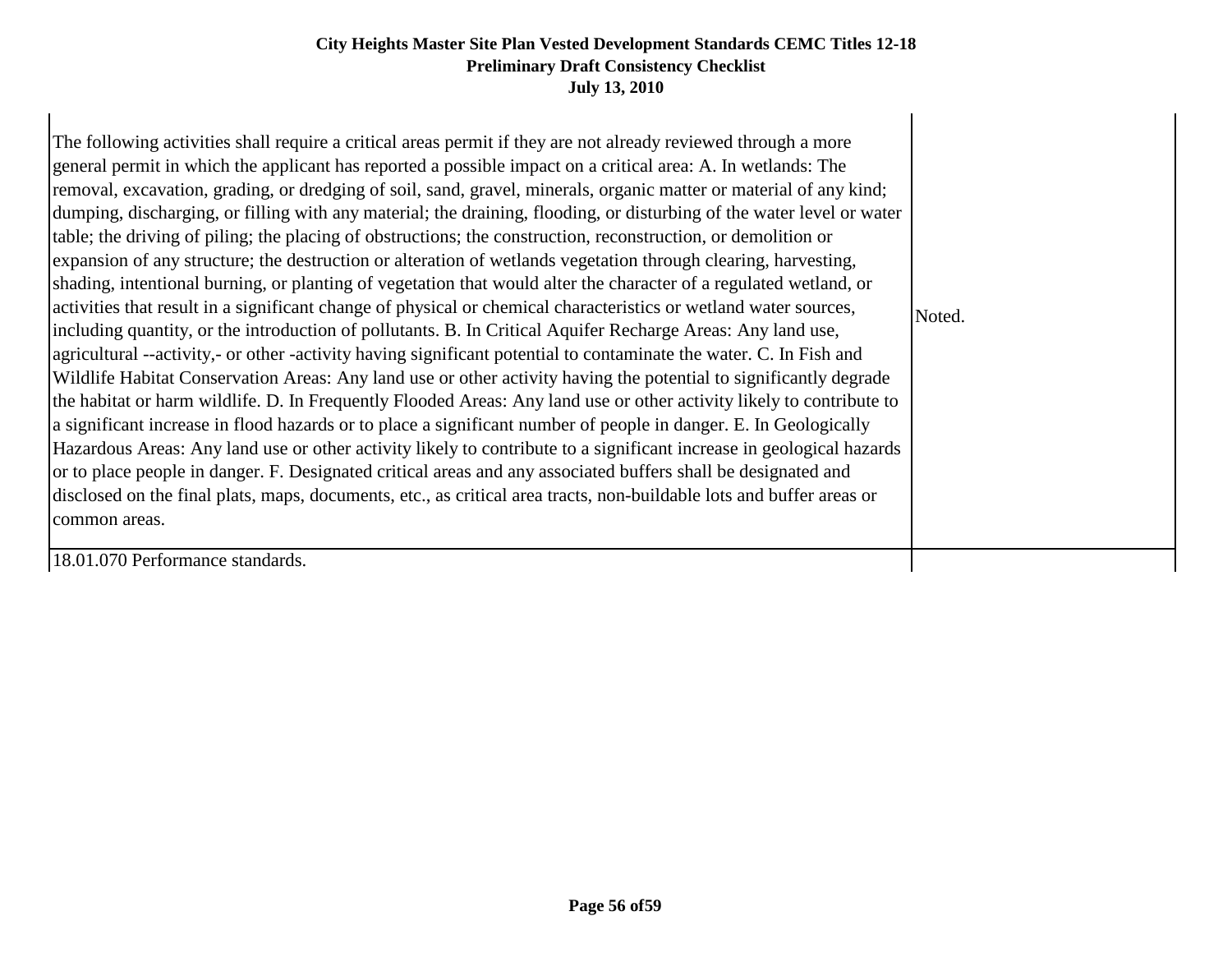| The following general performance standards shall apply to activities permitted with in critical areas or critical<br>area buffers. Additional standards may be necessary based on site specific considerations<br>or proposed development impacts. A. General Performance Standards: 1. Areas of new permanent disturbance and<br>all areas of temporary disturbance shall be mitigated and/or restored pursuant to a mitigation and restoration plan<br>based off of Wetland Mitigation in Washington State, Part I: Agency Policies and Guidance (Version 1,<br>Publication #06-06-011 a, March 2006, or as amended) and Wetland<br>Mitigation in Washington State, Part 2: Developing Mitigation Plans (Version 1, Publication #06~06-011 b,<br>March 2006, or as amended). 2. Mitigation plans shall include a discussion of mitigation alternatives (sequencing)<br>as they relate to: a. Avoiding the impact altogether by not taking a certain action or parts of an action; b.<br>Minimizing impacts by limiting the degree or magnitude of the actions and its implementation, by using<br>appropriate technology, or by taking affirmative steps to avoid or reduce impacts; c. Rectifying the impact by<br>repairing, rehabilitating, or restoring the affected environment;<br>d. Reducing or eliminating the impact over time by preservation and maintenance operations during the life of the<br>action; e. Compensating for the impact by replacing, enhancing, or providing substitute resources or<br>environments; and/or f. Monitoring the impact and taking appropriate corrective measures.<br>3. All boundaries of critical areas or any associated buffers shall be delineated prior to development<br>activity on site. 4. Mitigation Ratios shall mean those wetland mitigation ratios as shown on attached Table 18.01-<br>2. | Mitigation will be provided in<br>accordance with standards as<br>modified by the DA. Refer to<br>report provided by Sewall<br>Consulting for discussion of<br>critical areas and impacts. |
|-----------------------------------------------------------------------------------------------------------------------------------------------------------------------------------------------------------------------------------------------------------------------------------------------------------------------------------------------------------------------------------------------------------------------------------------------------------------------------------------------------------------------------------------------------------------------------------------------------------------------------------------------------------------------------------------------------------------------------------------------------------------------------------------------------------------------------------------------------------------------------------------------------------------------------------------------------------------------------------------------------------------------------------------------------------------------------------------------------------------------------------------------------------------------------------------------------------------------------------------------------------------------------------------------------------------------------------------------------------------------------------------------------------------------------------------------------------------------------------------------------------------------------------------------------------------------------------------------------------------------------------------------------------------------------------------------------------------------------------------------------------------------------------------------------------------------------------------------------------|--------------------------------------------------------------------------------------------------------------------------------------------------------------------------------------------|
| B. Wetland Areas: 1. Lights shall be directed away from the wetland. 2. Activities that generate noise shall be<br>located away from the wetland, or noise impacts shall be minimized through design or insulation techniques. 3.<br>Toxic runoff from new impervious surface area shall be directed away from wetlands. 4. Treated storm water<br>runoff may be allowed into vegetated wetland buffers in accordance with provisions of the Eastern Washington<br>Stormwater Manual. Channelized flow shall be prohibited. 5. Use of pesticides, insecticides and fertilizers within<br>150 feet of wetland boundary shall be limited and follow Best Management Practices (BMPs). 6. The outer edge<br>of the wetland buff er shall be marked, identified, planted with dense native vegetation and/ or fenced with<br>wildlife permeable fencing for the purposes of identifying the wetland buffer area and to discourage human<br>disturbance.                                                                                                                                                                                                                                                                                                                                                                                                                                                                                                                                                                                                                                                                                                                                                                                                                                                                                                       | The specified elements will be<br>incorporated into the final design.                                                                                                                      |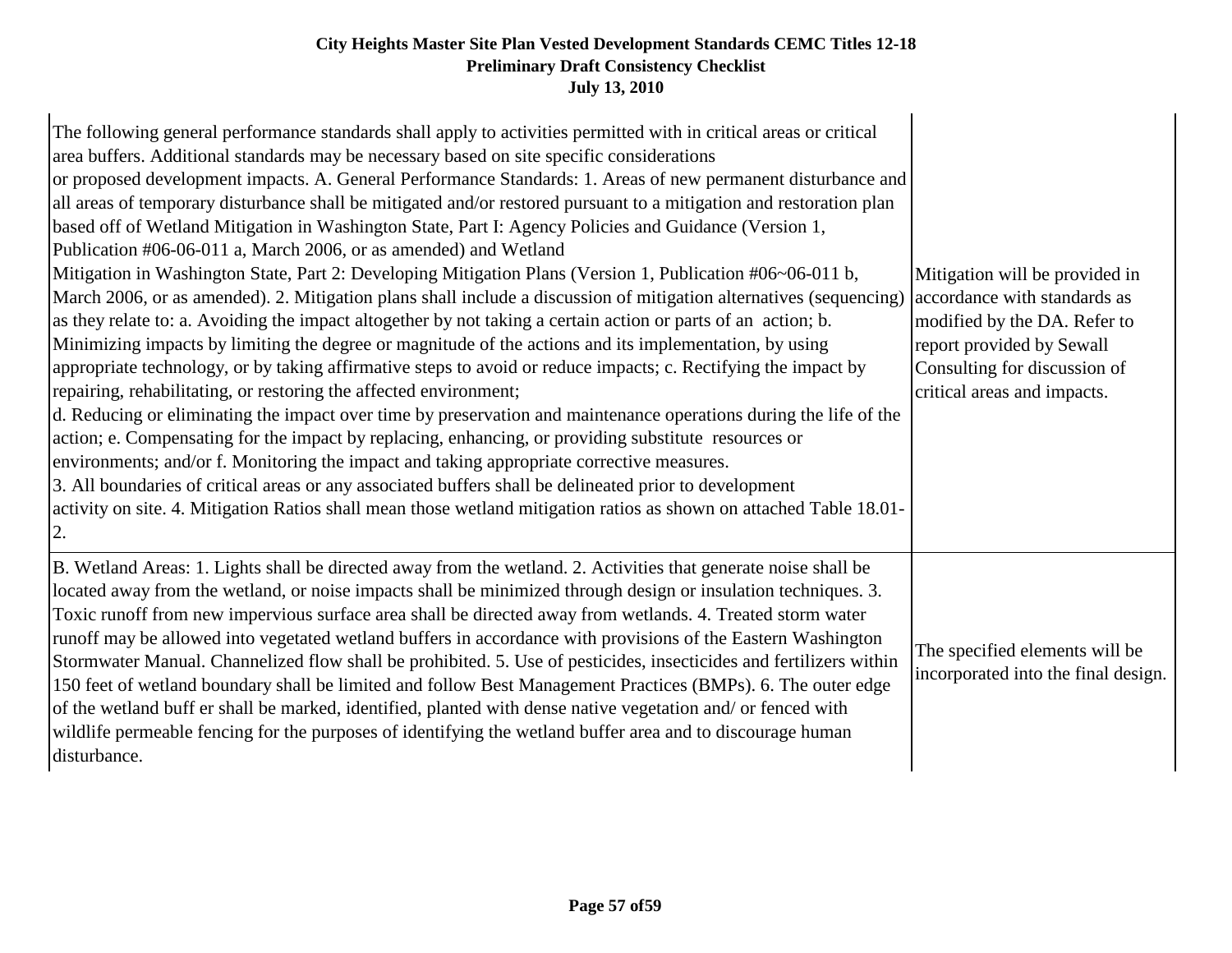| C. Critical Aquifer Recharge Areas (CARA): 1. The city lies over alluvial soil deposits. There are unconsolidated<br>materials composed of silt, sand and gravel, which in places are several hundred feet in depth. This deposit                                                                                                                                                                                                                                                                                                                                                                                                                                                                                                                                                                                                                                                                                                                                | Per the DA, Appendix B, Critical                                                                                                                                         |
|------------------------------------------------------------------------------------------------------------------------------------------------------------------------------------------------------------------------------------------------------------------------------------------------------------------------------------------------------------------------------------------------------------------------------------------------------------------------------------------------------------------------------------------------------------------------------------------------------------------------------------------------------------------------------------------------------------------------------------------------------------------------------------------------------------------------------------------------------------------------------------------------------------------------------------------------------------------|--------------------------------------------------------------------------------------------------------------------------------------------------------------------------|
| material is important as a water conveying unit and supplies the groundwater of stream flow (recharge). In general, Areas (Title 18) #4 Development<br>areas of permeable soils in combination with geological transfer structure may be aquifer recharge areas. Based on shall be permitted in critical<br>the information and maps contained in hydrology of the Upper Yakima River Basin and landscape planning,<br>environmental applications, the city is as an aquifer recharge area. This is a preliminary determination m1til<br>further studies of geology and hydrology are conducted on an overall or individual property specific basis to either<br>include or exclude them as an aquifer recharge area (Ord. 1039 (part), 1996). 2. All structures shall be placed to<br>provide a maximum buffer to known specific CARA. 3. Impervious coverage of the lot shall be minimized. 4.<br>Best Management Practices shall be used during construction. | aquifer recharge areas to the<br>extent that such development is<br>served by the Water Rights<br>dedicated to the City by the Ridge<br>Entities pursuant to Appendix E. |
| D. Fish and Wildlife Habitat Conservation Areas: 1. Flora (plant life) and Fauna (animal life) identified as<br>protected, shall be sheltered from construction activities using Best Management Practices. 2. Replacement of any<br>flora shall be maintained by the applicant for three years to establish viable plant life.                                                                                                                                                                                                                                                                                                                                                                                                                                                                                                                                                                                                                                  | City mapping snows the site does<br>not contain identified fish and<br>wildlife habitat conservation<br>aroac                                                            |
| E. Frequently Flooded Areas: 1. All structures and other improvements shall be located on the buildable portion of<br>the site out of the area of flood hazard. Where necessary residential buildings may be elevated.<br>2. Utilities shall either be located three or more feet above the base flood elevation (BFE), or be engineered to the<br>City of Cle Elum Engineers requirements appropriate for the conditions. 3. All new construction and substantial<br>improvements shall be constructed using flood resistant materials and using methods and practices that minimize<br>flood damage. 4. All new construction and substantial improvements shall be anchored to prevent flotation)<br>collapse, or lateral movement of the structure. 5. No rise in the BFE shall be allowed. Post and piling techniques<br>are preferred and are presumed to produce no increase in the BFE. 6. Modification of stream channels shall be<br>avoided.           | No develop is proposed with a<br>flood hazard area.                                                                                                                      |
| F. Geologically Hazardous Areas: I. Structures and improvements shall minimize alterations to the natural contour<br>of the slope, and foundations shall be tiered where possible to conform to existing topography.<br>2. Structures and improvements shall be located to preserve the most critical portion of the site and its natural<br>landforms and vegetation. 3. The proposed development shall not result in greater risk or a need for increased<br>buffers on neighboring properties. 4. Development shall be designed to minimize<br>impervious surfaces within the critical area and critical area buffer.                                                                                                                                                                                                                                                                                                                                         | See B.1.a-h. of the submitted<br>SEPA checklist.                                                                                                                         |